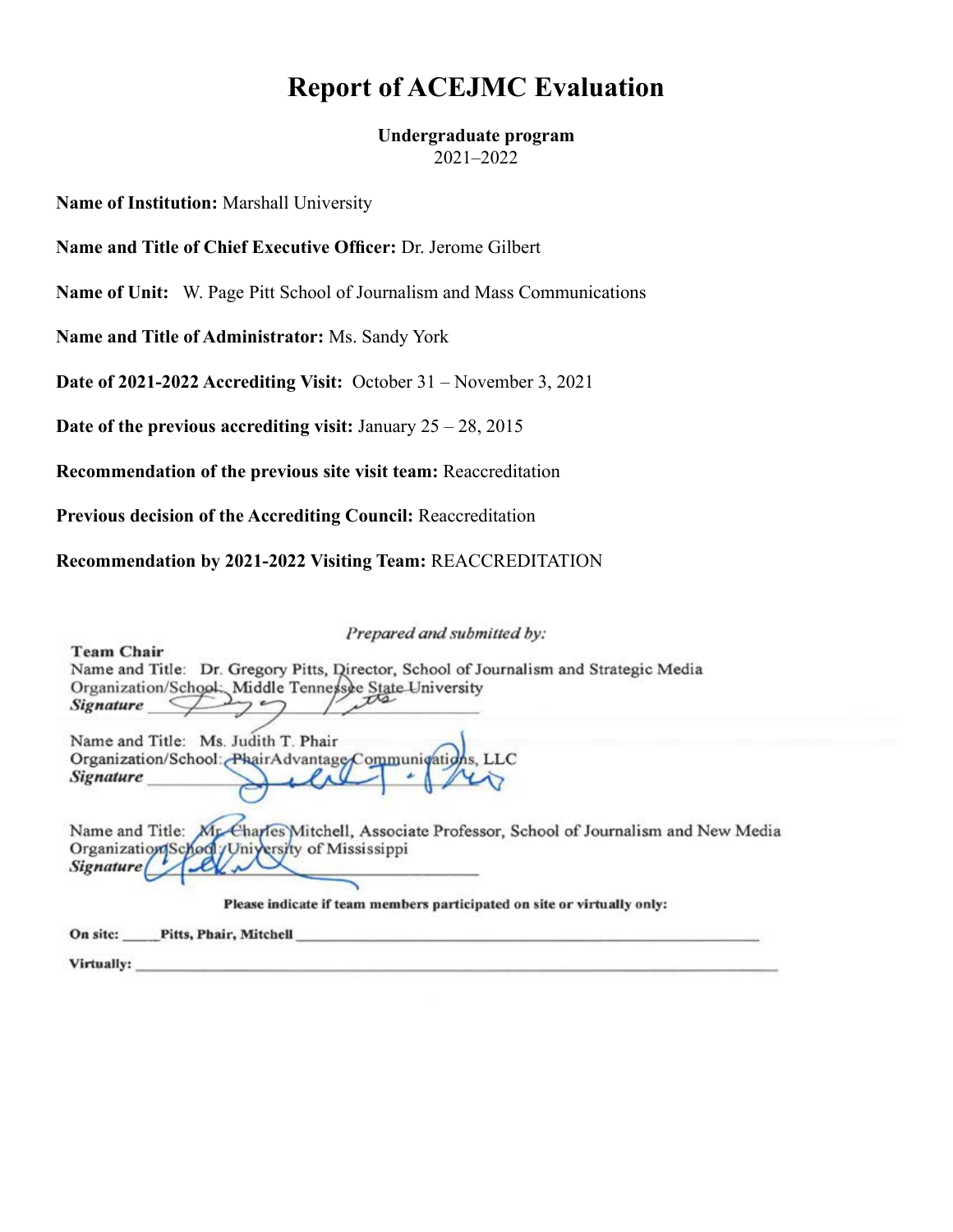Report of evaluation of undergraduate programs for 2021-2022 Visits

### **PART I: General information**

Name of Institution: Marshall University

Name of Unit: W. Page Pitt School of Journalism and Mass Communications

Year of Visit: 2021

1. Check regional association by which the institution now is accredited.

- \_√\_ Higher Learning Commission
- \_\_\_ Middle States Commission on Higher Education
- \_\_\_ New England Commission on Higher Education
- \_\_\_ Northwest Commission on Colleges and Universities
- \_\_\_ Southern Association of Colleges and School Commission on Colleges
- \_\_\_ Western Association of Schools and Colleges

2. Indicate the institution's type of control; check more than one if necessary.

- \_\_\_ Private
- \_√\_ Public

\_\_\_ Other (specify)

3. Provide assurance that the institution has legal authorization to provide education beyond the secondary level in your state. It is not necessary to include entire authorizing documents. Public institutions may cite legislative acts; private institutions may cite charters or other authorizing documents.

Marshall University is a statutory state, public institution of higher education as defined and delineated in Chapter 18B, Article 1, Section 2 of the West Virginia Code of 1931, as amended.

4. Has the journalism/mass communications unit been evaluated previously by the Accrediting Council on Education in Journalism and Mass Communications?

\_√\_ Yes

\_\_\_ No

If yes, give the date of the last accrediting visit: January 25 – 28, 2015

5. When was the unit or sequences within the unit first accredited by ACEJMC? 1975

6. Provide the unit's mission statement**.** Statement should give date of adoption and/or last revision.

### **Mission Statement**

### **W. Page Pitt School of Journalism and Mass Communications**

### **(adopted 2001 – 2002) (amended 2008) (reviewed 2014) (amended 2019)**

As a degree-granting academic unit at Marshall University, the W. Page Pitt School of Journalism and Mass Communications pursues Marshall's general statement of purpose. Consequently, the program's overall mission is to provide an academic experience that seeks to enable graduates to:

- think logically, critically and creatively, and be able to recognize this ability in others,
- communicate ideas clearly and effectively, both in speaking and in writing,
- evaluate the influences that help to shape individuals, institutions, and societies,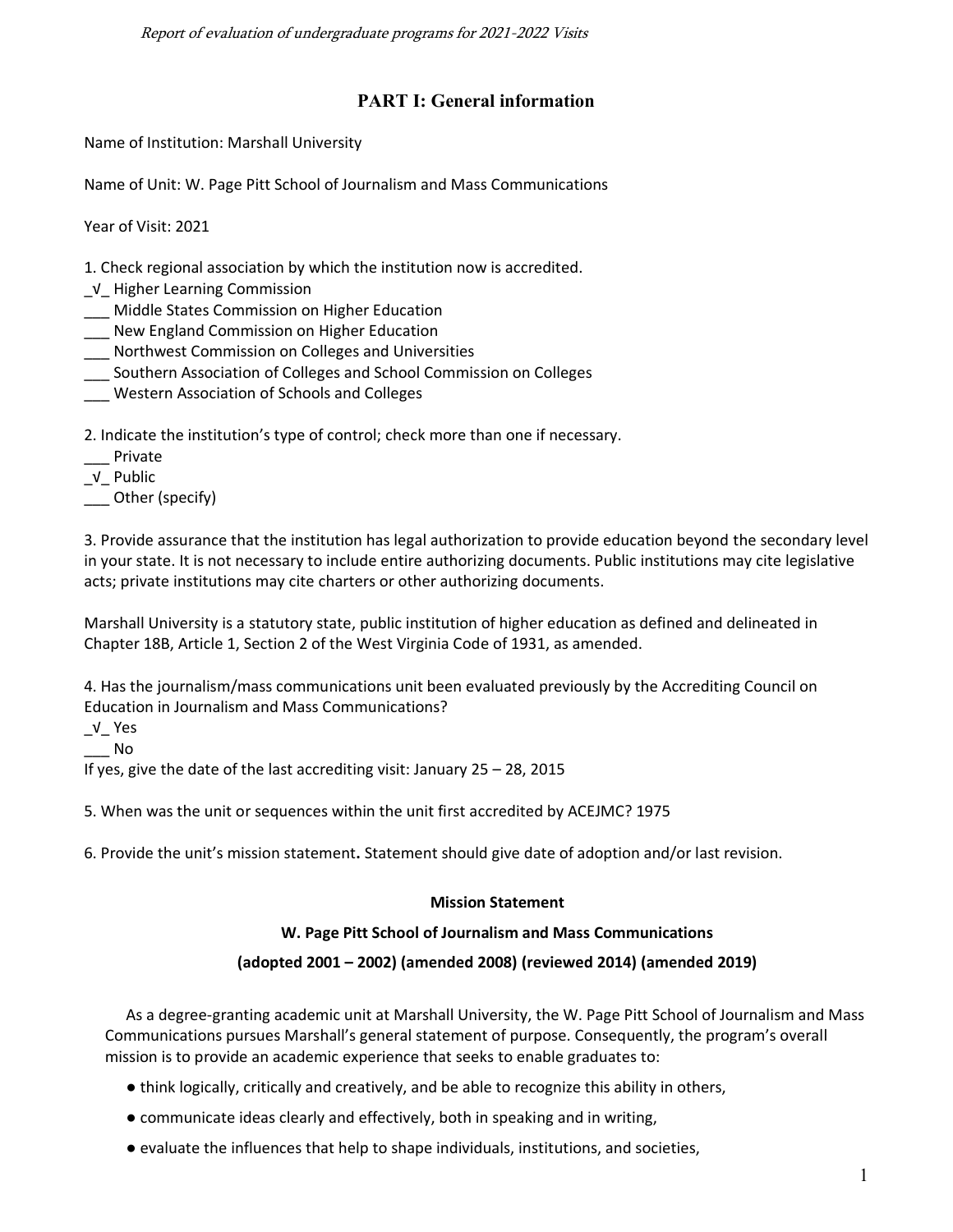- understand the values, achievements, and aesthetic contributions of past and present cultures, and
- perceive, investigate and solve problems by enlisting the most appropriate historical, comparative, quantitative and qualitative research methods available.

The W. Page Pitt School of Journalism and Mass Communications' programs and curricula are based on the conviction that future journalists and mass communicators are best prepared for life and for their careers when they are broadly educated in the liberal arts. The importance of preparing them for the demands of the workplace is also essential. Knowledge and skills essential to success in journalism and mass communications are also emphasized to prepare students for full participation – including leadership – in their professions. In addition, the School of Journalism and Mass Communications' program seeks to promote knowledge and awareness about mass communications among students who do not intend to pursue careers in one of the mass communications fields.

The SOJMC offers instruction for students seeking degrees in advertising/public relations, journalism and media production with concentrations in multimedia journalism, sports journalism, broadcast journalism, radio/television production and management, video production, advertising and public relations. To conform to the university's mission and the role and realities of the mass media industries in the USA and world, the SOJMC uses teaching, research and service to contribute to Marshall's mission and, to that end, has adopted specific goals essential to the achievement of the University's mission.

The SOJMC seeks to:

- provide journalism and mass communications instruction for students primarily from the state of West Virginia and the areas of Kentucky and Ohio that comprise the Tri-State region,
- graduate a pool of qualified employees for the advertising, magazine, newspaper, public relations, multimedia journalism, radio and television industries,
- provide assistance to high school media programs in the West Virginia and in the Tri-State region,
- provide information to alumni about the school's activities and assist alumni with career advancement,
- work with journalism and mass communications professionals on programs of mutual benefit, and
- make a special effort to provide opportunities for women and racial and ethnic minorities.

And to graduate students who:

- understand and apply the principles and laws of freedom of speech and press, including the right to dissent, to monitor and criticize power, and to assemble and petition for redress of grievances;
- demonstrate an understanding of the history and role of professionals and institutions in shaping communications;
- demonstrate an understanding of gender, race, ethnicity, sexual orientation and, as appropriate, other forms of diversity in domestic society in relation to mass communications, and
- demonstrate an understanding of the diversity of peoples and cultures and of the significance and impact of mass communications in a global society;
- understand concepts and apply theories in the use and presentation of images and information;
- demonstrate an understanding of professional ethical principles and work ethically in pursuit of truth, accuracy, fairness and diversity;
- think critically, creatively and independently;
- conduct research and evaluate information by methods appropriate to the communications professions in which they work;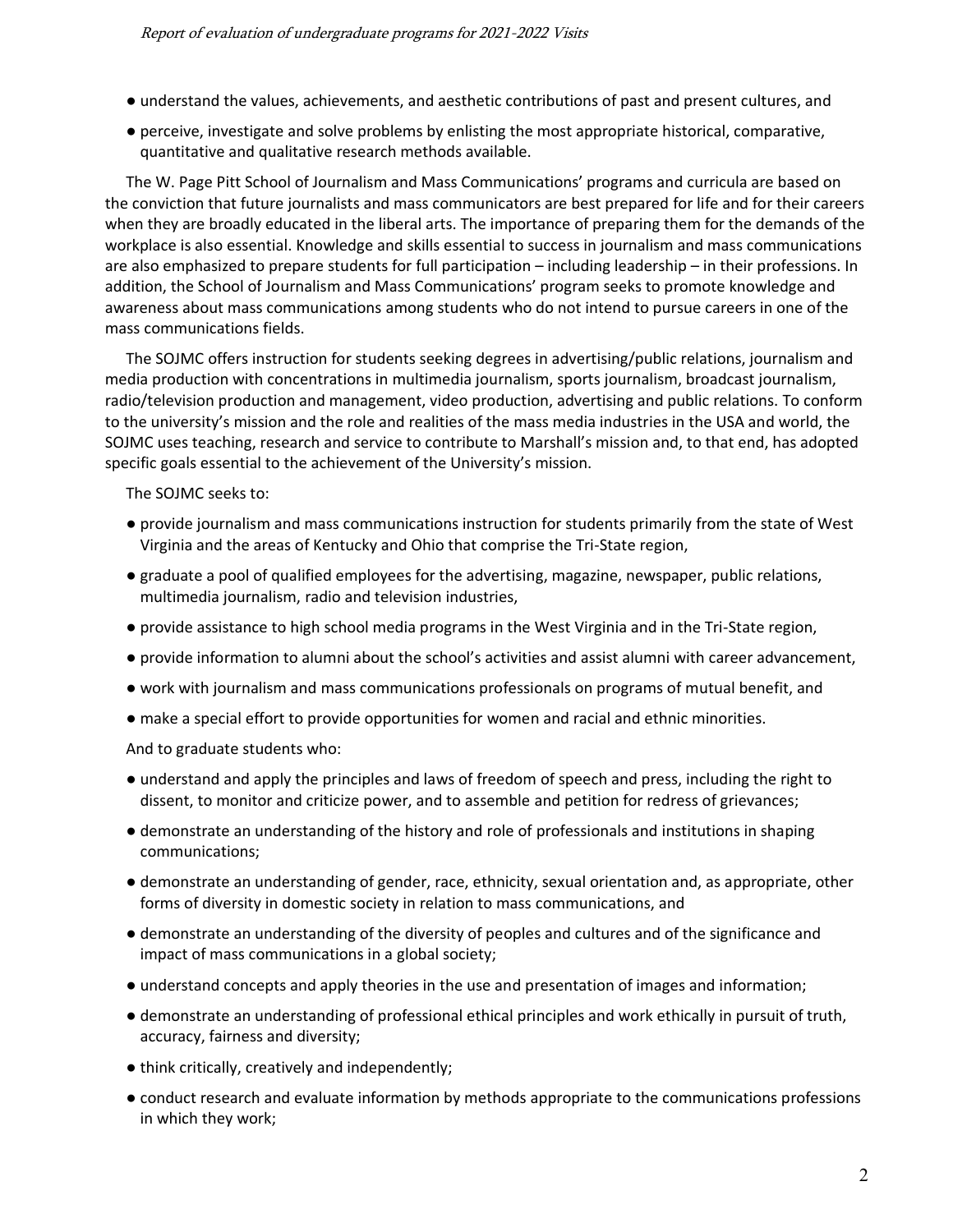- write correctly and clearly in forms and styles appropriate for the communications professions, audiences and purposes they serve;
- critically evaluate their own work and that of others for accuracy and fairness, clarity, appropriate style and grammatical correctness;
- apply basic numerical and statistical concepts; and
- apply tools and technologies appropriate for the communications professions in which they work.

#### **7. What are the type and length of terms?**

Semesters of 14 weeks Quarters of \_\_\_\_\_ weeks Summer sessions of \_\_5\_\_ weeks Intersessions of  $\frac{4}{ }$  weeks

#### **8. Check the programs offered in journalism/mass communications:**

\_√\_ Bachelor's degree

- \_√\_ Master's degree
- Ph.D. degree

### **9. List the specific undergraduate degrees as well as the majors or sequences being reviewed by ACEJMC. \*Indicate online degrees.**

Bachelor of Arts in Journalism Advertising/Public Relations major Advertising emphasis Public Relations emphasis Journalism major Broadcast emphasis Multimedia emphasis Sports emphasis Media Production major Radio/television production and management emphasis Video production emphasis

#### **10. Credit hours required by the university for an undergraduate degree: (Specify semester-hour or quarter-hour credit.)**

120 semester credit hours are required for graduation from the bachelor's program

### **11. Give the number of credit hours students may earn for internship experience. (Specify semester-hour or quarter-hour credit.)**

Students are required to complete three semester credit hours of internship. They may take up to, but not in excess, of six hours of internship credit.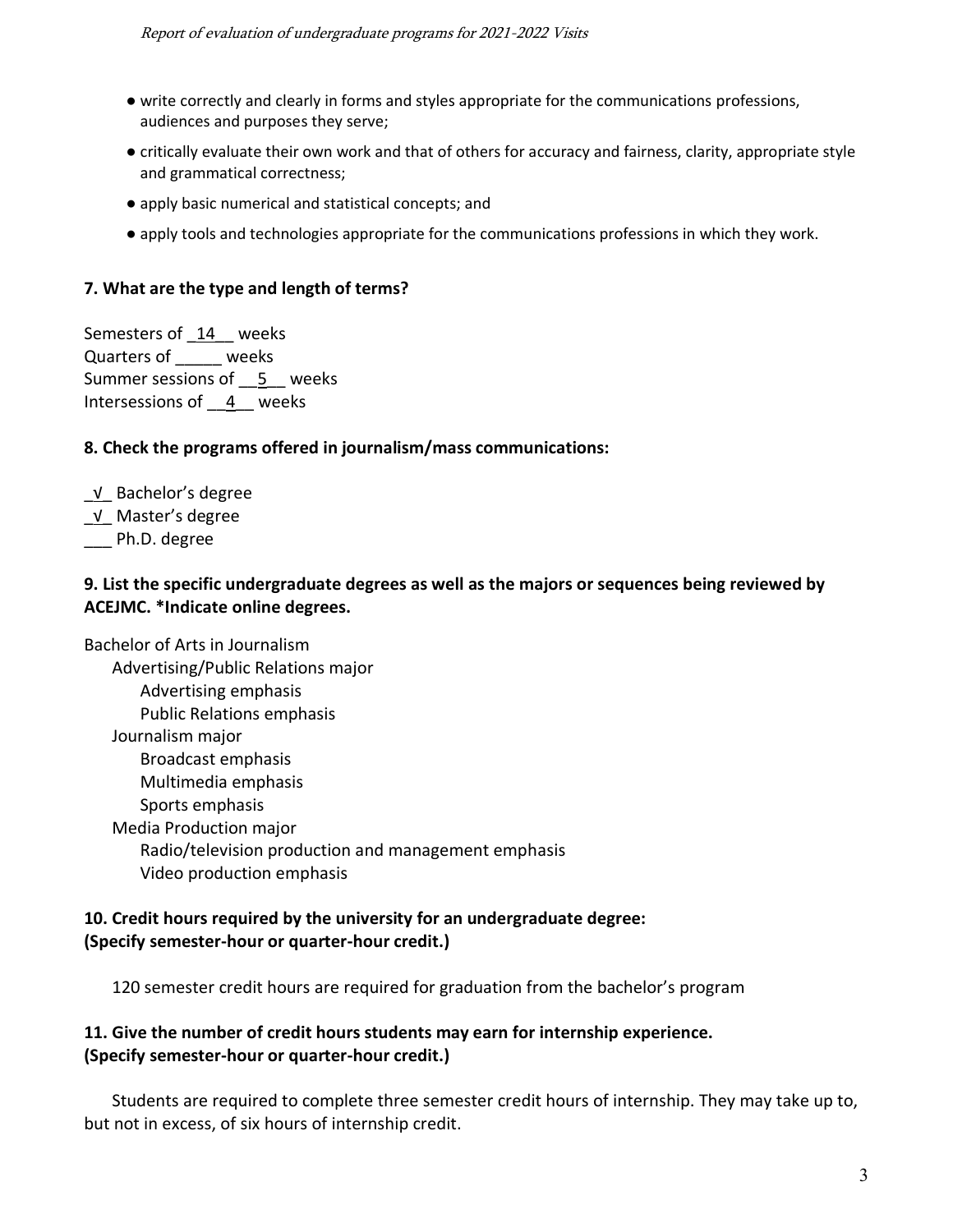### **12. List each professional journalism or mass communications sequence or specialty offered and give the name of the person in charge.**

| Name of Sequence or Specialty                       | Person in Charge       |
|-----------------------------------------------------|------------------------|
| Advertising emphasis                                | Allyson Goodman        |
| Broadcast emphasis                                  | Christopher Swindell   |
| Multimedia emphasis                                 | Sandra York            |
| <b>Public Relations emphasis</b>                    | <b>Terry Hapney</b>    |
| Radio/television production and management emphasis | Charles G. Bailey      |
| Sports emphasis                                     | Charles G. Bailey      |
| <b>Video Productions emphasis</b>                   | <b>Tijah Bumgarner</b> |

**13. Number of full-time students enrolled in the institution:** 11,962

### **14. Number of undergraduate majors in the accredited unit, by sequence and total (if the unit has pre-major students, list them as a single total):**

| Name of Sequence or Specialty                       | Undergraduate majors in |
|-----------------------------------------------------|-------------------------|
| Advertising emphasis                                | 17                      |
| Broadcast emphasis                                  | 22                      |
| Multimedia emphasis                                 | 22                      |
| <b>Public Relations emphasis</b>                    | 25                      |
| Radio/television production and management emphasis | 7                       |
| Sports emphasis                                     | 22                      |
| Video Productions emphasis                          | 7                       |
| Second majors                                       | 3                       |
| Total                                               | 125                     |

**15. Number of students in each section of all skills courses (newswriting, reporting, editing, photography, advertising copy, broadcast news, public relations writing, etc.). List enrollment by section for the term during which the visit will occur and the preceding term. Submit two semesters with the self-study, and update as needed when the site team arrives on site. Attach separate pages if necessary. Include a separate list for online skills courses, which also must meet the 20-1 ratio. (The Council has ruled that campaigns courses are exempt from the 20-1 ratio.)**

| Course         | <b>Section</b> | <b>Credit</b> | <b>Title</b>                      | <b>Enrollment</b> |
|----------------|----------------|---------------|-----------------------------------|-------------------|
|                |                | hours         |                                   |                   |
| <b>JMC 241</b> | 101            | 3             | Media Design                      | 15                |
| <b>JMC 241</b> | 102            | 3             | Media Design                      | 16                |
| <b>JMC 260</b> | 101            | 3             | Digital Imaging for JMC           | 10                |
| <b>JMC 260</b> | 102            | 3             | Digital Imaging for JMC           | 11                |
| <b>JMC 272</b> | 101            | 1             | Practice in Radio                 |                   |
| <b>JMC 300</b> | 101            | 3             | <b>Reporting and News Writing</b> | 10                |

**Fall 2020**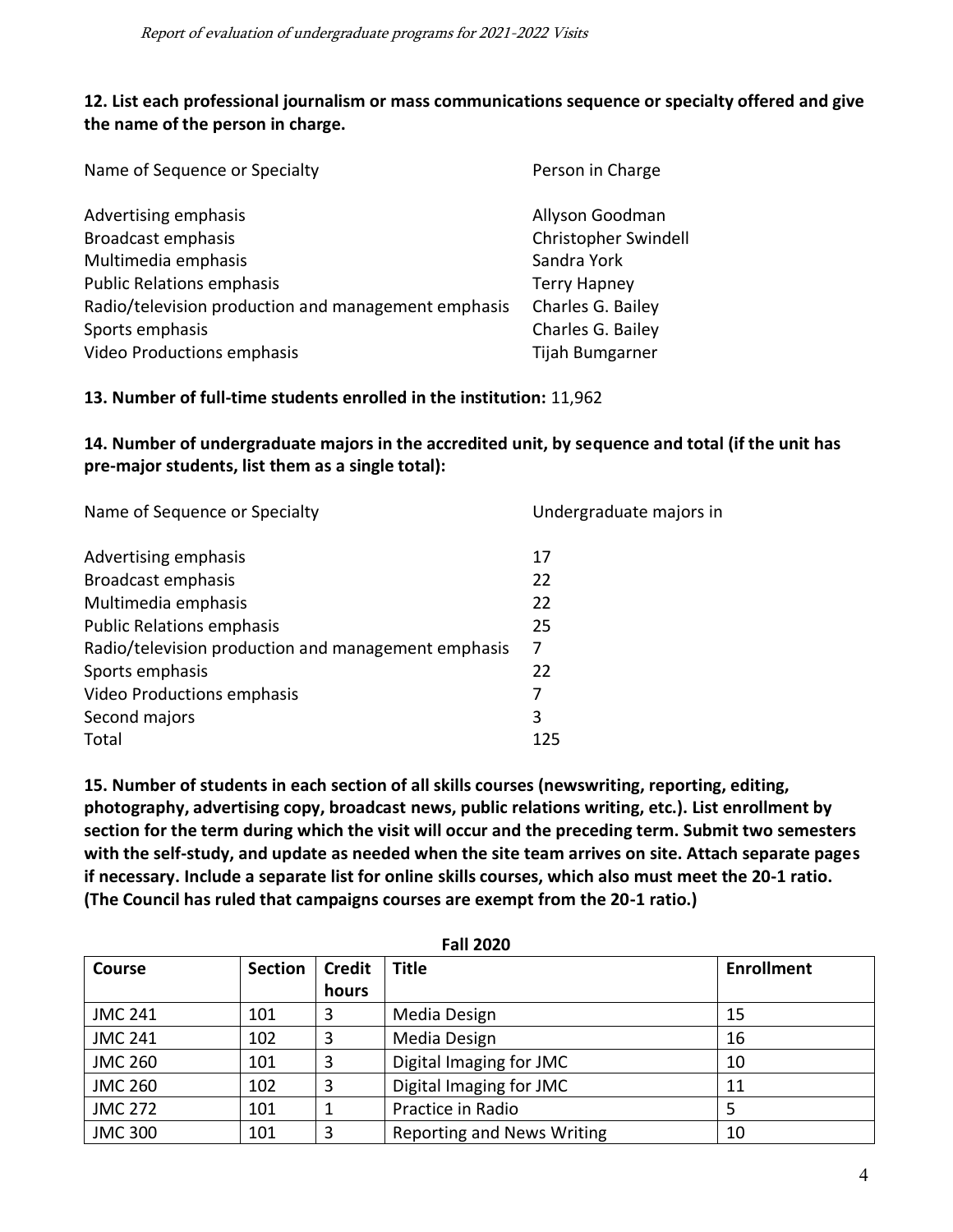#### Report of evaluation of undergraduate programs for 2021-2022 Visits

| <b>JMC 300</b> | 102 | 3 | <b>Reporting and News Writing</b> | 14 |
|----------------|-----|---|-----------------------------------|----|
| <b>JMC 301</b> | 101 | 3 | <b>Beat Reporting</b>             | 9  |
| <b>JMC 303</b> | 101 | 3 | <b>Sports News Reporting</b>      | 8  |
| <b>JMC 332</b> | 101 | 3 | Intro to Video Production         | 15 |
| <b>JMC 380</b> | 101 | 3 | AD-PR and Continuity Writing      | 16 |
| <b>JMC 383</b> | 101 | 3 | <b>Content Creation</b>           | 14 |
| <b>JMC 430</b> | 101 | 3 | <b>Magazine Article Writing</b>   | 12 |
| <b>JMC 432</b> | 101 | 3 | <b>AD-PR Video Production</b>     | 10 |
| <b>JMC 434</b> | 101 | 3 | <b>Advanced Video Production</b>  | 5  |
| <b>JMC 451</b> | 101 | 3 | <b>Television Reporting</b>       | 6  |

#### **Spring 2021**

| <b>Course</b>  | <b>Section</b> | <b>Credit</b> | <b>Title</b>                      | <b>Enrollment</b> |
|----------------|----------------|---------------|-----------------------------------|-------------------|
|                |                | hours         |                                   |                   |
| <b>JMC 231</b> | 201            | 3             | Introduction to Audio Production  | $\overline{7}$    |
| <b>JMC 241</b> | 201            | 3             | Media Design                      | 14                |
| <b>JMC 241</b> | 202            | 3             | Media Design                      | 15                |
| <b>JMC 260</b> | 201            | 3             | Digital Imaging for JMC           | 15                |
| <b>JMC 260</b> | 202            | 3             | Digital Imaging for JMC           | 15                |
| <b>JMC 273</b> | 201            | 1             | Practice in Radio                 | 3                 |
| <b>JMC 300</b> | 201            | 3             | <b>Reporting and News Writing</b> | 11                |
| <b>JMC 300</b> | 202            | 3             | <b>Reporting and News Writing</b> | 8                 |
| <b>JMC 301</b> | 201            | 3             | <b>Beat Reporting</b>             | 9                 |
| <b>JMC 332</b> | 201            | 3             | Intro to Video Production         | 15                |
| <b>JMC 340</b> | 201            | 3             | <b>Basic Broadcast News</b>       | 14                |
| <b>JMC 373</b> | 201            | $1 - 2$       | Practice in Radio or TV           | $\mathbf 1$       |
| <b>JMC 380</b> | 201            | 3             | AD-PR and Continuity Writing      | 15                |
| <b>JMC 414</b> | 201            | 3             | <b>Reporting Public Affairs</b>   | 12                |
| <b>JMC 439</b> | 201            | 3             | AD-PR Campaign Management         | 12                |
| <b>JMC 452</b> | 201            | 3             | <b>Advanced TV Reporting</b>      | 6                 |
| <b>JMC 465</b> | 201            | 3             | <b>Multimedia Reporting</b>       | 9                 |
| <b>JMC 475</b> | 201            | 3             | Documentary Journalism            | 12                |

### **16. Total expenditures planned by the unit for the 2021–2022 academic year: \$192,283.00 Give percentage increase or decrease in three years:**

2018- 2019(\$221,507) compared to 2019- 2020(\$218,257) = 1.48% decrease 2019-2020 (\$218,257) compared to 2020-2021 (\$134,000) = 38.6% decrease\* 2020-2021 (\$134,000) compared to 2021-2022 (\$192,283) – 43.49% increase

\*In a reaction to the COVID-19 pandemic, the university enacted a zero-based budget system and funds were put into central funding and quarterly requests were required for any budget needs.

**Amount expected to be spent this year on full-time faculty salaries:** \$752,848.00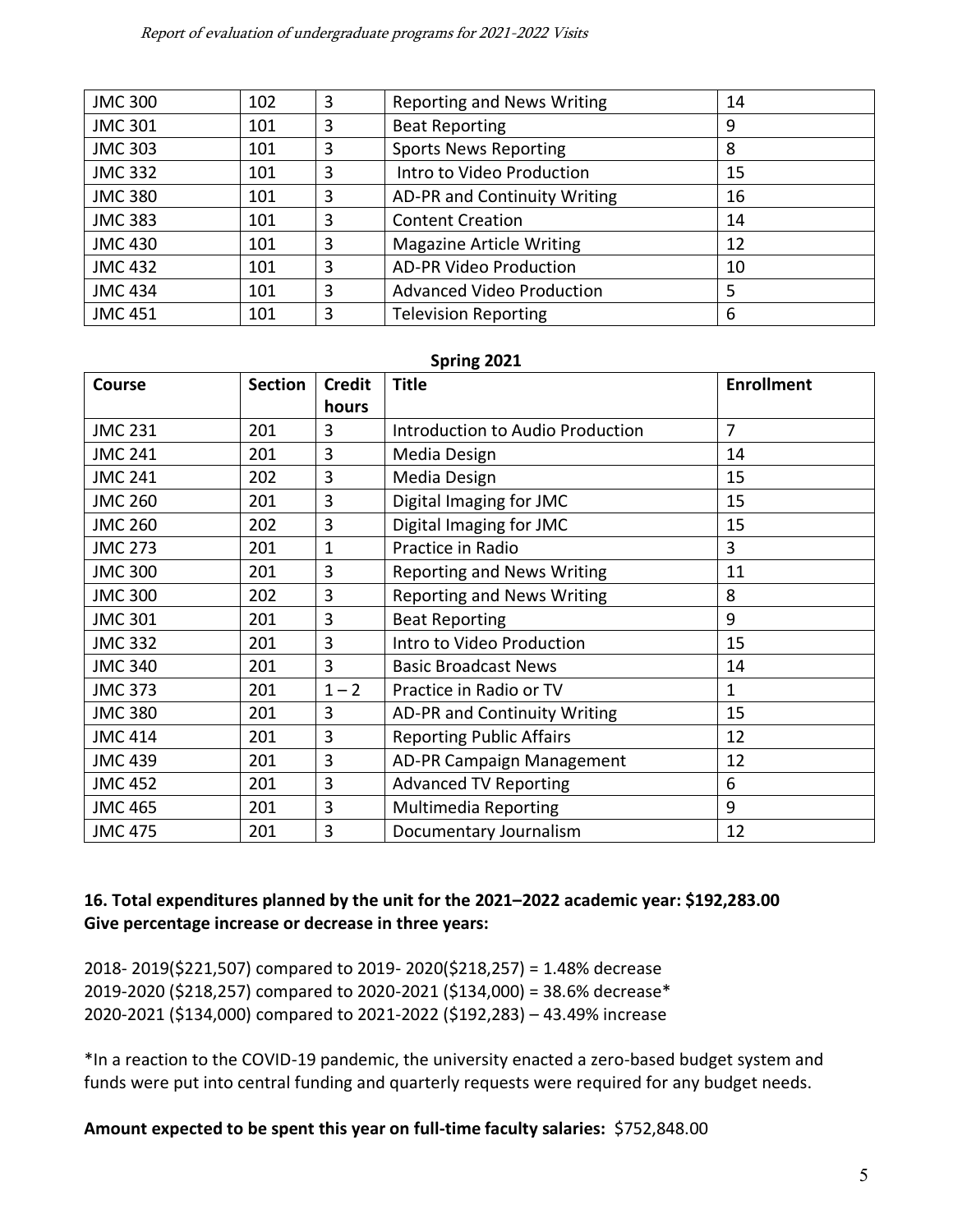**17. List name and rank of all full-time faculty in the accredited unit in fall 2021. (Full-time faculty refers to those defined as such by the university.) Identify those not teaching because of leaves, sabbaticals, etc.**

| Charles G. Bailey                                          | <b>Full Professor</b>      |
|------------------------------------------------------------|----------------------------|
| Charles Bowen (2021-2022, full-time temp) Instructor       |                            |
| Tijah Bumgarner                                            | <b>Assistant Professor</b> |
| Allyson Goodman                                            | <b>Associate Professor</b> |
| <b>Terry Hapney</b>                                        | <b>Full Professor</b>      |
| Dan Hollis                                                 | <b>Full Professor</b>      |
| Christine Ingersoll                                        | Associate Professor        |
| <b>Robert Rabe</b>                                         | <b>Full Professor</b>      |
| <b>Burnis Morris</b>                                       | <b>Full Professor</b>      |
| Christopher Swindell (sabbatical fall 2021) Full Professor |                            |
| Sandra York                                                | <b>Assistant Professor</b> |

**18. List names of part-time/adjunct faculty teaching at least one course in fall 2021. Also list names of part-time faculty teaching spring 2021. (If your school has its accreditation visit in spring 2022, also provide the spring 2022 adjunct list when the team arrives for the visit.)**

#### **Part-time faculty fall 2021**

Christopher Atkins William Bissett Rick Haye Ronda Moncada Bethany Sergent Ruth Sullivan

#### **Part-time faculty spring 2021**

Bethany Sergent Ruth Sullivan

#### 19. **Schools on the semester system:**

For each of the last two academic years, please give the number and percentage of graduates who earned 72 or more semester hours outside of journalism and mass communications.

> 72 or more semester hours outside of journalism and mass communications

| Year                       | Total<br>Graduates | Number<br>in Compliance | Percent   |
|----------------------------|--------------------|-------------------------|-----------|
| 2020-2021<br>academic year | 27                 | 32                      | 100       |
| 2019-2020<br>academic year |                    |                         | 1 ( ) ( ) |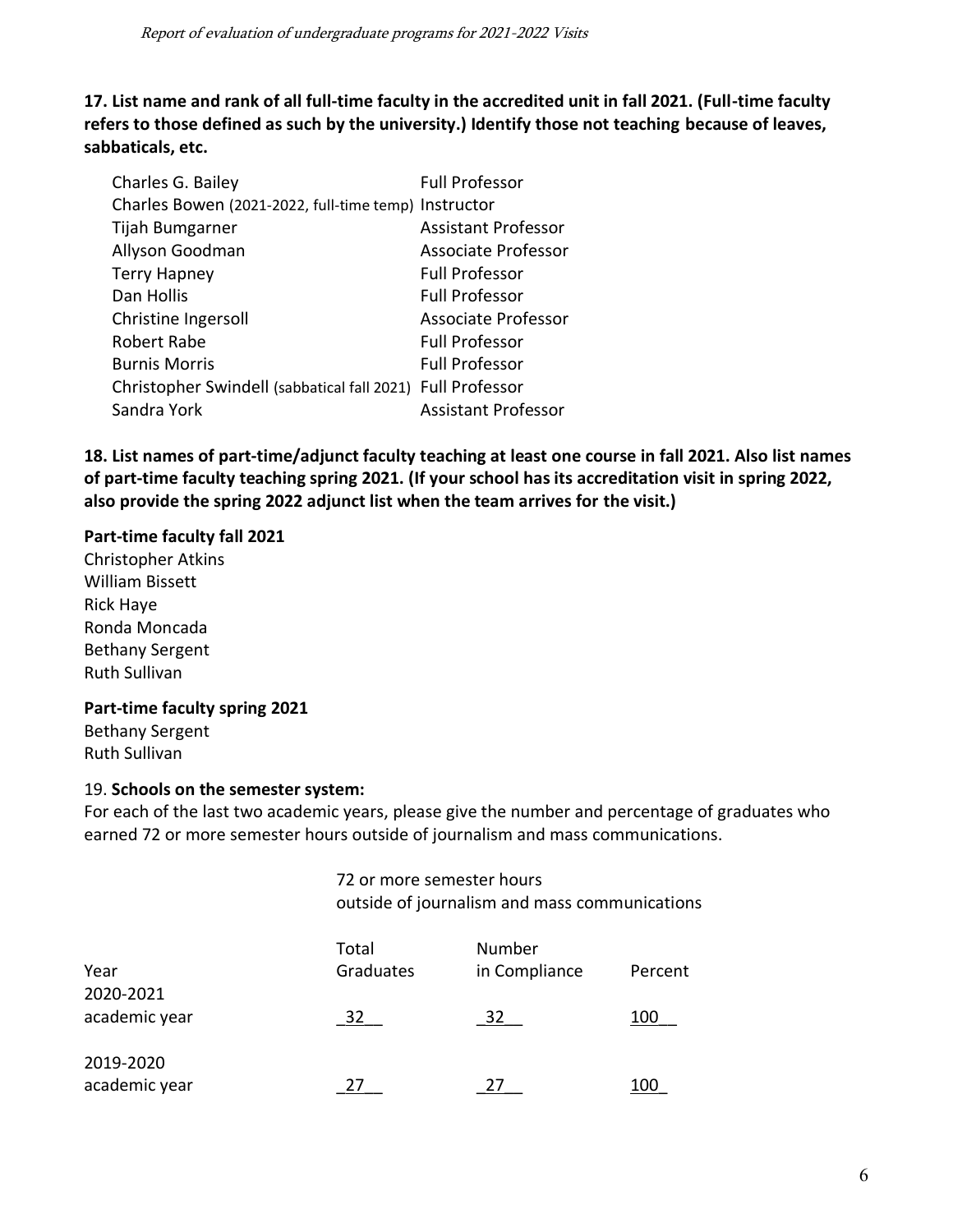### **PART II — Standard 1: Mission, Governance and Administration**

### **Unit performance with regard to indicators:**

#### **a). The unit has a written mission statement and a written strategic or long-range plan that provides vision and direction for its future, identifies needs and resources for its mission and goals and is supported by university administration outside the unit. The unit annually updates its data on the ACEJMC searchable database website [\(https://lookup.acejmc.org\)](https://lookup.acejmc.org/).**

The history of the program is strong. The Marshall journalism program began in 1926 with the first course offerings. The school paper, The Parthenon, has been published since 1898. By 1930, W. Page Pitt became chairman of the Department of Journalism and served in that role until 1971. The program expanded to include radio and video, advertising and public relations, and sports media. The program was first accredited in 1975. In 1999, the school became the autonomous W. Page Pitt School of Journalism & Mass Communications. The sports journalism major was added in 2010.

The school is the administrative unit responsible for two student media operations: The Parthenon and radio station WMUL-FM. There are opportunities for students to work within student media for experience or academic credit. Additionally, MU Report, a bi-monthly news broadcast, is generated from a television studio. Seven Arrow is a student-run advertising and public relations creative services agency serving the community. Some challenges stem from overcoming COVID 19 barriers. All classes in the 2020 – 2021 academic year with the exception of first year student classes JMC 101 and 102 were remote instruction using Microsoft Teams.

As a cost saving measure in 2013 the administration consolidated the School of Journalism and Mass Communications and the College of Fine Arts to form the College of Arts and Media. Four autonomous schools operate with the college: the School of Journalism and Mass Communications, the School of Art and Design, the School of Music, and the School of Theatre. Some faculty continue to report this has been a less than ideal arrangement, as it dilutes the media impact across the institution by lessening the public face of the program. The current dean is serving his third year as interim dean of the college. Faculty note the previous JMC director operated as an associate dean for JMC. That leadership is missed by the faculty.

The unit has a written mission statement and has outlined in the self-study a series on long-range curriculum plans and program desires. The plans do not seem to be tied to a vision or direction for the program, rather they reflect curriculum and program updates that will be addressed.

#### **Mission Statement**

#### **W. Page Pitt School of Journalism and Mass Communications**

#### **(adopted 2001 – 2002) (amended 2008) (reviewed 2014) (amended 2019)**

As a degree-granting academic unit at Marshall University, the W. Page Pitt School of Journalism and Mass Communications pursues Marshall's general statement of purpose. Consequently, the program's overall mission is to provide an academic experience that seeks to enable graduates to:

- think logically, critically and creatively, and be able to recognize this ability in others,
- communicate ideas clearly and effectively, both in speaking and in writing,
- evaluate the influences that help to shape individuals, institutions, and societies,
- understand the values, achievements, and aesthetic contributions of past and present cultures, and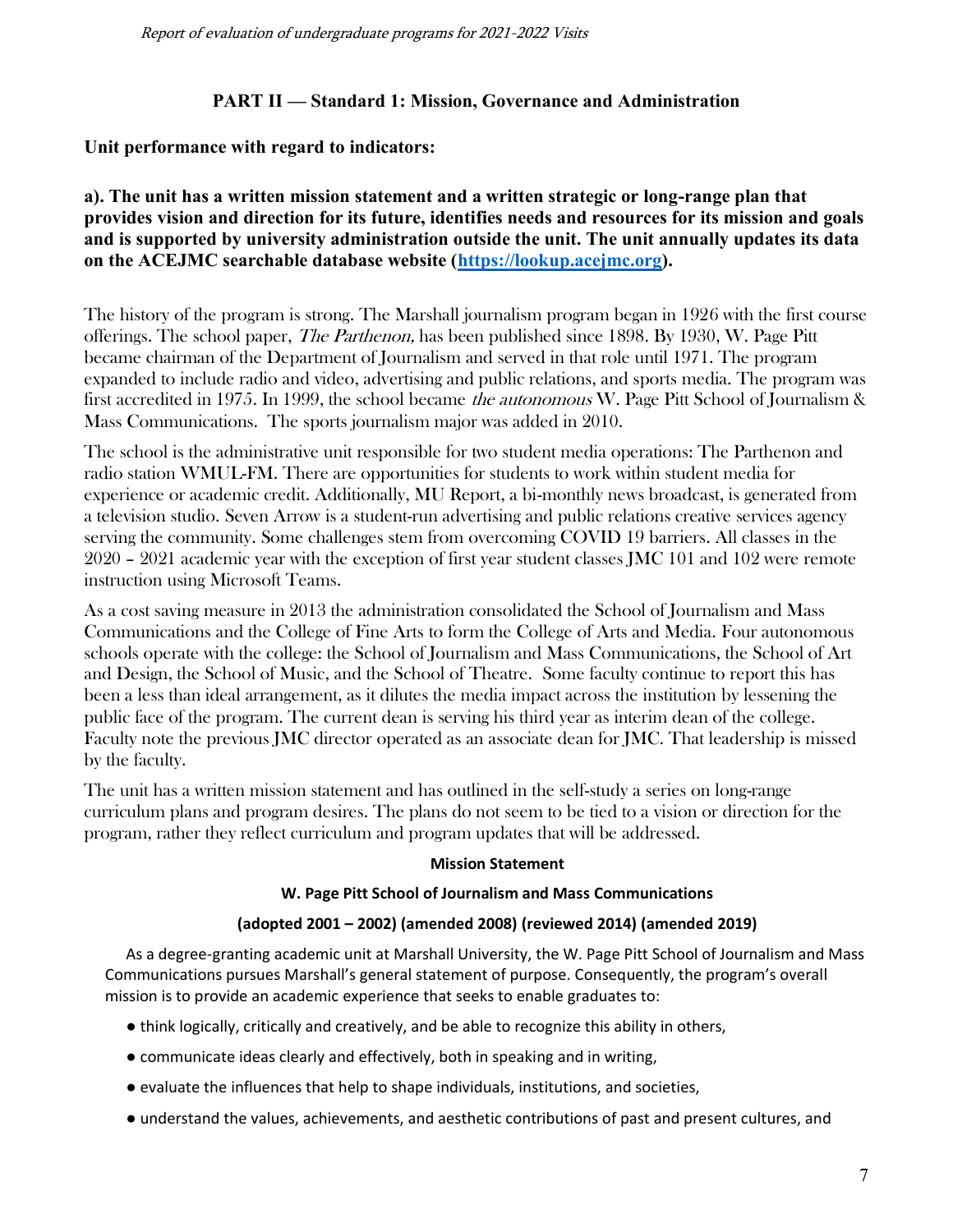● perceive, investigate and solve problems by enlisting the most appropriate historical, comparative, quantitative and qualitative research methods available.

The unit presented strategic elements for curriculum consideration to be addressed after the site team leaves. There was evidence in the self-study that the unit recognized issues identified by the previous site team and took previous strategic action to modify the curriculum. Marshall Multimedia cited as a strategic item in this self-study was identified in the previous self-study as a topic of focus; the unit has failed to close the loop on this strategic element since the previous review.

#### **JMC Strategic Plan B.A. Program September 2012** *(reviewed/revised September 2013, 2014, 2018, 2020***)**

**Develop a Video Production certificate.** The newest area of emphasis is the Video Production major and a certificate would be an avenue for all JMC majors to access that area of emphasis to serve the growing demand for video in all professions. Timeline: Have the program ready for curriculum review 2022-2023 school year.

**Podcasting curriculum**. While WMUL-FM produces some shows and teaches audio production, a specific curriculum on podcasting would be beneficial to students. The Parthenon has a weekly news summary podcast but students are interested in developing their personal show. Timeline: Have the program ready for curriculum review 2022-2023 school year.

*Marshall Multimedia.* This plan was included in the last accreditation visit and while the programs have made some headway, more needs done to move the initiative forward. Three vibrant student media are producing news products on a regular basis and expanding their deliveries into new technologies. Marshall Multimedia would create an umbrella under which existing campus media could continue to operate independently of one another, but also cooperate in providing access to content that could be used to supply an aggregated channel of distribution. The multimedia media project would give students an opportunity to use their developing skills in digital media in a truly converged setting. Timeline: Complete a written proposal by the end of the 2021-2022 academic year. The proposal would project a two-year development process.

**Recruiting.** Need to move from broad shot gunning of all high school paper and broadcast students and focus on students who indicate genuine interest in the field and try to personalize messages more (action that was suggested in freshmen focus groups). Timeline: 2021-2022 academic year, reach out with postcards and personalized messages. Develop a long-term action plan for recruiting, summer 2022.

**Increase visibility of the program.** Being subsumed into CAM and a national reduced interest in JMC demands more effort toward visibility of the unit. Need to showcase more students work on the JMC website and in broader areas as well. Timeline: 2021-2022 academic year begin to collect student work more effectively and display on the JMC website.

The ACEJMC searchable database website contained no data for Marshall University's School of Journalism and Mass Communication, even though the template specifically requires this update to accompany the self-study.

The School of Journalism and Mass Communication's Marshall University website <https://www.marshall.edu/jmc/> is grossly out-of-date. The website is referenced in the self-study as home to advising and other materials important to the self-study and reaccreditation. Most materials on the university website reflected the 2019 – 2020 academic year. Not only was the self-study year omitted but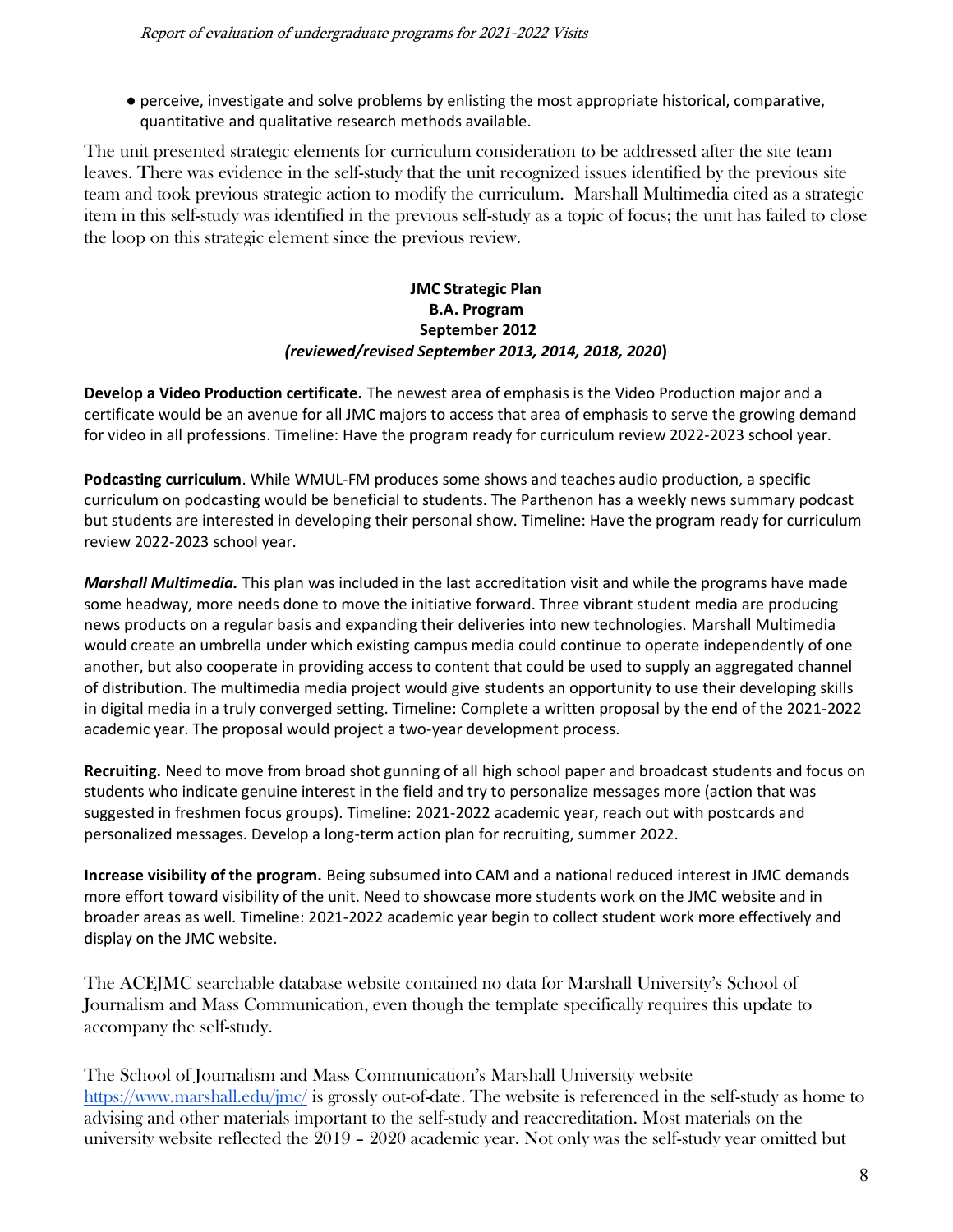current students or future students wanting to learn about the program would not have found reliable information.

#### **b). The unit has policies and procedures for substantive faculty governance that ensure faculty oversight of educational policy and curriculum.**

The self-study reports a committee of the whole responds to educational policies and curriculum. Recommendations may originate from an individual faculty member or task force by presenting it to the committee.

Unit committees are curriculum, management functions, personnel, diversity and graduate and research. All tenured faculty serve on the personnel/promotion-tenure committee. Only one faculty member, hired since the previous accreditation visit, is not tenured.

Student requests are brought directly to the director but students should discuss issues with faculty members. Students are required to submit a written proposal or explanation to the director.

### **c). The unit's administration provides effective leadership within the unit and effectively represents it in dealings with university administration outside the unit and constituencies external to the university**.

Leadership on this campus and in the unit is in flux. The university president is retiring in December. There is an interim provost, an interim dean—on his third year as interim—and an interim director for the JMC program, who is a tenured assistant professor. She has been serving as the newspaper adviser and a faculty member. The previous director departed in July. A new university president, a Marshall graduate and business executive, takes office in January 2022.

The three-year interim dean of the College of Arts and Media, the School of Journalism and Mass Communications is one of four units in the college, sounded less than engaged or enthusiastic about the JMC unit during the site team's meeting with the dean.

Faculty report the previous program director effectively served as unit head and associate dean in the college and represented the needs of the program. Faculty respect the current interim director but lament the absence of leadership plans for the School and a clear future for their program. Some anecdotal evidence suggests COVID fatigue among current and former faculty.

The School of Journalism and Mass Communication held its Hall of Fame induction on October 29, 2021, the Friday before the site team arrived. To the School's credit, the newly announced university president, Brad Smith, attended the event. This may bring some attention to the program when the new president takes office in January.

### **d). The institution and/or the unit defines and uses a process for selecting and evaluating its administrators.**

The self-study reports that school directors in the College of Arts and Media are appointed to four-year terms in accordance with established university policy. Consistent with [MU BOG Policy AA-38,](https://www.marshall.edu/board/files/MUBOG-AA-38-Selection-Role-Evaluation-of-Department-Chairs-2019-12.pdf) school directors are evaluated annually. This appears to have taken place during the year of the self-study, but that unit head has retired from the university.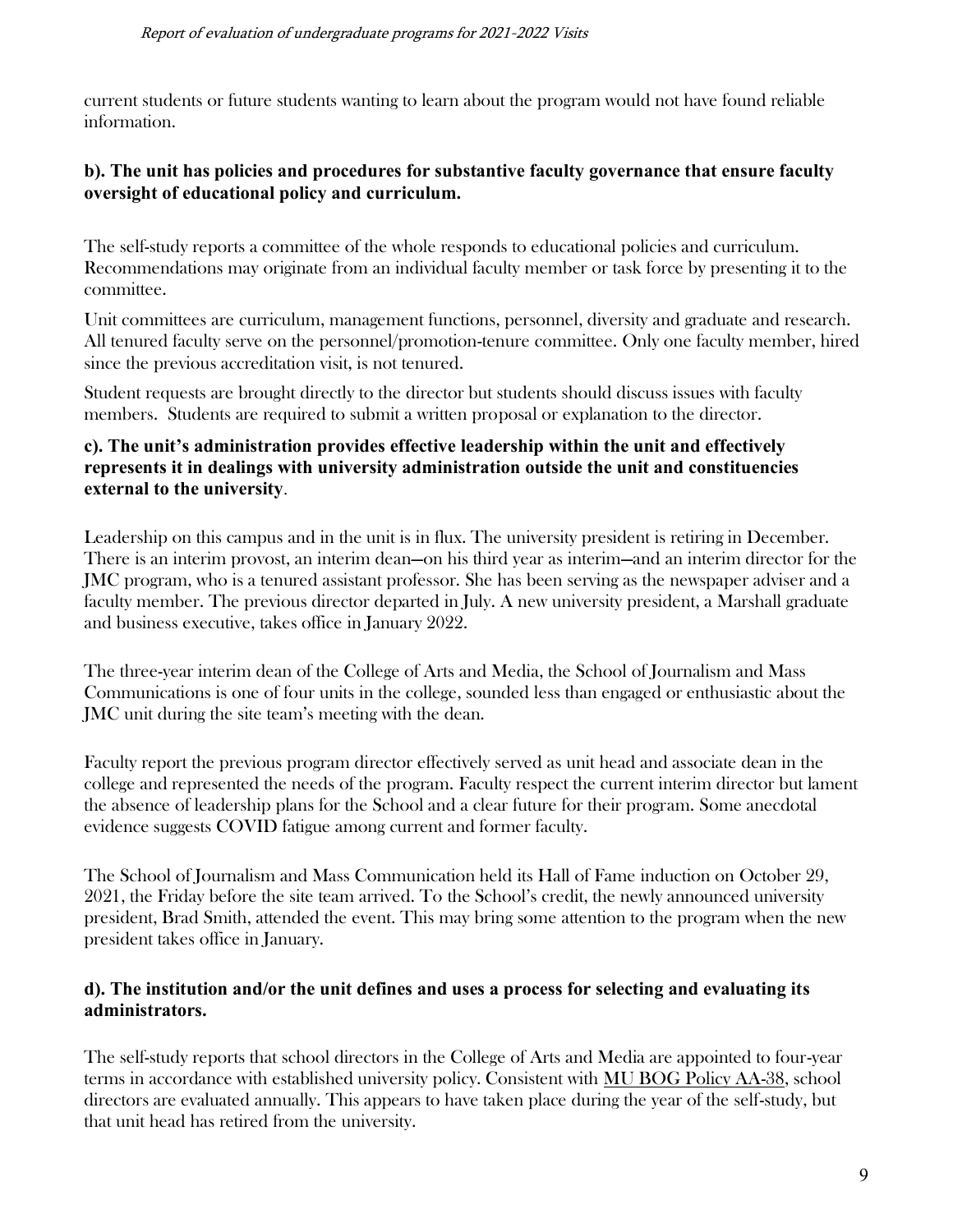The dean reports that a new director will not likely be hired until higher levels of university leadership are filled, including hiring a new provost, a new dean and then a new director. As confirmed by the dean, this could mean a new director search would not begin until the 2023 – 2024 academic year, with the director beginning service in Fall 2024.

#### **e). Faculty, staff and students have avenues to express concerns and have them addressed.**

Informal and formal grievance procedures are detailed in faculty and student handbooks. During an open meeting with students, they reported no issues or concerns with raising issues.

The self-study reports:

Student complaints are almost exclusively about grades, academic dishonesty or faculty performance. Students may meet with the associate dean/director to present such concerns. The director, in the matter of grades or academic dishonesty, counsels the student to talk with the faculty member and attempt to resolve the issue. If a satisfactory solution is not found, the dean has two options -- either the director may handle the appeal or may refer the appeal to the University Budget and Academic Policy Committee.

The university has an Office of Student Affairs, and students may begin their inquiry there instead of coming to the director. In such instances, an office representative contacts the dean and works to first resolve the matter by informal means and then by the formal process. The process generally involves several layers of adjudication starting at the level at which an offense occurred, documenting allegations, and hearings by panels at various levels. All matters of confirmed academic dishonesty must be reported to the Office of Academic Affairs. The full university policy is listed at [https://www.marshall.edu/academic-affairs/policies/#academicdishonesty.](https://www.marshall.edu/academic-affairs/policies/#academicdishonesty)

For complaints of sexual harassment or of racial/religious intolerance, the university has a very specific policy that is available in the Student's Rights and Responsibilities Document at [http://www.marshall.edu/student](http://www.marshall.edu/student-affairs)[affairs.](http://www.marshall.edu/student-affairs) Any such cases reported to the director are immediately forwarded to the Office of Human Resources for further action.

Faculty and staff grievance procedures are established in West Virginia State Code, Chapter 29, Article 6A and through Higher Education Policy Commission Series 9 and Chancellor's Interpretive Memorandum 5. Faculty and staff members may come to the director to try to resolve the matter informally or may initiate a formal grievance within the guidelines of West Virginia State Code.

### **SUMMARY:**

The unit operates with a Mission Statement but the strategic plan lacks a long-term visionary statement or view for the program. There is doubt within the unit about its place within the university and college, and the continuation of interim leadership in the college and interim leadership in the JMC unit. To their credit, members of the unit are powering through a difficult time, made more challenging by the interim appointments and COVID-19 challenges.

Overall evaluation of compliance/non-compliance: **Non-compliance.**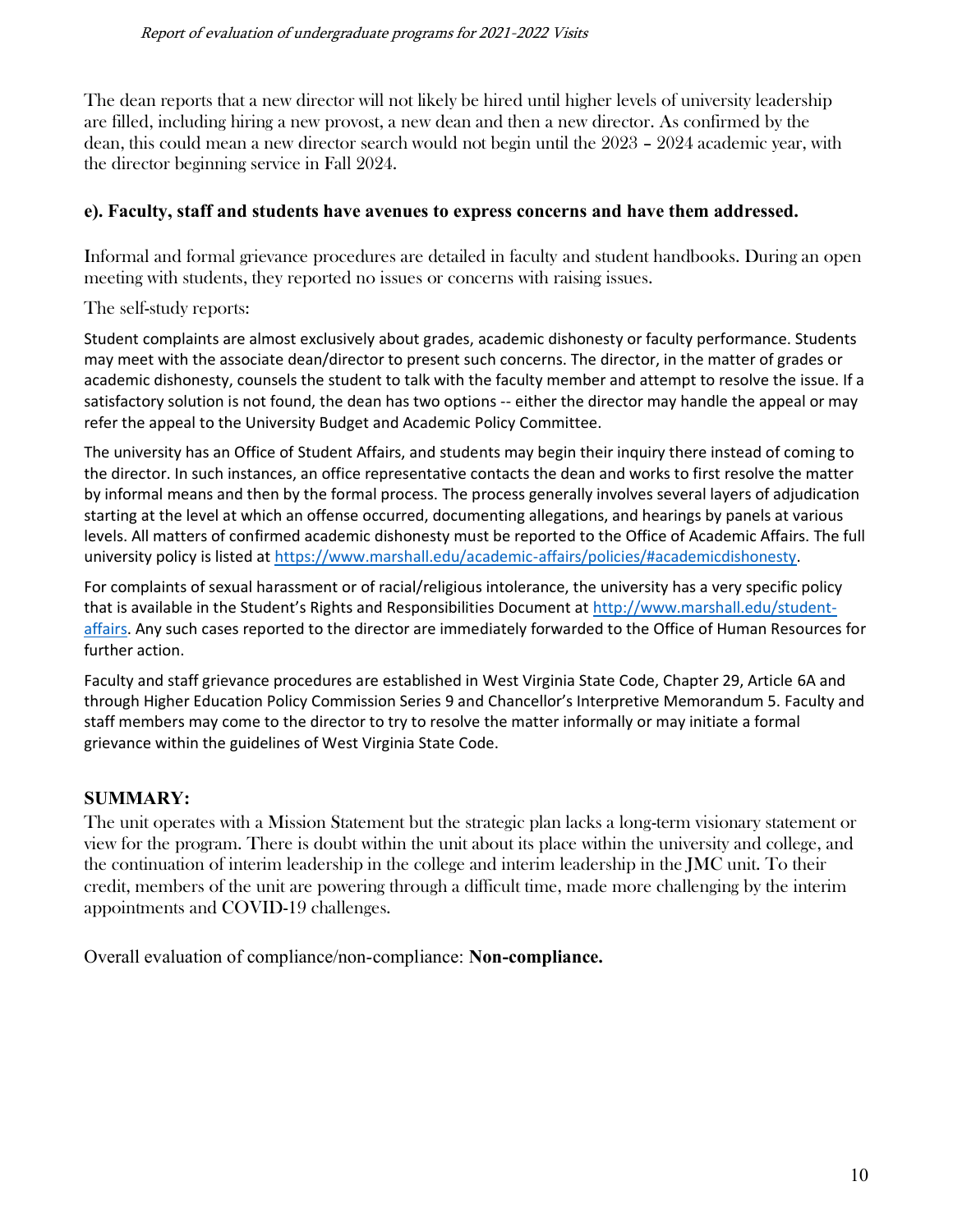Report of evaluation of undergraduate programs for 2021-2022 Visits

#### **PART II — Standard 2: Curriculum and Instruction**

#### **Unit performance with regard to indicators:**

Discussions of indicators b, c and e must describe and evaluate the individual academic sequences in the unit.

**a). The unit requires that students take a minimum of 72 semester credit hours (or 104 quarter credit hours) required for a baccalaureate degree outside of journalism and mass communications and meet the liberal arts and sciences-general education requirements of the institution. ACEJMC expects at least 95 percent of the graduating classes in the two academic years preceding an accreditation visit to meet this requirement.**

Undergraduates at Marshall complete 120 credit hours to earn a Bachelor of Arts in Journalism. The unit offers three majors and 7 emphasis areas. Students earn an Advertising/Public Relations major with an emphasis in advertising or public relations; a Journalism major with emphasis in broadcast, multimedia or sports; a Media Production major with emphasis in radio/television production and management or an interdisciplinary video production emphasis.

The program continues to require 72 completed hours outside the unit. Faculty expressed interest in expanding the number of internal hours.

#### **Number of hours/units required for graduation:** 120 credit hours **Number of hours/units required for major degree:** 48 credit hours

#### **Core Courses for All Students in JMC Program** (21 credit hours)

- 1) JMC 101 Media Literacy
- 2) JMC 102 Media Toolbox
- 3) JMC 241 Media Design
- 4) JMC 260 Digital Imaging
- 5) JMC 345 Mass Communications Law and Ethics
- 6) JMC 361 Digital Presence
- 7) JMC 470 Practicum/JMC 490 Internship

#### **Advertising/Public Relations Major Core** (18 credit hours)

- 1) JMC 330 Ad/PR Principles and Ethics
- 2) JMC 380 Ad/PR and Continuity Writing
- 3) JMC 383 Content Creation
- 4) JMC 408 Research and Analytics
- 5) JMC 439 Ad/PR Campaign Management (Capstone)
- 6) JMC 300+ Elective

#### **Required outside of the accredited unit for Ad/PR majors** (6 credit hours)

- 1) MKT 340 Principles of Marketing
- 2) Plus three credits of any other College of Business course

#### **Advertising Emphasis** (9 credit hours)

- 1) JMC 424 Media Strategy
- 2) JMC 415 Content Strategy
- 3) JMC 300+ Elective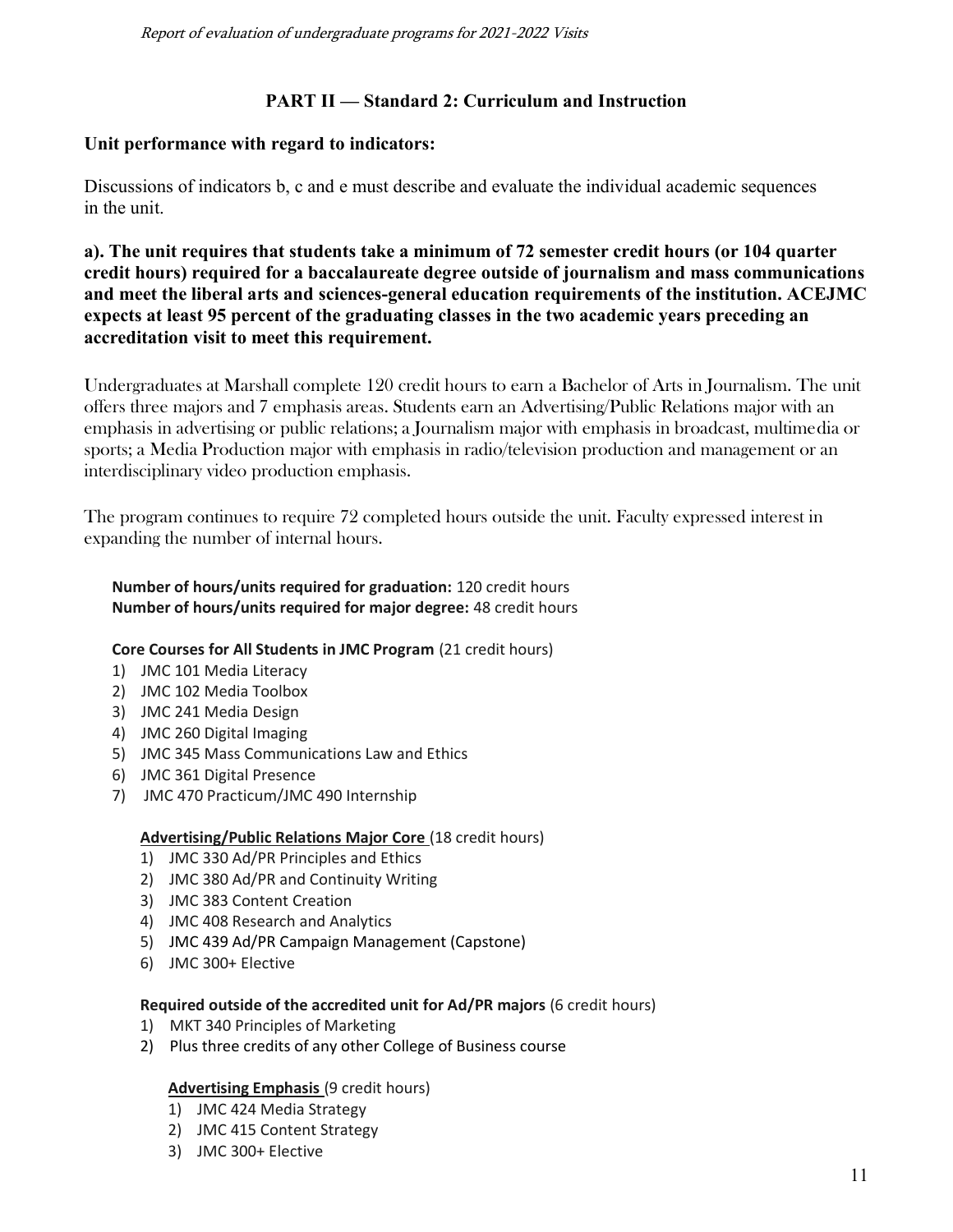#### **Public Relations Emphasis** (9 credit hours)

- 1) JMC 300 Reporting and News Writing
- 2) JMC 437 Public Relations Planning
- 3) JMC 438 Public Relations Case Studies

#### **Journalism Major Core (9 credit hours)**

- 1) JMC 300 Reporting and News Writing
- 2) JMC 458 Emerging Media for Journalists
- 3) JMC 465 Multimedia Reporting (Capstone)

#### **Broadcast Emphasis** (18 credit hours)

- 1) JMC 301 Beat Reporting
- 2) JMC 340 Basic Broadcast News
- 3) JMC 414 Reporting Public Affairs
- 4) JMC 451 Television Reporting
- 5) JMC 452 Advanced Television Reporting
- 6) JMC 300+ Elective

#### **Required outside of the accredited unit for Broadcast Emphasis** (6 credit hours)

PSC 104 American National Government and Politics or PSC 202 State and Local Government

#### **Multimedia Emphasis** (18 credit hours)

- 1) JMC 301 Beat Reporting
- 2) Multimedia Emphasis Elective
- 2) Multimedia Emphasis Elective
- 3) Multimedia Emphasis Elective
- 4) Multimedia Emphasis Elective
- 5) Multimedia Emphasis Elective

#### **Sports Journalism Emphasis** (18 credit hours)

- 1) JMC 231 Introduction to Audio
- 2) JMC 245 Introduction to Strategic Communications
- 3) JMC 303 Sports News Reporting
- 4) JMC 321 Sportscasting
- 5) JMC 330 Ad/PR Principles and Ethics or JMC 390 Media Sales and Underwriting
- 6) JMC 331, 332, 272, 273, 372, or 373

#### **Media Production Major Core** (6 credit hours)

- 1) JMC 231 Introduction to Audio
- 2) JMC 380 Ad/PR and Continuity Writing

#### **Radio/Television Production and Management Emphasis** (21 credit hours)

- 1) JMC 272 Practice in Radio (1 credit hour)
- 2) JMC 332 Introduction to Video Production or JMC 432 Ad/PR Video Production
- 3) JMC 390 Media Sales and Underwriting
- 4) JMC 420 Electronic Media Management (Capstone)
- 5) JMC 436 International Mass Communications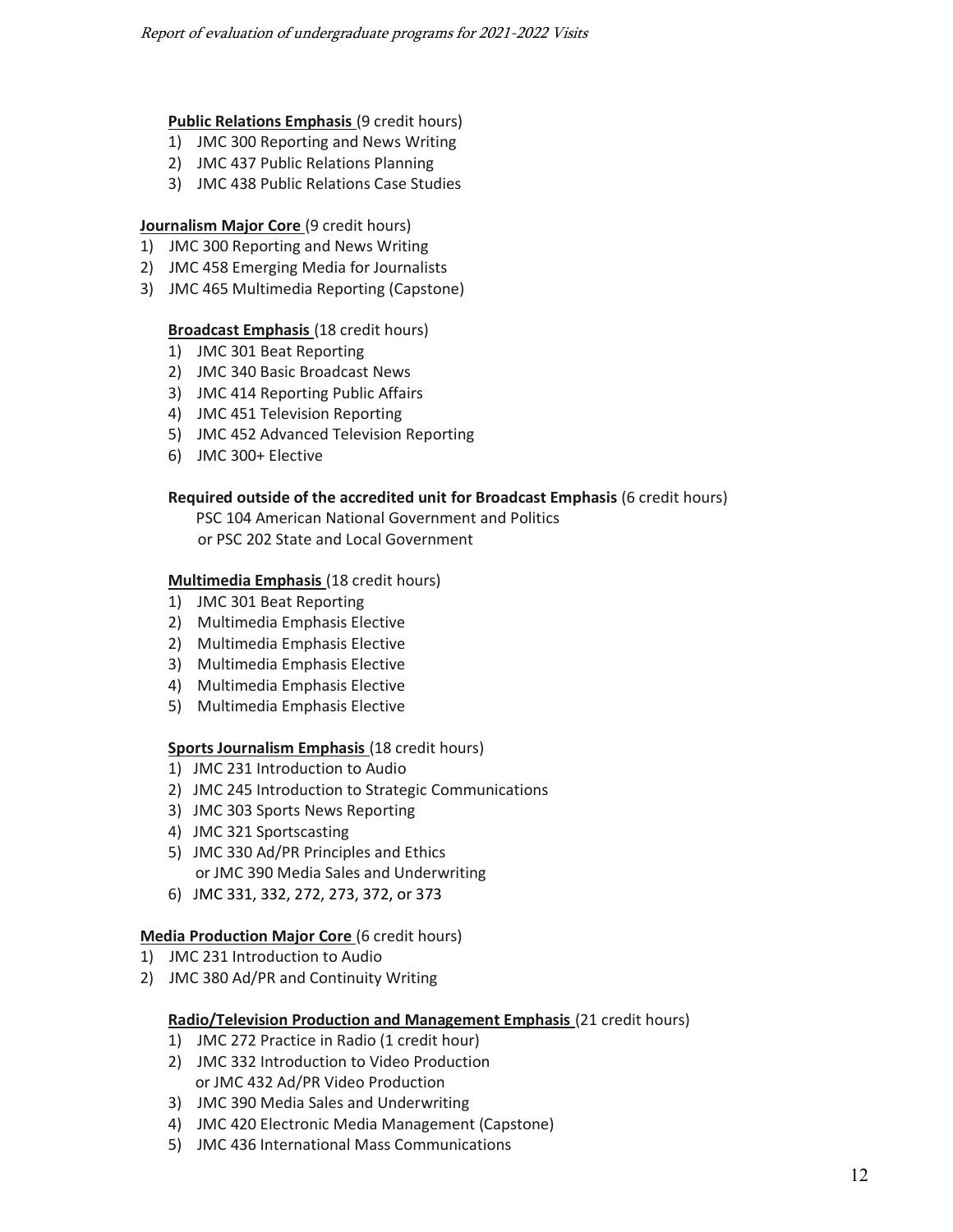- 6) JMC 450 Issues in RTV
- or JMC 455 Race, Gender and Mass Media
- 7) JMC 300+ elective
- 8) JMC 300+ elective (2 credit hours)

#### **Required outside of the accredited unit for Radio/Television Production and Management Emphasis** (6 credit hours)

- 1) ACC 215 Accounting Principles
- 2) MKT 231 Principles of Selling

#### **Video Production Emphasis** (21 credit hours)

- 1) JMC 300+ elective
- 2) JMC 332 Introduction to Video Production
- 3) JMC 432 Ad/PR Video Production
- 4) JMC 434 Advanced Video Production
- 5) JMC 475 Documentary Journalism
- 6) AM 299 Sophomore Review (0 credit course)
- 7) AM 498 Pre-capstone
- 8) AM 499 Senior Capstone Exhibit (Capstone)

#### **Required outside of the accredited unit for Video Production Emphasis** (21 credit hours)

- 1) ART 219 Foundations: Frame/Time
- 2) ART 325 Image Visualization
- 3) ART 423 Photographic Lighting
- 4) ART 453 Advanced Digital Media
- 5) ART 454 Designing for Multimedia
- 6) THE 437 Directing I
- 7) THE 240, 245, or 250

### **b). The unit provides a balance between theoretical and conceptual courses, professional skills courses, and courses that integrate theory and skills to achieve the range of student competencies listed by the Council.**

Within the 21-hour core completed by all students, the unit includes conceptual courses JMC 101 Media Literacy and JMC 345 Mass Communications Law and Ethics. These two classes were identified in the previous self-study as conceptual requirements. Within the degree or emphasis areas, there is a greater presence of professional classes. Students, alumni and faculty note the presence of conceptual content as part of the professional courses that help students understand the *why* behind professional actions.

Core skills or professional classes include JMC 102 Media Toolbox, JMC 241 Media Design, JMC 260 Digital Imaging, JMC 361 Digital Presence, and a minimum of three credits of JMC 470/490 Practicum/Internship.

### **c). Instruction, whether on-site or online, is demanding and current, and is responsive to professional expectations of digital, technological and multimedia competencies. Achievements in teaching and learning are recognized and valued.**

The curriculum and coursework have been mapped to student learning competencies that align with the values and competencies of ACEJMC.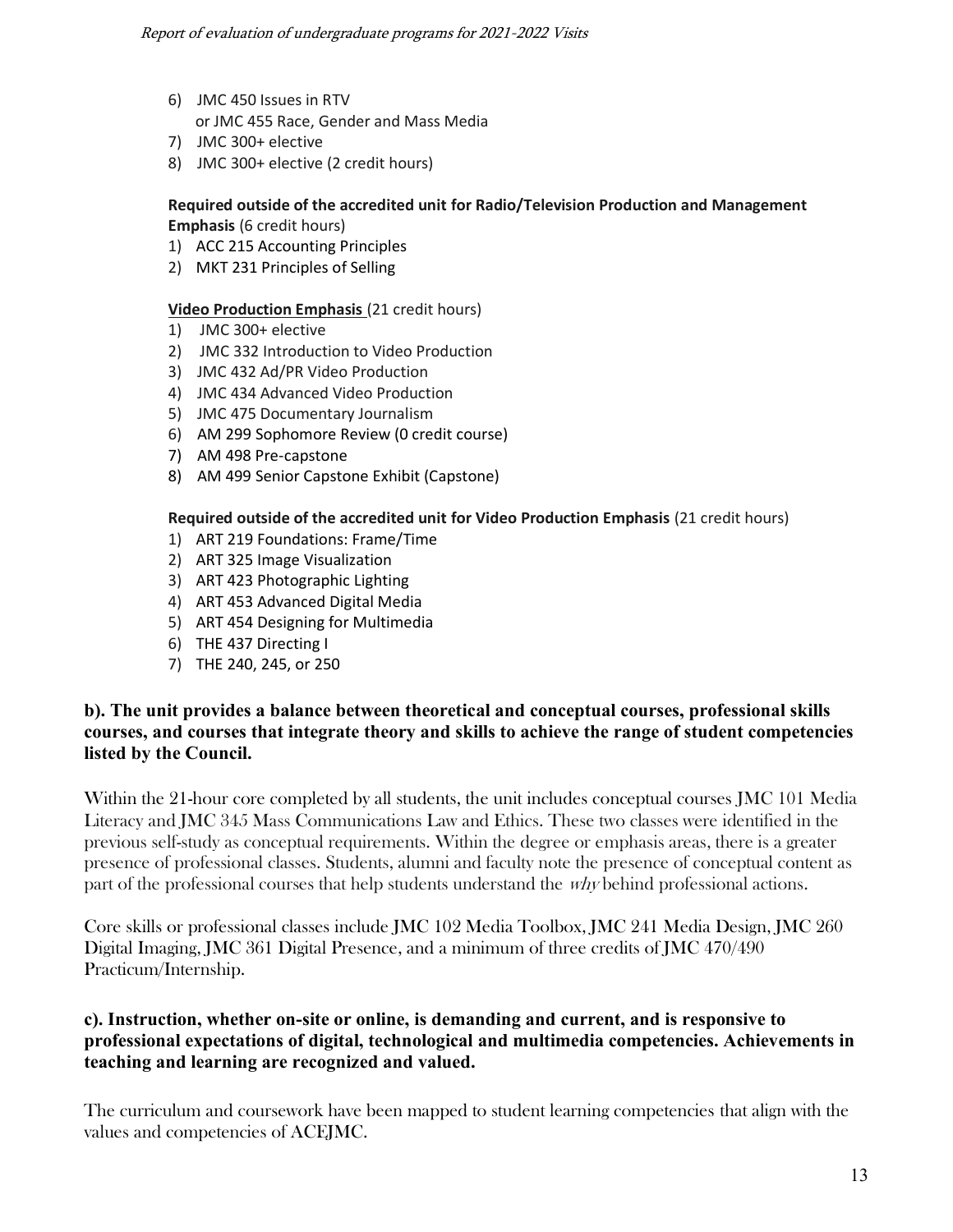Marshall faculty joined others pivoting in March 2020 from in-person to online or remote instruction teaching formats due to COVID-19. With the exception of first year student classes (JMC 101 and JMC 102) the remote format continued in the 2020 – 2021 academic year for 200-level through 400-level classes, in the year of the self-study. The number of faculty in the school has dropped from 13 during the 2014 – 2015 visit to 11 during the 2020 – 2021 self-study year. The number of faculty dropped to 10 by the time of the team visit.

Faculty in the school teach a 4-4 equivalent load with exceptions for administrative or other assignments.

Syllabi must list the JMC outcomes and explain how the course addresses the outcomes. As part of program assessment, a sample of syllabi are reviewed and audited.

Students and faculty expressed relief in having in-person classes in Fall 2021. No faculty member or students expressed a belief that remote instruction shorted students in the program during the remote year though they recognized the benefit of in-person learning.

Faculty teaching performance contributes to tenure review. The promotion portfolio includes demonstration of teaching effectiveness, includes a faculty member statement of teaching goals or aims, and the portfolio includes both student evaluations and peer evaluations of instruction.

The school meets the ACEJMC requirement regarding student-faculty classroom ratios in skills and lab classes but, as was noted in 2014 and continues to be true for the 2020 - 2021 self-study year, sections of some classes had fewer than 10 students enrolled. Six of 17 classes in fall 2020 and six of 18 classes in Spring 2021 enrolled fewer than 10 students. This may reflect the need for a further look at the curriculum and emphasis areas, especially in light of strategic plans to add additional courses to the curriculum, a reduction in the number of majors and a desire to increase the internal hours completed.

The interim provost and interim dean spoke of opportunities for the JMC faculty to develop interdisciplinary programs with other units on campus. (This sentiment was expressed by a previous provost and dean to the 2014 site team.) The only new faculty member hired in JMC teaches in an interdisciplinary program with the School of Art and Design. A faculty collaborator in the art program has left Marshall and thus all instructional assignments now fall to the JMC faculty member, including under an AM prefix. The tenure-track faculty member is teaching five classes.

Students report high expectations from their instructors. The School prides itself on teaching students contemporary information reflecting the areas of study. Alumni, most were graduates from within the last 15 years, report the program well-prepared them for careers in local media or for pursuit of graduate education.

In sum, the instruction, whether in-person or remote, is demanding and reflects a positive effort by faculty to instruct and mentor their students.

Students in the Advertising and Public Relations complete a shared core of 18 credit hours, consisting of JMC 330 Ad/PR Principles and Ethics, JMC 380 Ad/PR and Continuity Writing, JMC 383 Content Creation, JMC 408 Research and Analytics, JMC 439 Ad/PR Campaign Management (Capstone) and a JMC 300+ Elective.

Advertising emphasis students then complete 9 additional credits, two are specified advertising classes, JMC 424 Media Strategy and JMC 415 Content Strategy, followed by an additional JMC 300+ Elective.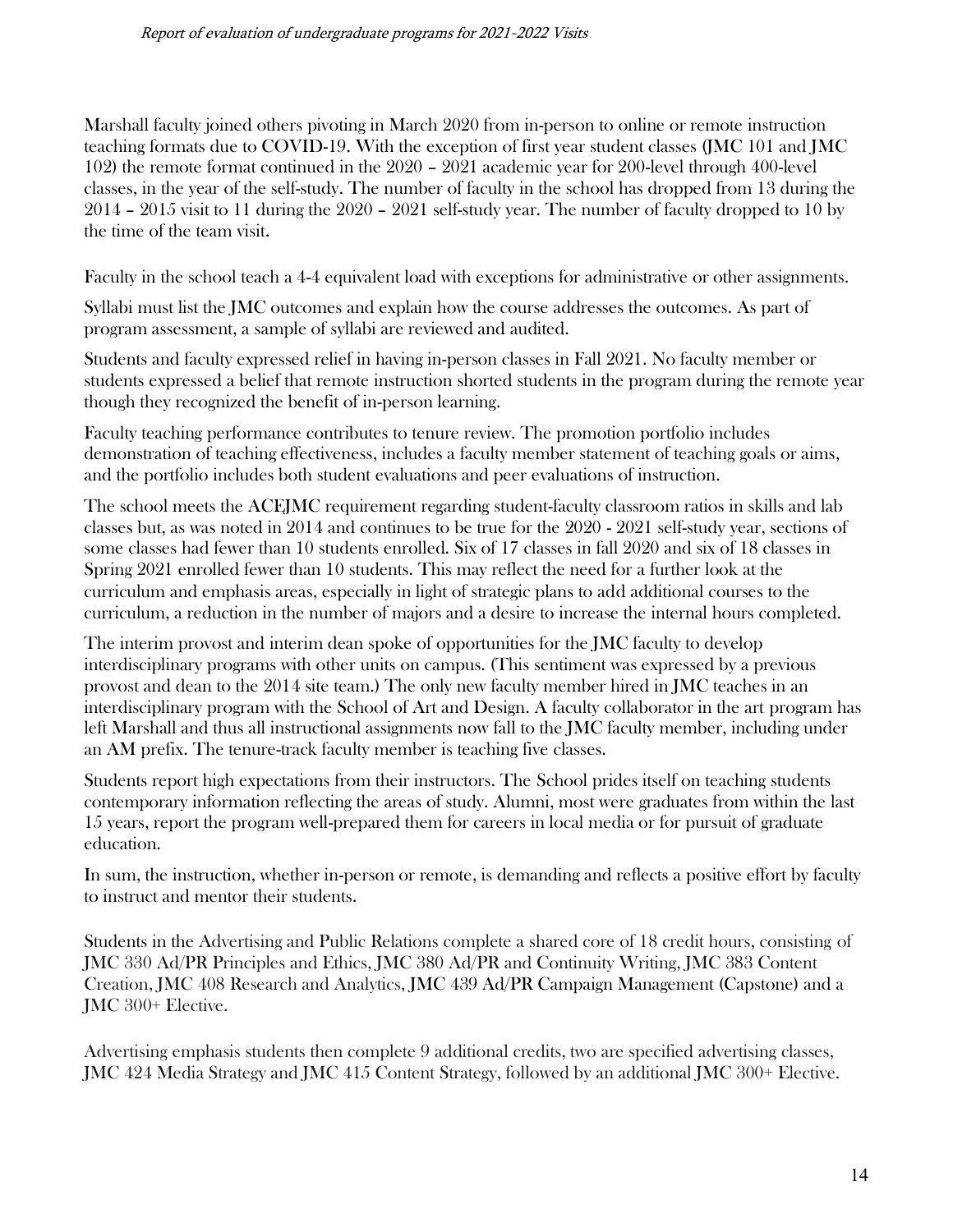Public Relations emphasis students complete 9 additional hours of public relations coursework, JMC 300 Reporting and News Writing, JMC 437 Public Relations Planning and JMC 438 Public Relations Case Studies.

Students in the journalism program complete 9 hours in a journalism major core, JMC 300 Reporting and News Writing, JMC 458 Emerging Media for Journalists, and JMC 465 Multimedia Reporting (Capstone). Students may then select an emphasis area: broadcast, multimedia or sport journalism.

Students in the broadcast emphasis complete 18 credit hours, including JMC 301 Beat Reporting, JMC 340 Basic Broadcast News, JMC 414 Reporting Public Affairs, JMC 451 Television Reporting, JMC 452 Advanced Television Reporting and a JMC 300+ Elective.

Students interested in a multimedia emphasis complete 18 credit hours but JMC 301 Beat Reporting is the only required course. Through both advising and student choice, five additional course electives are completed.

Students interested in the Sports Journalism Emphasis complete 18 credit hours including JMC 231 Introduction to Audio, JMC 245 Introduction to Strategic Communications, JMC 303 Sports News Reporting, JMC 321 Sportscasting, JMC 330 Ad/PR Principles and Ethics or JMC 390 Media Sales and Underwriting and hours selected from JMC 331, 332, 272, 273, 372, or 373.

Students in the Media Production program complete two core classes for six hours, JMC 231 Introduction to Audio and JMC 380 Ad/PR and Continuity Writing.

Within Media Production, students in Radio/Television Production and Management Emphasis complete 21 credit hours, JMC 272 Practice in Radio (1 credit hour), JMC 332 Introduction to Video Production or JMC 432 Ad/PR Video Production, JMC 390 Media Sales and Underwriting, JMC 420 Electronic Media Management (Capstone), JMC 436 International Mass Communications, JMC 450 Issues in RTV or JMC 455 Race, Gender and Mass Media, a JMC 300+ elective, and another JMC 300+ elective for 2 credit hours.

The Media Production area include a Video Production interdisciplinary emphasis where student complete 21 credit hours, including a JMC 300+ elective, JMC 332 Introduction to Video Production, JMC 432 Ad/PR Video Production, JMC 434 Advanced Video Production, JMC 475 Documentary Journalism, and additional interdisciplinary courses from the School of Art and Design and School of Theater.

The self-study proudly notes in Part II the reduction in majors from nine areas to three new majors but these three majors include a total of 7 emphasis areas. Some courses have new names and updated descriptions since the previous site team visit but course innovation is limited. The multimedia emphasis consists almost exclusively of student selected elective courses, suggesting perhaps that could be anything the student wanted and not a multimedia elective.

Like many universities, COVID-19, political/social impact on journalism as an area of study, and a pending 2025 drop in the number of high school graduates rests in the minds of faculty and administrators. Students and some faculty expressed a desire to add new courses and to take the program in new directions. Faculty acknowledge that changes in the programs due to retirement departures will likely spur changes but there is concern the permission process for hiring new faculty may delay or halt improvements.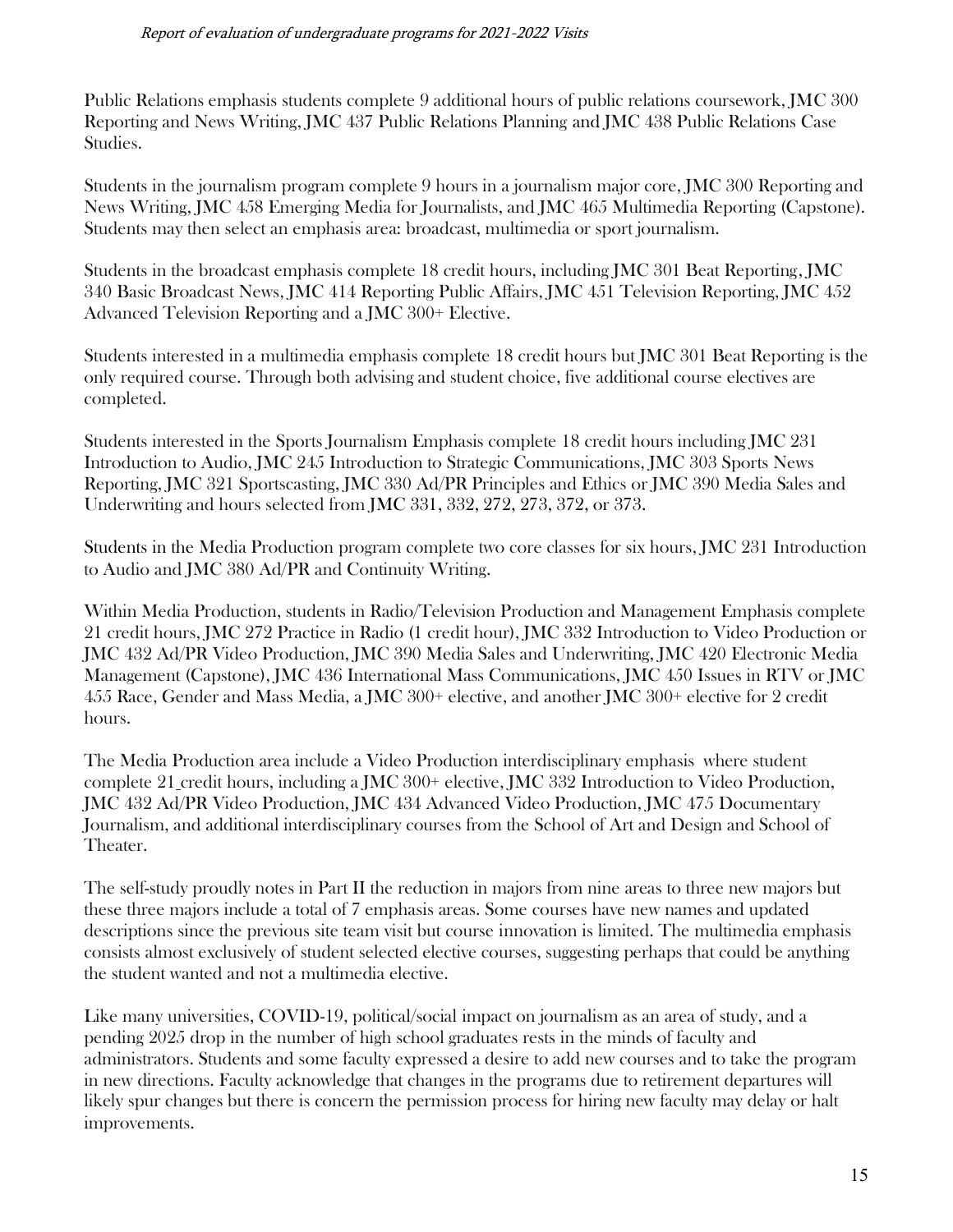### **d). Student-faculty classroom ratios facilitate effective teaching and learning in all courses; the ratio in skills and laboratory sections, whether on-site or online, should not exceed 20-1. (Campaigns classes are exempt from the 20-1 ratio.)**

The School did not exceed the 20:1 ratio in any of the skills courses, even during COVID-19 remote instruction. No skills course exceeded an enrollment of 16 students.

### **e). The unit advocates and encourages opportunities for internship and other professional experiences outside the classroom and supervises and evaluates them when it awards academic credit.**

The School requires all students to complete a minimum of three hours of internships or practicum. Students may complete up to six hours of internship. Two student media units (WMUL and The Parthenon) offer student volunteer opportunities. Faculty report that practicum credit is not given for routine volunteer work but can be earned for special projects or assignments within the student media outlets. Students complete other internships at local newspaper or television stations. The unit cited specific examples of students being hired while still in school or right after graduation as a result of the local media internship.

As is true at many other colleges and universities, the need to pay additional summer tuition for internship credits in a burden for some students. Faculty report splitting internships across multiple semesters to help students with the costs but faculty are penalized on workloads when students enroll for only one or two credits and the faculty workload expectation is a three credit class.

Students arrange their own internships but faculty can and do offer assistance and ideas. The internship program is rigorous, not only through the placement assignments and responsibilities but also through systematic reporting that is required of students to earn their academic credits. The unit uses interns' supervisor reviews as one form of program assessment.

## **SUMMARY:**

The unit discusses the use of program assessment later in the self-study to complete the curriculum review steps. The School has made some attempts to streamline their academic majors but likely needs to do more, if only to make room for program innovation. Students complete a maximum of 48 credits in the Bachelor of Arts in Journalism. Students speak with profound respect about their instructors and the coursework experiences, both from conceptual and skills classes.

Overall evaluation of compliance/non-compliance: **Compliance.**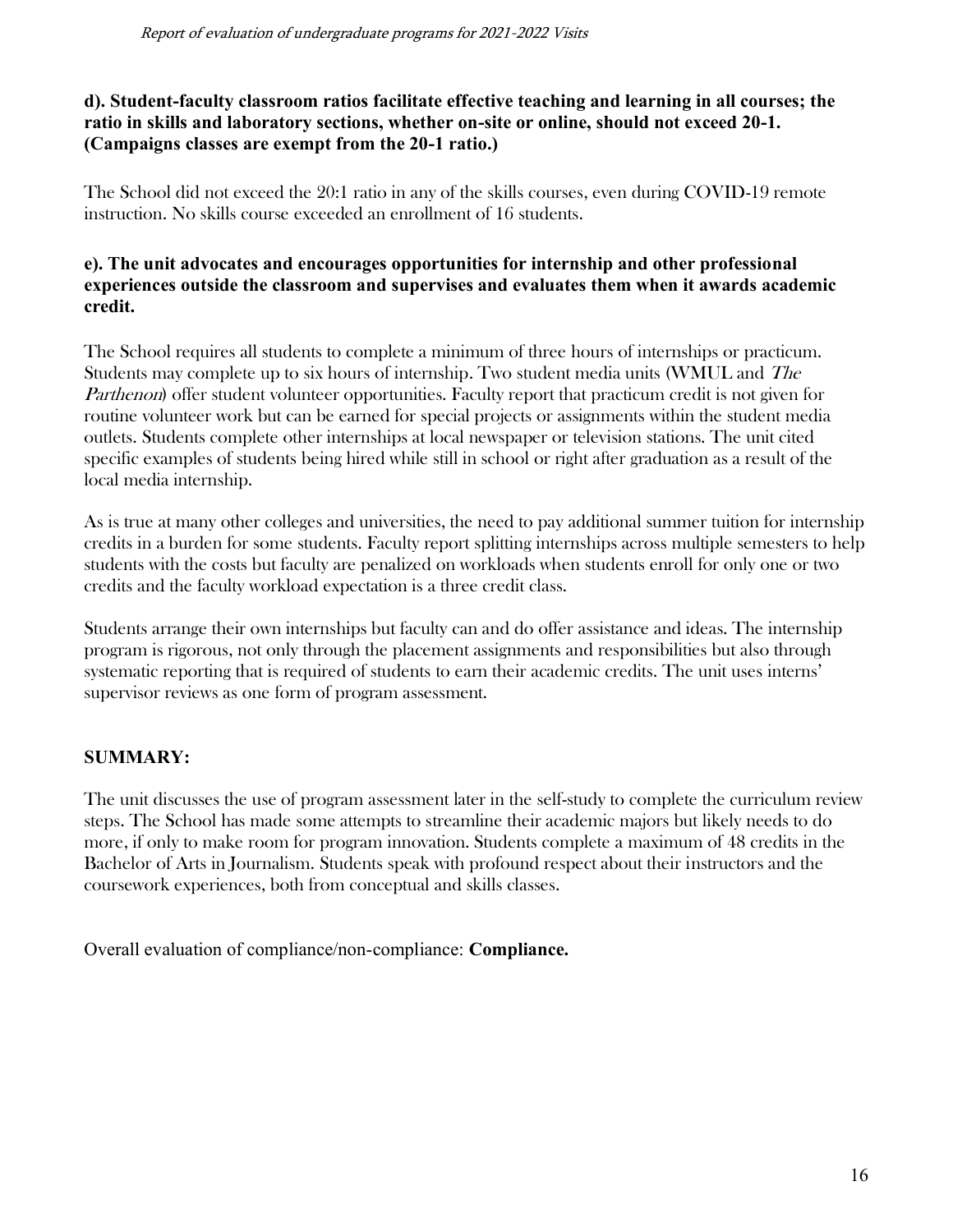Report of evaluation of undergraduate programs for 2021-2022 Visits

### **PART II — Standard 3: Diversity and Inclusiveness**

**Unit performance with regard to indicators:**

**a). The unit has a written diversity plan for achieving an inclusive curriculum, a diverse faculty and student population, and a supportive climate for working and learning and for assessing progress toward achievement of the plan. The diversity plan should focus on domestic minority groups and, where applicable, international groups. The written plan must include the unit's definition of diversity and identify the under-represented groups.**

The School's Diversity Statement and Goals was last amended in April 2019. It reaffirms the School's commitment to an environment of teaching and learning that "recognizes and welcomes diversity of race, color, culture, sex, sexual orientation, gender, gender identity, age, religion, national origin, marital status and economic, political and ethnic backgrounds." The statement emphasizes the School's commitment to developing the potential of all students by "creating and maintaining an environment that promotes and fosters understanding in a multicultural global community." It outlines practices and policies to support diversity in the areas of curriculum, research, the recruitment of personnel, faculty development, student recruitment and retention.

The School's Diversity Committee, chaired by Dr. Terry Hapney, monitors and assesses diversity issues as they arise. Recent examples include supporting the addition of gender and gender identity to the University's Diversity Statement and ensuring continued support of Unity Month and the International Festival. The Committee performed a content audit of the Parthenon and MU Report in 2019.

Marshall is located in the "heart of Appalachia" (Cabell County), with surrounding metro areas in Ohio and Kentucky. The population of this region is more than 90 percent white. School administrators point out that the University and School are both more diverse than the region they serve. They consider Appalachian students as part of the diverse community and seek to help these students fit into and contribute to global communities.

#### **b). The unit's curriculum fosters understanding of issues and perspectives that are inclusive in terms of domestic concerns about gender, race, ethnicity and sexual orientation. The unit's curriculum includes instruction in issues and perspectives relating to mass communications across diverse cultures in a global society.**

The curriculum includes a 15 credit-hour university diversity requirement, with regional, national, and global diversity topics integrated into several courses. All JMC syllabi contain a diversity statement. The director of the School and faculty include compliance with diversity in the assessment of programs and in other regular discussions.

The elective course JMC 455 - Race, Gender and Mass Media, focuses specifically on diversity (JMC 455 – Race, Gender, and Mass Media) and several other courses have diversity components. Among these are JMC 101- Media Literary, JMC 222 – Intro to Media Studies, JMC 300 – Reporting and News Writing, JMC 303- Sports Reporting, JMC 345 – Mass Comm Law and Ethics, and JMC 424 – Media Strategies. JMC 330 focuses specifically on global public relations and building brands globally. Students who took JMC 455 expressed satisfaction and appreciation for its content. Several students and faculty said the course should become a requirement for all.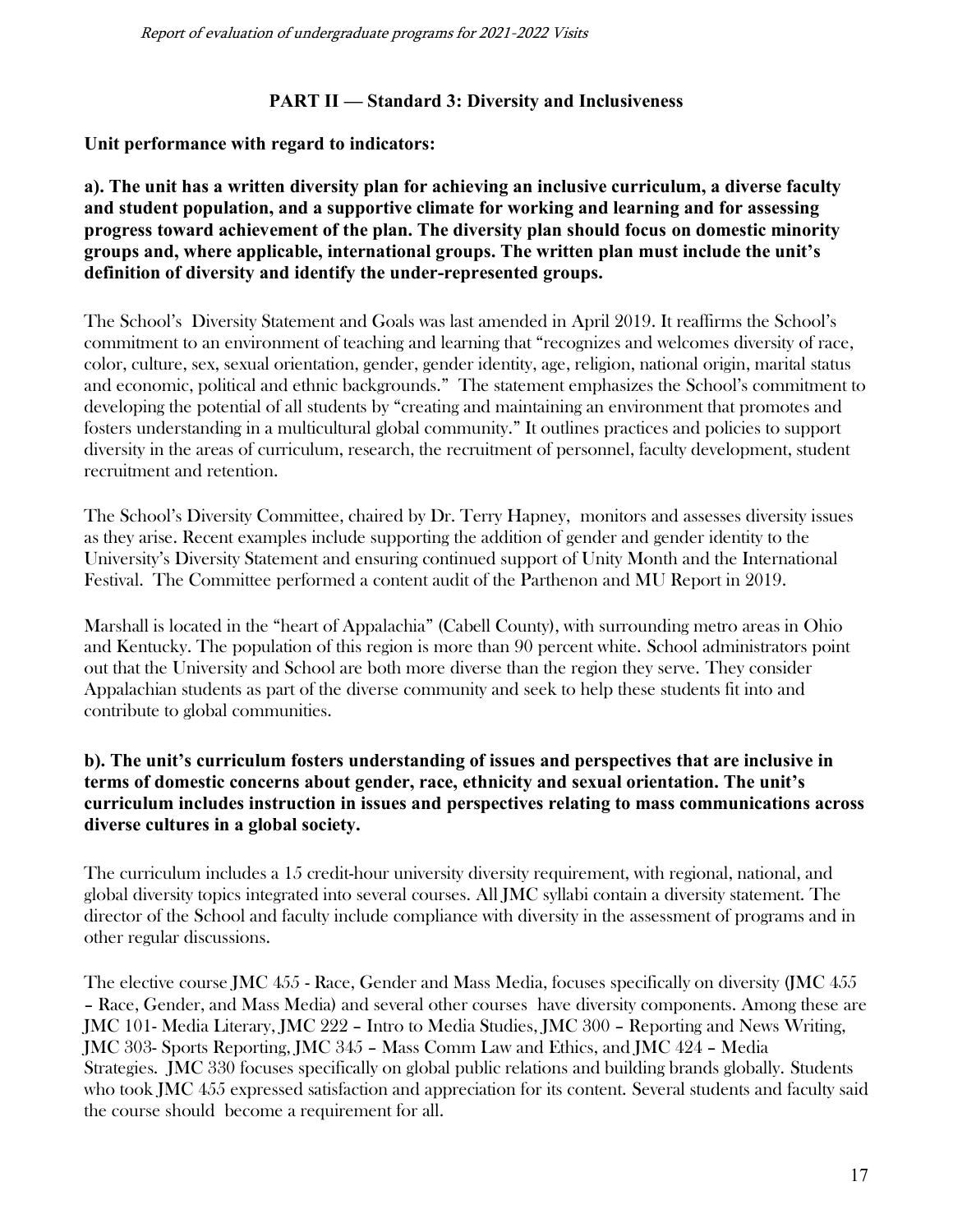The School's Carter G. Woodson Lyceum was created in 2016 to support programs reflecting the history and achievement of Black Americans. Dr. Woodson, a coal miner who went on to graduate from the former Douglass School in Huntington in 1896 and to became its principal, is frequently referred to as the Father of Black History. The Lyceum has renewed its contract with Cabell County for its fifth annual Institute for Black History Instruction for teachers of language arts, history, social studies, and art. Supported by a grant from the West Virginia Humanities Council, the Institute will offer a four-day graduate humanities course in 2022, The Lyceum also sponsors numerous annual Black History Month activities that strengthen connections with the community, including the Annual Black History Month Poster Contest for West Virginia Elementary School Students. The fifth event will take place in 2022.

The Lyceum has also sponsored numerous programs related to Black History, featuring such speakers as Linda Shockley, managing director, Dow Jones News Fund; Angela Dodson, New York Times; Earl Lewis, past president, Mellon Foundation, Carla Hayden, librarian of Congress, and Judge Robert Wilkins, U.S. Court of Appeals.

### **c). The unit demonstrates effective efforts to recruit women and domestic minority faculty and professional staff and, where feasible, recruits international faculty and professional staff.**

Since its last reaccreditation, the School has had only one faculty hiring opportunity, and a female candidate was selected. Currently, the ranks of tenured and tenure track faculty include six men (one Black) and four women. One of these women is now the School's interim director. A white female faculty member left Marshall in December 2020 and the female faculty member who served as the School's director retired in 2021.

Six adjunct faculty members – three women and three men -- taught classes in Fall 2021. Among the goals outlined in the Diversity Statement is the aggressive recruitment of women and minorities to regular full and part-time appointments, including advertising positions in media that target women and minorities.

### **d). The unit demonstrates effective efforts to help recruit and retain a student population reflecting the diversity of the population eligible to enroll in institutions of higher education in the region or population it serves, with special attention to recruiting under-represented groups.**

The School has pledged, in its Diversity Statement, to intensify efforts to recruit more minority students in coordination with both the Marshall recruiting office and Office of Intercultural Affairs. It has consistently supported the University's summer high school workshops, which have a special focus on minority students and says it will step up its recruitment of students from the workshops. The director works with the Marshall recruiting office on recruitment efforts with high minority student population districts in the District of Columbia, Northern Virginia, Ohio and Atlanta.

The Office of African American Students and Intercultural Affairs offers programs welcoming diverse students to Marshall, as well as counseling services. The Society of Black Scholars helps students conduct research and prepare public presentations.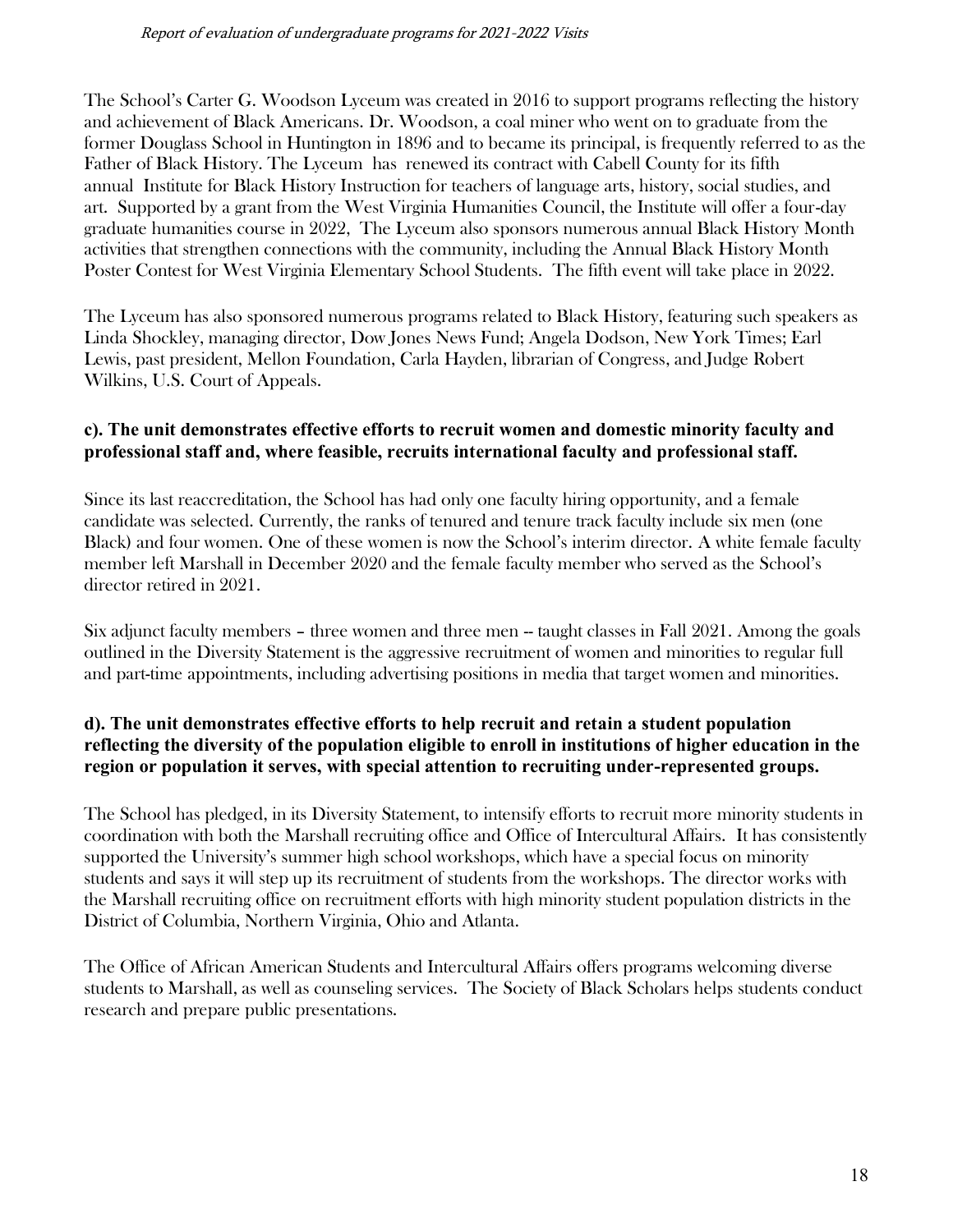#### **Table 5. Undergraduate Student Populations**

#### **Academic year: Fall 2020 – Spring 2021**

|                                        |      |        | % of total | % of total     |
|----------------------------------------|------|--------|------------|----------------|
| <b>Group</b>                           | Male | Female | in unit    | in institution |
| Black/African-American                 | 4    | 5      | 7%         | 5.8%           |
| White                                  | 53   | 52     | 80%        | 84.6%          |
| American Indian/Alaskan native         |      |        |            | 0.3%           |
| Asian                                  |      |        |            | 1%             |
| Hispanic/Latino (any race)             |      |        | 5%         | 2.6%           |
| Native Hawaiian/other Pacific Islander |      |        | 1%         | .01%           |
| Two or more race                       |      |        |            | 3.5%           |
| Other race                             |      |        |            | 2.1%           |
| International students (any race)      |      |        |            |                |

**e) The unit has a climate that is free of harassment and all forms of discrimination, in keeping with the acceptable cultural practices of the population it serves, accommodates the needs of those with disabilities, and values the contributions of all forms of diversity.**

**Accreditation site visit teams will apply this standard in compliance with applicable federal and state laws and regulations, as well as the laws of the countries in which non-U.S. institutions are located.**

Several initiatives seek to support a discrimination and harassment-free environment. All course syllabi must include policies or links to policies on affirmative action, sexual harassment, and students with disabilities. All students with disabilities are required to register with The Higher Education Learning Program (HELP) or Students with Disabilities Office , which provide assistance such as time extensions for tests. The University offers an Autism Training Center, Speech and Hearing Clinic, and Tutoring Services, along with a faculty handbook for working with students with disabilities. The campus is ADA compliant. Students and faculty may report complaints anonymously through the Office of Equity Programs.

Overall, School faculty and students describe an atmosphere where professional faculty-student relationships are frequent, and students are comfortable seeking advice from faculty. The School reports that complaints of harassment or discrimination are "extremely rare."

#### **SUMMARY:**

The School has made progress in diversity and inclusion through the development of its Diversity Committee, the introduction of efforts to connect with the diverse local community, and the expansion of efforts to recruit diverse students and faculty. The focus on diverse issues in several courses is laudable, as is the continued development of the Race, Gender and Equity course. Unfortunately, the course is not a requirement. Students and faculty agree that it should be -- this step would be an excellent visible example of the School's commitment, and a strong message to current and future students.

Overall evaluation of compliance/non-compliance: **Compliance.**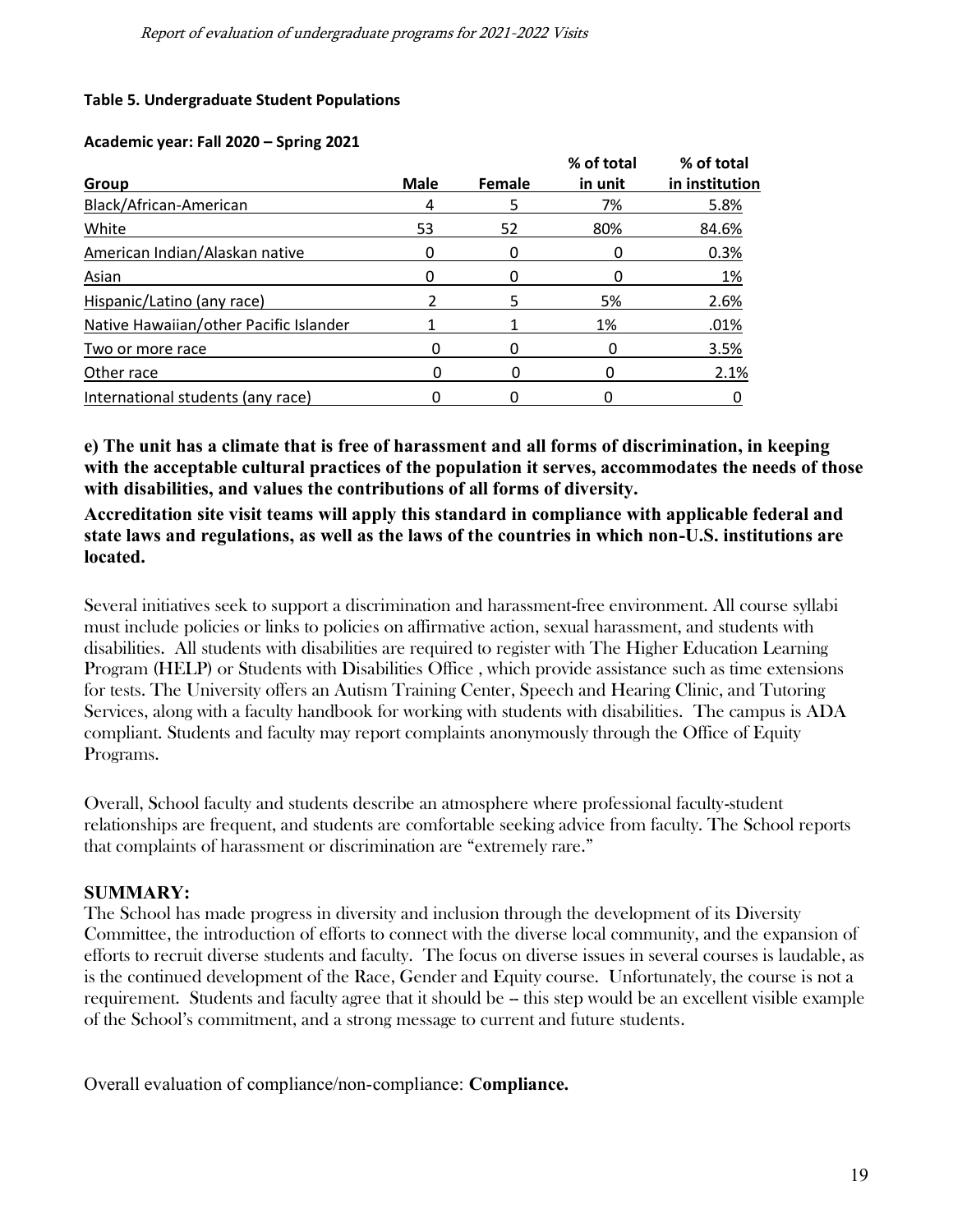#### **Table 6. Faculty Populations, Full-time and Part-time**

Show numbers of female, male, minority, white and international faculty members and the percentages they represent of the unit's total faculty. (Report international faculty the same way the university reports them.)

SCHOOLS LOCATED OUTSIDE OF THE UNITED STATES should adjust the response and listing below to best represent the racial/ethnic/socio economic groups of the area's population.

|                                          |               | % of total            |             |         |
|------------------------------------------|---------------|-----------------------|-------------|---------|
| Group                                    | <b>Female</b> | % of total<br>faculty | <b>Male</b> | faculty |
| Black/African-American                   |               |                       | 1           | 8%      |
| White                                    | 6             | 50%                   | 5           | 42%     |
| American Indian/Alaskan native           |               |                       |             |         |
| Asian                                    |               |                       |             |         |
| Hispanic/Latino (any race)               |               |                       |             |         |
| Native Hawaiian / Other Pacific Islander |               |                       |             |         |
| Two or more races                        |               |                       |             |         |
| Other race                               |               |                       |             |         |
| International (any race)                 |               |                       |             |         |

#### **Academic year: 2020 – 2021\* Full-time faculty**

\*A white female faculty member left the university in December 2020 (included above)

\*A white female who served as a faculty member and Director of the SOJMC retired in June 2021 included above)

\*A white male is serving in a one-year, full-time temporary position for the 2021-22 academic year.

\*A white male is on sabbatical for fall, 2021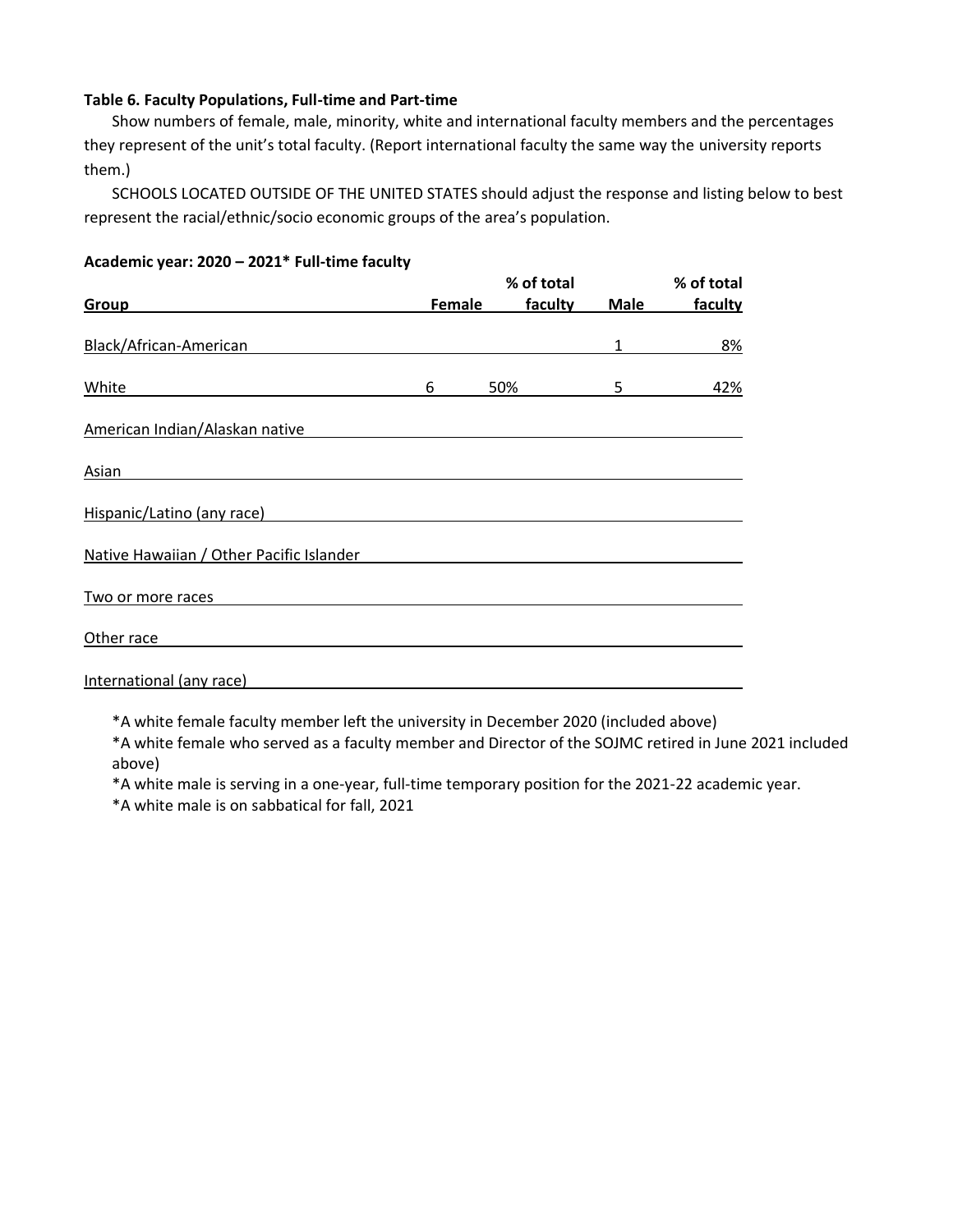### **PART II — Standard 4: Full-Time and Part-Time Faculty**

#### **Unit performance with regard to indicators:**

### **a). The unit has written criteria for selecting and evaluating the performance of all full-time and part-time faculty and instructional staff**.

The unit follows the University personnel selection process for filling faculty, staff and support faculty (adjunct) positions. There have been staff changes since the last accreditation visit, there has been only one faculty search which speaks well to faculty satisfaction. The faculty member selected was white/female ABD and teaches video production.

Tenured faculty review all faculty in the unit annually. They visit classrooms, review syllabi and conduct interviews to assess performance. Ratings are then provided to the director. Overall annual reviews are based on planning pages prepared by faculty at the beginning of the year, and teaching evaluations are included in that review.

Of special note is that the self-study reported that two female assistant professors, one of them serving as interim director, have been instructed that they will need to complete work on terminal degree as a condition of promotion. The study did not indicate the source or rationale or that requirement. That has not been consistent in the unit. There are two full professors with M.A.s.

### **b). Full-time faculty have primary responsibility for teaching, research/creative activity and service.**

Faculty in the unit teach a 4-4 load regardless of rank. Several mentioned that this entails four preparations per semester, although it's rare that any of the four would be new preps. There are situations that have resulted in reductions, such as a faculty member who is ABD. There are sometimes opportunities to teach outside the unit, such as an Honors course. Faculty advise entering students and, later during their program, meet with and advise students again for semester advising, as well as providing advising when the need arises. The range is from about 20 students to 40 students.

The percentage of core and required courses taught by full-time faculty: 2020-21 school year: 86.5% 2019-20 school year: 79.5% 2018-19 school year: 86%

#### **c). Credentials of the unit's faculty represent a balance of professional and scholarly experience and expertise kept current through faculty development opportunities, relationships with professional and scholarly associations, and appropriate supplementation of part-time and visiting faculty.**

Of the 10 faculty identified in the self-study (down from 13 in the last report), there are two PhDs, two ABDs, two EdDs, one MFA. and three MAs. The unit reported faculty have an average of 22.7 years teaching experience and an average of 13 years professional experience. Only one faculty member was reported to have no professional experience. This faculty leans heavily toward service in professional organizations and presentations at professional and industry conferences. In light of their teaching and service to student loads, a light record of published research was apparent but not unexpected.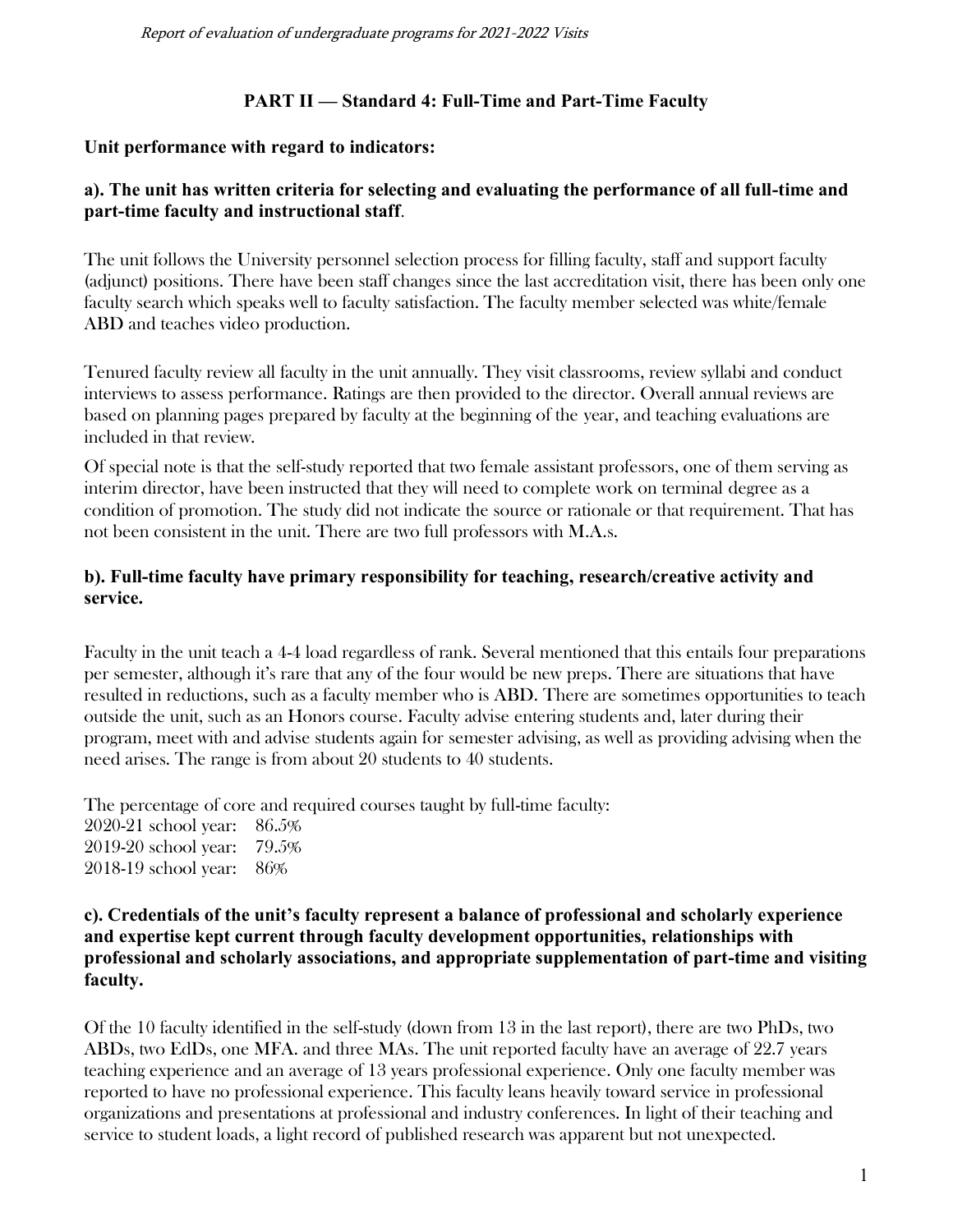#### **d). The unit regularly evaluates instruction, whether onsite or online, using multiple measures that include student input.**

Annually, all faculty members (full-time, part-time and teaching assistants) in the unit are evaluated by students in every course using a standardized university-side course evaluation digital form. The forms include space for written comments. The director and individual faculty members receive the information only after semester grades are submitted, but no individual students are identified. Faculty members are encouraged to seek mentoring and advice from one another. Peer evaluations are conducted annually for all faculty members.

### **e). The faculty has respect on campus for its university citizenship and the quality of education that the unit provides.**

From conversations with people outside the unit, including alumni, it was clear that the student-centered focus and servant-leadership qualities of the unit's faculty are broadly recognized. Two professors have been tapped as University Hall of Fame inductees, and there were other recognitions during the past three years on campus and regionally, including:

- Sarah Denman Faces of Appalachia Fellowship Award, Center for the Study of Ethnicity and Gender in Appalachia.
- Pickens Queen Teaching Award, Center for Teaching and Learning.
- West Virginia Wonder Woman 2019, West Virginia Living Magazine.
- Marshall nominee for Faculty Merit Foundation WV Professor of the Year, Marshall University/
- Hall of Fame inductee, Marshall School of Journalism and Mass Communications.
- Hedrick Outstanding Faculty Award, Marshall University.
- Excellence in Teaching Award, National Society of Leadership and Success.
- AEJMC Trailblazer of Diversity, AEJMC.
- Distinguished Artists and Scholars Award, Marshall University Faculty Award.
- West Virginia History Hero, State of West Virginia.
- John Marshall Leadership Fellows Program, Marshall University Center for Teaching and Learning.

## **SUMMARY:**

A strength of the unit is faculty stability in uncertain times for the University and, consequently, for the unit. Professors are accessible and appreciated by students who said they would not receive as much direct support of learning in a larger unit. The 4-4 load applied to all ranks essentially cancels any expectation that the faculty would heavily engage in time-consuming personal or collaborative research/publishing. More formal scholarship would be commendable, but the collective record of service is strong and recognized across the University and region. There are inconsistencies that have not been explained, notably that two female assistant professors have been told a terminal degree would be required before they can be considered by the University for promotion. There was no apparent justification or rationale for this, given that there are two full professors without terminal degrees and a faculty composed of five members with terminal degrees and five without terminal degrees.

Overall evaluation of compliance/non-compliance: **Compliance.**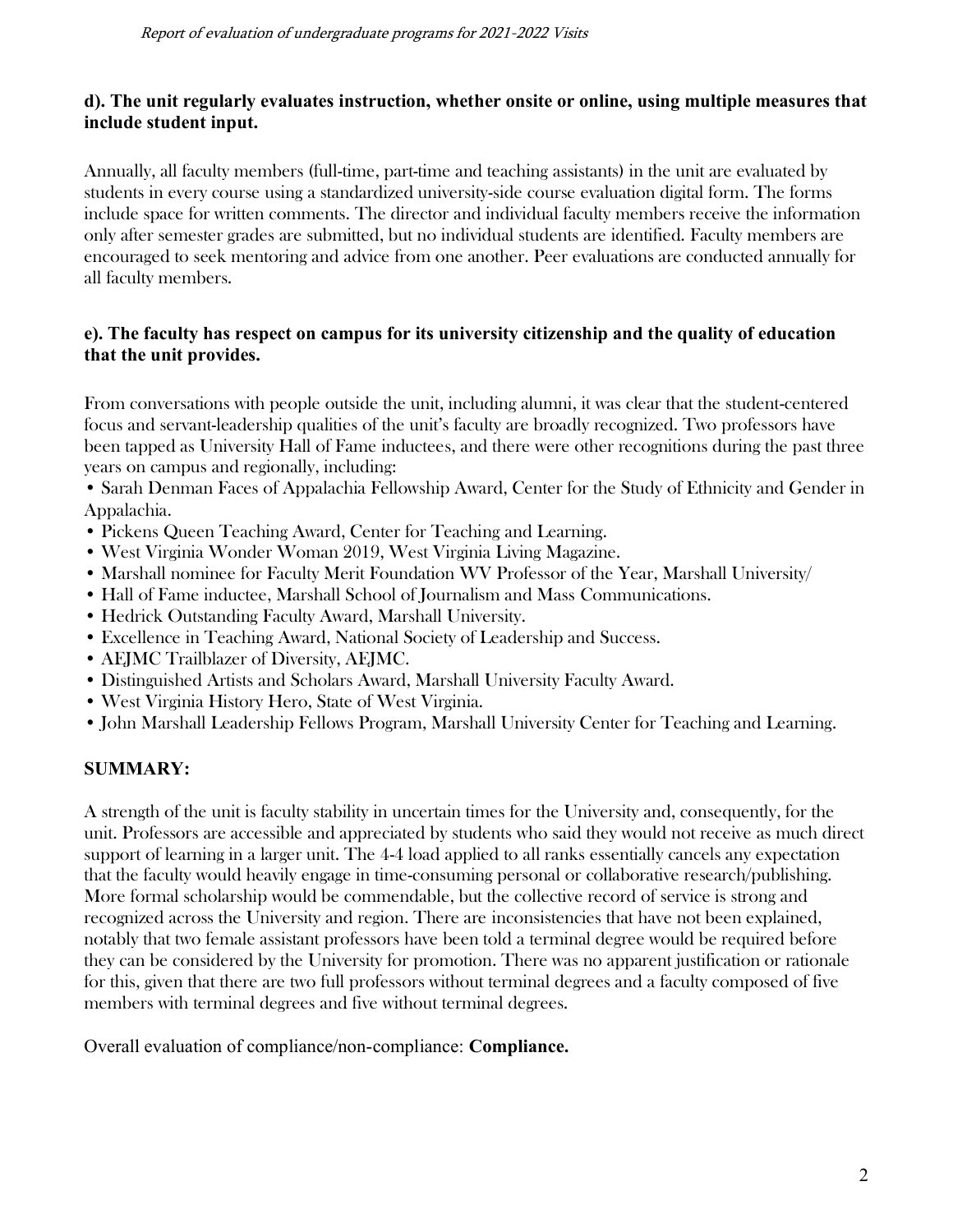### **PART II — Standard 5: Scholarship: Research, Creative and Professional Activity**

### **Unit performance with regard to indicators:**

### **a). The unit requires, supports and rewards faculty research, creative activity and/or professional activity.**

The School follows Marshall's expectation that faculty prioritize teaching and service. At the same time, the Marshall mission statement highlights the important roles of research and creative activities, which has enabled the School to also devote attention and resources to these areas. Marshall has expanded its focus on research in recent years and was recently designated an R-2 institution.

In general, School faculty teach a 4-4 load. In keeping with the evolution of the School and University culture, they also spend significant time on service, scholarship, and creative work. The School provides support for faculty research and creative work within the scope of the limited funding available. Many faculty seek and receive grant and other support for research and community/profession-based projects and activities. A few faculty members have been granted reduced teaching loads to accommodate specific research and scholarly assignments, such as special video production or design projects, generally involving students.

### **b). The unit specifies expectations for research, creative activity and/or professional activity in criteria for hiring, promotion and tenure.**

The director meets with faculty annually, mainly during performance review, to discuss recent and planned scholarly and creative work. These activities are also part of promotion and tenure decisions. The School advises new faculty on balancing scholarly and creative work with other job responsibilities. In some cases, faculty members are allowed to reduce advising or other obligations to focus on research/creative pursuits.

The School actively seeks candidates for faculty positions (when available) who have terminal degrees and active research and creative agendas. This adoption of this emphasis in recent years has led to a "noticeable increase in the quality and quantity of faculty work," say School leaders. Since the last reaccreditation site visit, full, associate, and assistant professors have accounted for 40 awards and honors, 59 internal grants, and 17 external grants.

### **c). Evaluation criteria for promotion, tenure and merit recognition account for and acknowledge activities appropriate to faculty members' professional as well as scholarly specializations.**

In accord with the University Faculty Handbook, assistant professors receive a progress evaluation after three years of service. The College provides performance indicators for research activities. Faculty indicated general satisfaction with this process. Current faculty CVs indicate a wide range of research focuses and specializations, including Appalachian culture, the history of women in journalism, the role of ethics in crisis communications, the Black migration, the Black Press and war reporting.

**d). Faculty members communicate the results of research, creative and/or professional activity to other scholars, educators and practitioners through presentations, productions, exhibitions, workshops and publications appropriate to the activity and to the mission of the unit and institution.**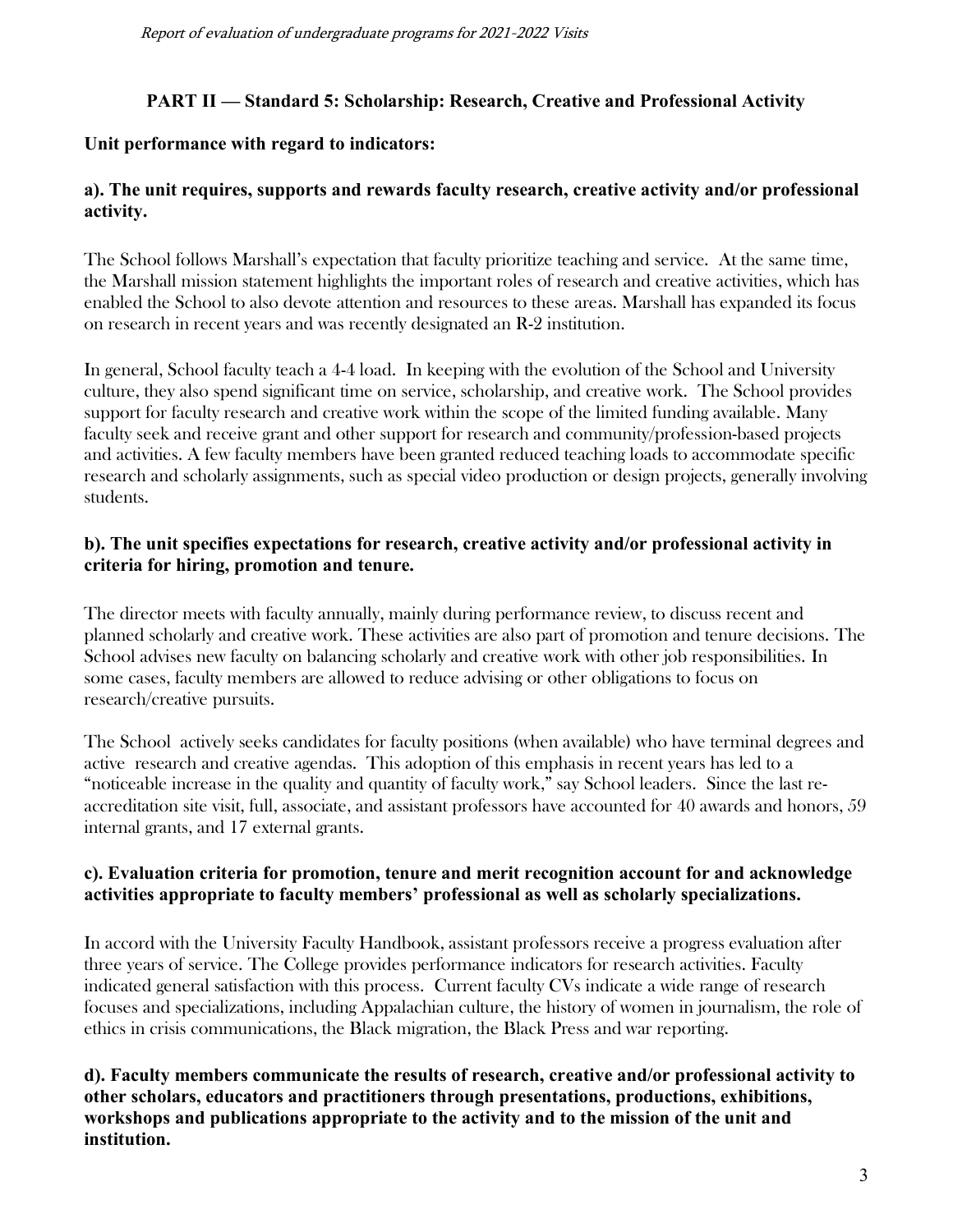Since the last re-accreditation, faculty have refereed 40 conference papers, written articles in 285 nonrefereed and five referred journals, and made 61 professional presentations. They've accounted for 23 video productions and 180 radio-TV activities, including serving as on-air personalities and handling production work. The University and School offer many options for travel funding for research and presentation purposes. Most awards are given on a competitive basis. These include the annual Quinlan Award (\$500) and the International Nickel Company Grant. Faculty members may receive grants of up to \$1,200 a year, not to exceed \$3,000 over five years. Most faculty members get one \$500 travel grant a year. In the current economic climate, faculty note that the current grant limit limits presentation and education opportunities.

### **e). The unit fosters a climate that supports intellectual curiosity, critical analysis and the expression of differing points of view.**

The University and School offer several opportunities for faculty scholarly and creative activities that create a strong intellectual community on campus. Faculty are eligible for sabbatical after six years in rank, and additional sabbaticals are available after at least seven more years of full-time employment. The school encourages eligible faculty to apply for sabbatical leave and to pursue on and off-campus funding opportunities for academic/creative endeavors. Four faculty members have taken sabbaticals since the last accreditation report:

- Dr. Terry Hapney led a research grant-funded project to examine public attitudes toward West Virginia public media.
- Dr. Chris Swindell studied media coverage and public relations responses to the Elk River chemical spill in Charleston.
- Dr. Robert Rabe did research for a continuing book project on newspaper columnist Marquis W. Childs.
- Christine Ingersoll studied the discovery and testing of unconventional digital publishing and teaching tools for non-traditional publications.

All of these efforts have led to several presentations and additional research. In 2018, the School hosted a day-long research seminar on the History of Mass Media in 1968, featuring research presentations by several faculty members and an invited speaker. The Woodson Lyceum, as indicated elsewhere, sponsors many community and scholarly activities.

## **SUMMARY:**

The School has made progress in developing increased support to scholarly and creative activities, which have generated greater visibility for the unit and faculty. However, the 4-4 teaching load that almost all faculty carry makes this very difficult to achieve in practice.

Overall evaluation of compliance/non-compliance: **Compliance.**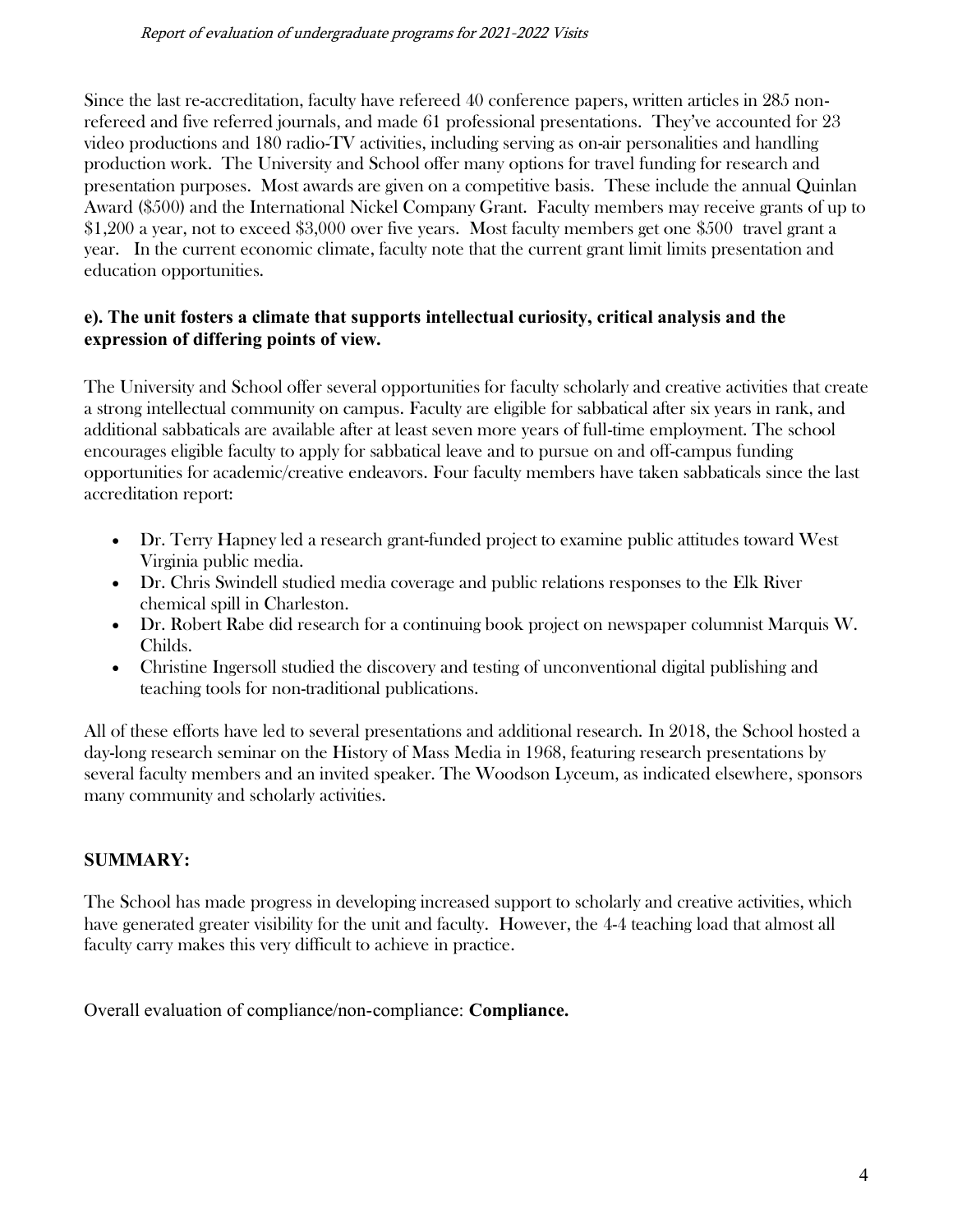| Scholarship, Research, Creative                         |                | <b>Individuals</b> |                           |                       |                  |                |
|---------------------------------------------------------|----------------|--------------------|---------------------------|-----------------------|------------------|----------------|
| and Professional Activities                             | <b>Total</b>   | Full               | <b>Associate</b>          | <b>Assistant</b>      | <b>Other</b>     | <b>Totals</b>  |
|                                                         | from<br>Unit*  | Professor<br>S     | Professor<br>$\mathsf{s}$ | <b>Professor</b><br>S | Faculty**<br>(0) | (11)           |
|                                                         |                | (7)                | (2)                       | (2)                   |                  |                |
| <b>Awards and Honors</b>                                | 40             | 32                 |                           | 8                     |                  | 40             |
| <b>Grants Received Internal</b>                         | 59             | 34                 | 12                        | 13                    |                  | 59             |
| <b>Grants Received External</b>                         | 17             | 11                 | 3                         | 3                     |                  | 17             |
| Scholarly Books, Sole- or Co-<br>authored               | $\mathbf{1}$   |                    |                           |                       |                  | $\mathbf{1}$   |
| Textbooks, Sole- or Co-authored                         | $\mathbf{1}$   |                    | $\mathbf{1}$              |                       |                  | $\mathbf{1}$   |
| <b>Books Edited</b>                                     |                |                    |                           |                       |                  |                |
| <b>Book Chapters</b>                                    | $\overline{2}$ | $\mathbf{1}$       |                           | $\mathbf{1}$          |                  | $\overline{2}$ |
| Monographs                                              |                |                    |                           |                       |                  |                |
| Articles in Refereed Journals                           | 5              | 5                  |                           |                       |                  | 5              |
| <b>Refereed Conference Papers</b>                       | 40             | 23                 | 14                        | 3                     |                  | 40             |
| <b>Invited Academic Papers</b>                          | 21             | 17                 | 4                         |                       |                  | 21             |
| <b>Professional Presentations</b>                       | 61             | 35                 | 12                        | 14                    |                  | 61             |
| Encyclopedia Entries                                    |                |                    |                           |                       |                  |                |
| <b>Book Reviews</b>                                     | 3              | 3                  |                           |                       |                  | 3              |
| Articles in Non-refereed<br>Publications/ Media Outlets | 285            | 274                |                           | 11                    |                  | 285            |
| Radio/TV Production or On-Air<br>Personality            | 180            | 180                |                           |                       |                  | 180            |
| <b>Video Production</b>                                 | 23             | 20                 |                           | 3                     |                  | 23             |
| Ads/Promotional Content Created                         | 12             | $\pmb{4}$          |                           | $\overline{7}$        |                  | 12             |
| <b>Presentation of Creative Work</b>                    | 17             | 13                 |                           | 4                     |                  | 17             |
| <b>Juried Creative Works</b>                            | 3              | $\overline{2}$     | $\mathbf{1}$              |                       |                  | 3              |
| Non-juried Creative Works                               |                |                    |                           |                       |                  |                |
| Other (doctoral dissertation)                           | $\mathbf{1}$   |                    | $\mathbf{1}$              |                       |                  | $\mathbf{1}$   |
| Other (design consultation)                             | $\overline{2}$ |                    | $\mathbf{1}$              | $\mathbf{1}$          |                  | $\mathbf{1}$   |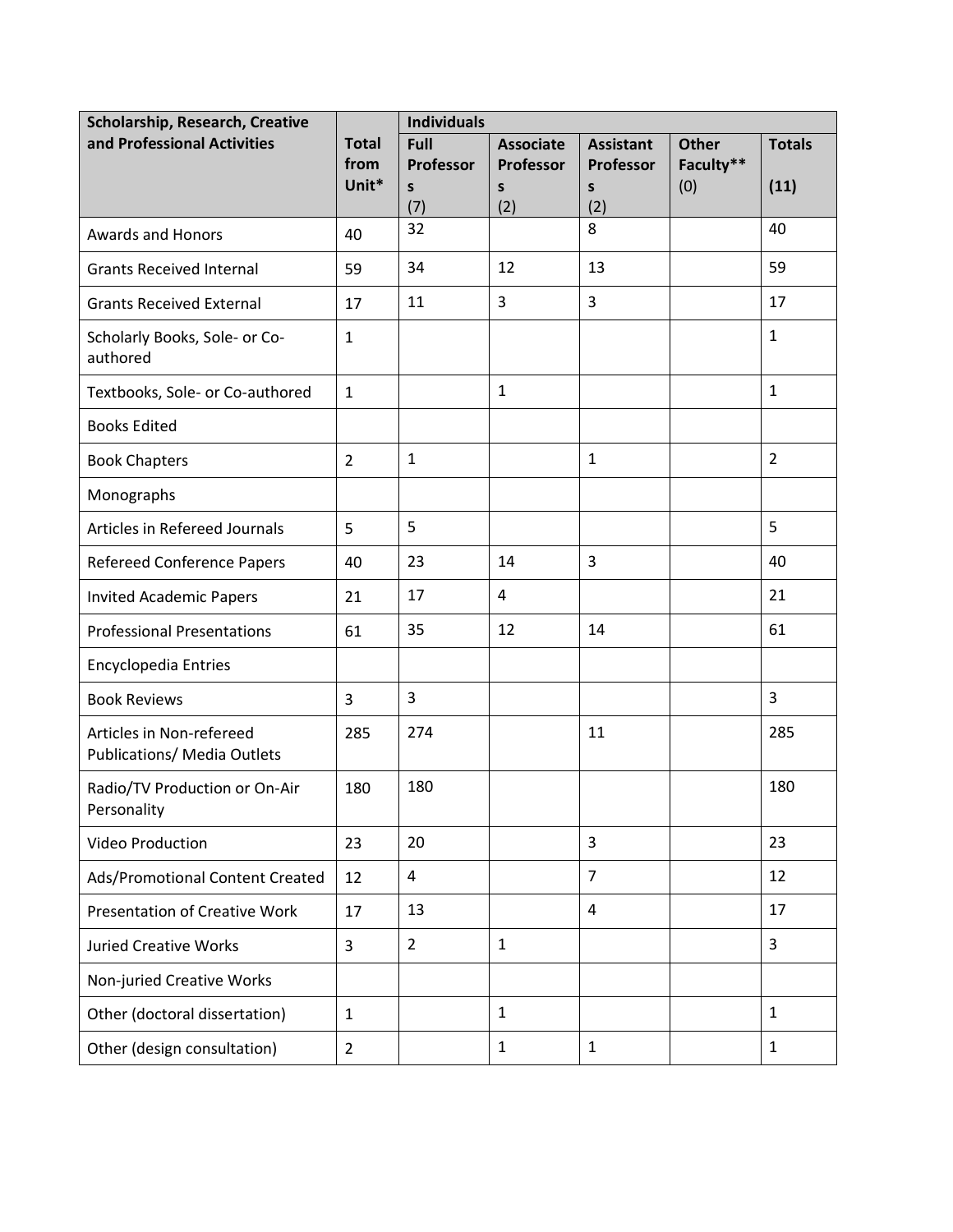### **PART II — Standard 6: Student Services**

### **Unit performance with regard to indicators:**

### **a). Faculty and/or professional advising staff ensure that students are aware of unit and institutional requirements for graduation and receive career and academic advising.**

The unit as well as the University provide guidance and support to students toward their degrees. Students interviewed during the visit expressed that there were no "traps" or surprises.

There is a formal orientation week, and all students have an assigned faculty adviser. Faculty members are required to post five office hours per week, but most post more and several provide their cell numbers.

Incoming and sophomore students have advising holds placed on their academic records and may not register until consulting with their advisers. Juniors and seniors, while not required to meet with an adviser often do, both for class and for career and life advice.

The University also uses an Education Advisory Board Student Success Collaborative that tracks student performance and alerts advisers to students who are "at risk" according to the EAB metrics. The Student Services Specialist in the College of Arts and Media is charged with routinely contacting students who exhibit behaviors that have been identified as markers that signal pending problems. A note of such contacts is stored in the system that advisers can review. Undergraduate students whose overall or Marshall GPA drops below a 2.0 are placed on Academic Probation and must meet with the unit director or the college-level Student Services Specialist to develop an Academic Improvement Plan (AIP). The plans are binding on the student.

All students and advisers have access to DegreeWorks, a degree-auditing and tracking tool. DegreeWorks tracks students' academic progress and compares where a student stands in regard to requirements for the individual major. It tells the students what degree requirements have been completed, which ones are in progress, which ones are near completion and which ones remain to be completed. When approaching the  $90<sup>th</sup>$  credit hour, students are instructed to have a graduation audit or "grad check." This is an additional review of courses completed and of courses still needed for graduation, and it is typically made in person. Both parties sign the check sheet, a spreadsheet that lists all requirements and tallies required credits.

### **b). Faculty are available and accessible to students.**

Students were uniform in reporting they never experienced undue delay in meeting with a faculty member after class, by appointment or "drop in." Class sizes are almost universally in the single digits or teens, which translates into a level of informality.

### **c). The unit keeps students informed about the activities, requirements and policies of the unit.**

The unit director maintains a list of student email addresses in order to alert them to special events. There is also a website that offers complete information and promotes noteworthy accomplishments of students and faculty. Noted here and elsewhere is that the website contains some dated information that needs to be removed. Again, students expressed no dissatisfaction concerning the rules and policies. A healthy level of student comfort was apparent during the visit.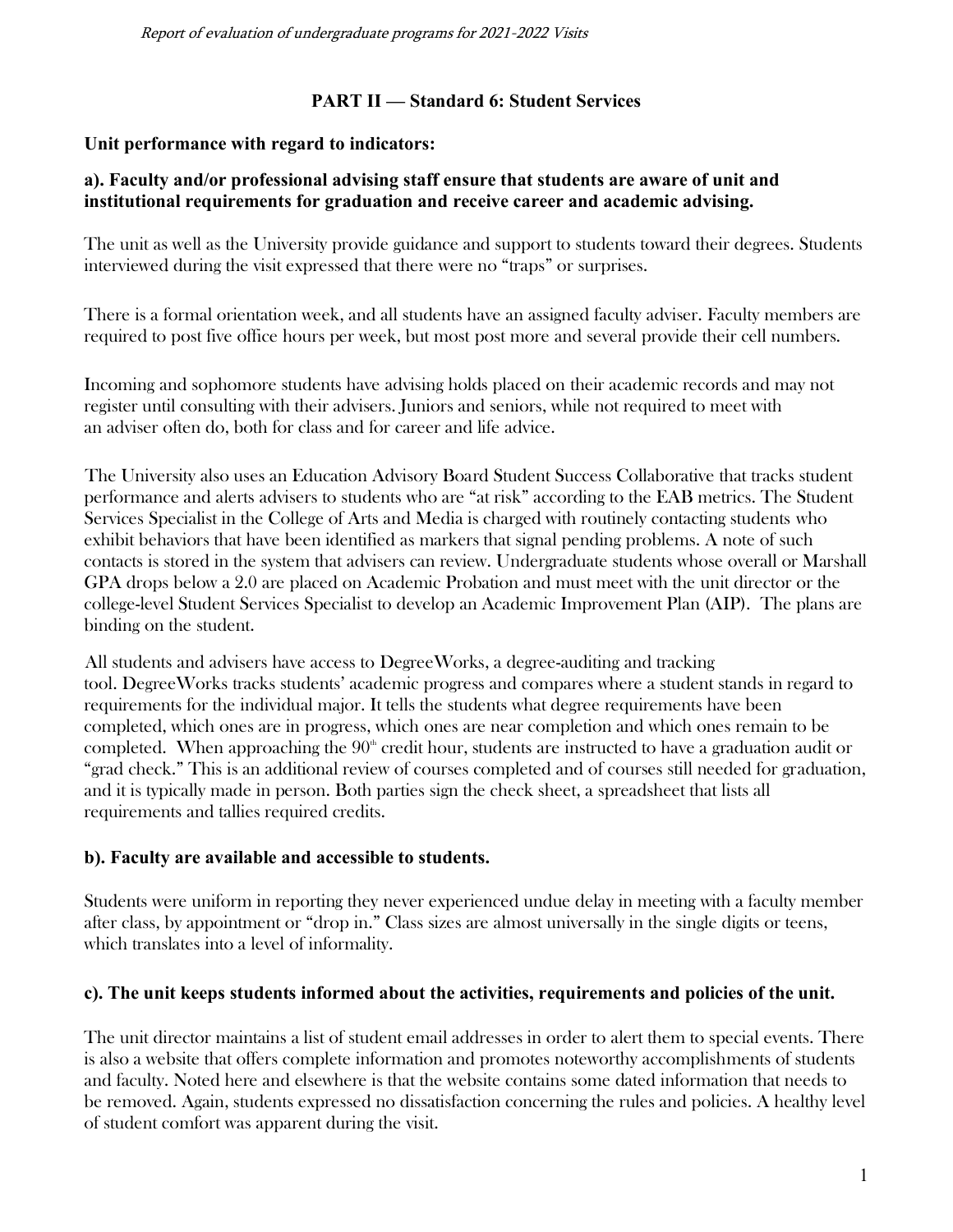### **d). The unit and the institution provide students with extra-curricular activities and opportunities that are relevant to the curriculum and develop their professional as well as intellectual abilities and interests.**

There are curricular and extra-curricular opportunities for students. Where relevant to the major within the school, participation in student media is required, graded and awarded academic credit. Broadcast students are not paid, but do travel to sports events. Print (digital) students are compensated in small amounts.

Notably, the unit has lined several halls with display cases with hundreds of student media awards (especially for radio), perhaps as inspiration to current majors. The school also supports, at least in part, student travel to awards ceremonies in the region.

• WMUL-FM is a 24-hour campus and community radio station offering music, news, public affairs programs, sports, entertainment, and public service announcements. Many sports and news events are also livestreamed and archived online at [https://www.marshall.edu/wmul/.](https://www.marshall.edu/wmul/) It is the oldest non-commercial radio station in the state, obtaining its FCC license Nov. 1, 1961.

• The Parthenon newspaper publishes content online continuously at [https://marshallparthenon.com](https://marshallparthenon.com/) and circulates a print edition available to campus on Wednesdays. Students cover news beats, write articles, take photographs, and edit and design pages.

• MU Report is a student-produced television news show that has been shown on West Virginia Public Television and at the time of the visit was being produced for social media outlets.

Smaller and apparently less-active extra-curriculars include:

• PRSSA, Public Relations Student Society of America, offers interaction with professionals, represents local non-profit clients and works with the campaigns class to stage a major fund-raising event for various local charities that have included Ronald McDonald House Charities and River Valley Child Development.

• AAF, American Advertising Federation or MUAAF, also known as Ad Club, competes in regional and national ad competitions, offers interactions with professionals in the field, tours agencies, and attends career conferences.

• NBS, National Broadcasting Society, provides production competition and interaction with professionals in the field.

#### **e). The accredited unit must gather, maintain and analyze enrollment, retention, graduation rates and other aggregate information for improving student services and reducing barriers to student success. The unit annually publishes retention and graduation information on its website.** <https://www.marshall.edu/jmc/facts-and-stats/>

From the site:

Unit Retention Rates

Retention rates are a reflection of student persistence in a program. The W. Page Pitt School of Journalism and Mass Communications rates are calculated regularly through Institutional Research. The school's retention rates consistently rank among the top in the university.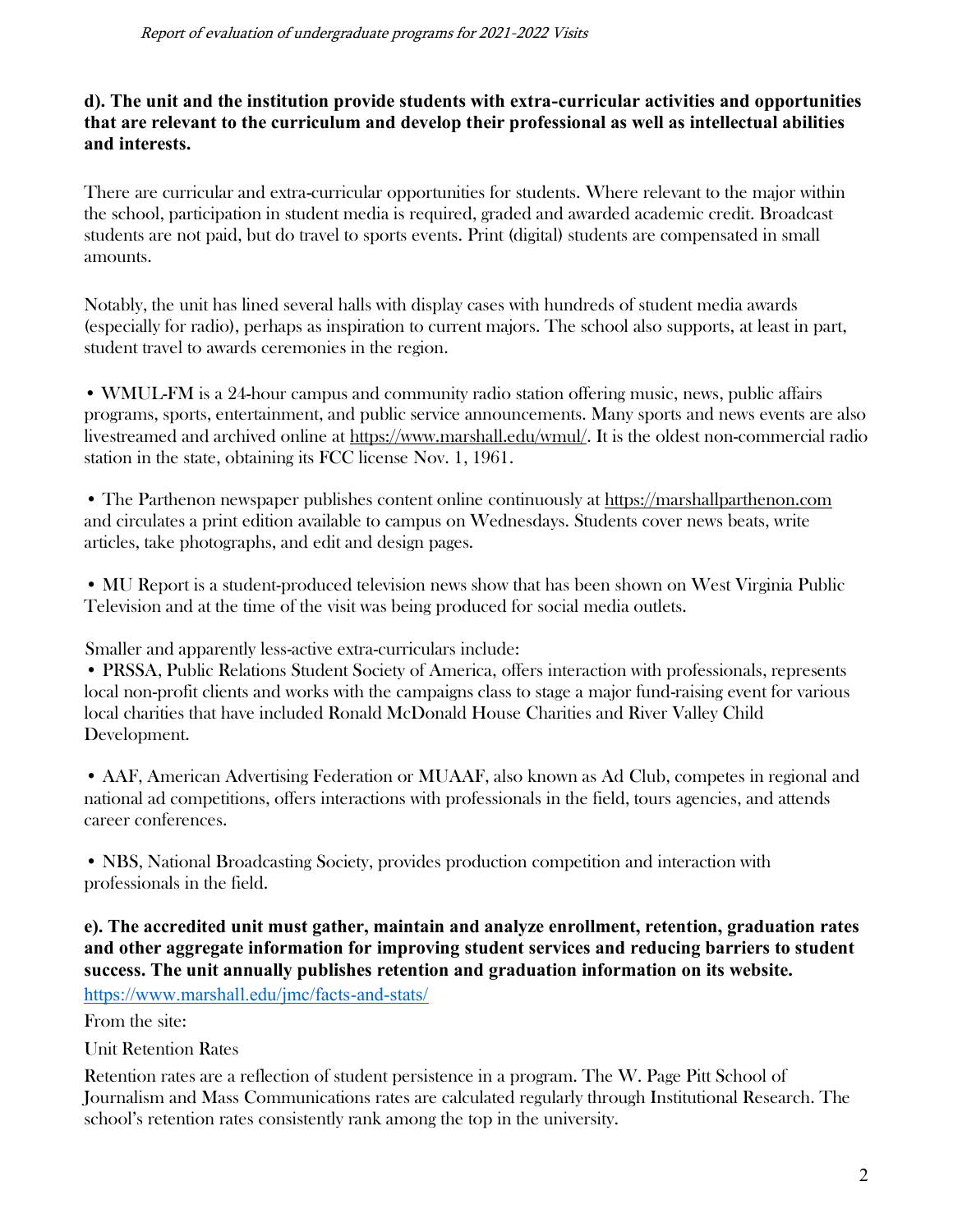#### Report of evaluation of undergraduate programs for 2021-2022 Visits

|                        | Retained                                    |        |        |  |  |  |
|------------------------|---------------------------------------------|--------|--------|--|--|--|
| <b>Entering cohort</b> | to second year to third year to fourth year |        |        |  |  |  |
| 2005                   | 73%                                         | 70%    | 58%    |  |  |  |
| 2006                   | 80%                                         | 77%    | 69%    |  |  |  |
| 2007                   | 75%                                         | 61%    | 61%    |  |  |  |
| 2008                   | 76%                                         | 63%    | 61%    |  |  |  |
| 2009                   | 82%                                         | 73%    | 73%    |  |  |  |
| 2010                   | 70%                                         | 66%    | 57%    |  |  |  |
| 2011                   | 80%                                         | 76%    | 72%    |  |  |  |
| 2012                   | 90%                                         | 83%    | 75%    |  |  |  |
| 2013                   | 85%                                         | 71%    | 69%    |  |  |  |
| 2014                   | 79%                                         | 64%    | 62%    |  |  |  |
| 2015                   | 81%                                         | 74%    | 71%    |  |  |  |
| 2016                   | 85%                                         | 77.55% | 59%    |  |  |  |
| 2017                   | 73%                                         | 61%    | 77%    |  |  |  |
| 2018                   | 61%                                         | 58%    | $\ast$ |  |  |  |
| 2019                   | 54%***                                      | $\ast$ | *      |  |  |  |
| 2020                   | *                                           | *      | *      |  |  |  |

\* Data not yet available

\*\*\* Reflects COVID-19 effects

Graduation rates

Students who accelerate their programs of study and those who transfer into the program after their freshman year may graduate in fewer than four years.

|         | Graduated in |                                  |            |                                                                                                   |  |
|---------|--------------|----------------------------------|------------|---------------------------------------------------------------------------------------------------|--|
|         |              |                                  |            |                                                                                                   |  |
| 64%     | 6%           | 24%                              | 22%        | 12%                                                                                               |  |
| 73%     | 3%           | 29%                              | 26%        | 15%                                                                                               |  |
| 56%     | $1\%$        | 29%                              | 18%        | 8%                                                                                                |  |
| 53%     | 6%           | 18%                              | 19%        | 10%                                                                                               |  |
| 69%     | $2\%$        | 30%                              | <b>27%</b> | 10%                                                                                               |  |
| 86%     | $2\%$        | 48%                              | <b>25%</b> | 11%                                                                                               |  |
| 66%     | 8%           | 39%                              | 14%        | $5\%$                                                                                             |  |
| 90%     | $4\%$        | 49%                              | 36%        | $1\%$                                                                                             |  |
| 64%     | 3%           | 48%                              | 10%        | 3%                                                                                                |  |
| 71%     | 20%          | 37%                              | 14%        | 9%                                                                                                |  |
| 88%     | 31%          | 43%                              | 19%        | to come                                                                                           |  |
| 63%     | 19%          | 44%                              |            | to come to come                                                                                   |  |
| to come | 37%          |                                  |            |                                                                                                   |  |
| to come | 7%           |                                  |            |                                                                                                   |  |
|         |              | <b>Entering cohort Graduated</b> |            | $\leq$ 4 years 4 years 5 years 6 years or +<br>to come to come to come<br>to come to come to come |  |

\*\* A number of students who entered the program in any given year may still be in the pipeline and making progress toward graduation. The completion percentages for five years for six or more years may increase as the remaining students in a cohort matriculate.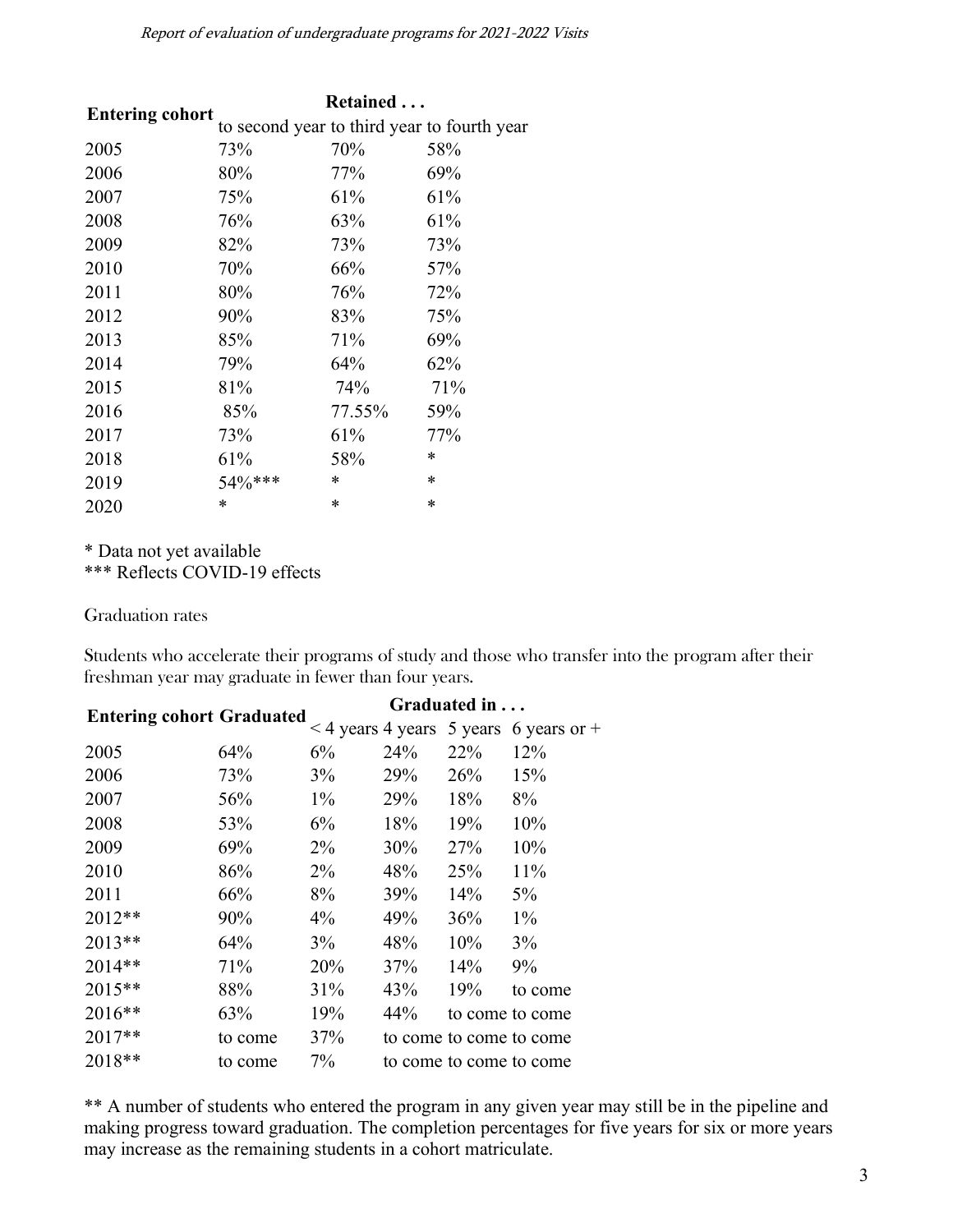#### Job Placement

Job placement is assessed through an annual survey of graduates immediately following matriculation conducted by the university Assessment Office, and through a periodic survey of graduates conducted by the School of Journalism and Mass Communications. On average, about one quarter of the school's graduates continue employment in a job they originally had as an intern while the remainder go on to other employment in the field, employment in other areas or continue their academic careers. Generally, about 30 percent of journalism and mass communications majors continue in master's programs. In the most recent survey of alumni 75 percent reported full-time employment directly in the field or in a closely related field and 20 percent reported full-time employment in an unrelated field.

NOTE: This data from the site is believed to be trustworthy, but the school's site does contain some information that is dated and no longer accurate.

#### **SUMMARY:**

The unit faculty is clearly student-centric. Overall, there are many challenges including resources for more student travel and more active faculty involvement in student extra-curricular activities. Declining enrollment is a major challenge to obtaining the resources, but the unit faculty remain committed to serving their majors and other students enrolled in their classes at a high level of availability, openness and clearly have the confidence of students who were interviewed. As a group, they stress core values and adhere to a policy of encouraging student success.

Overall evaluation of compliance/non-compliance: **Compliance.**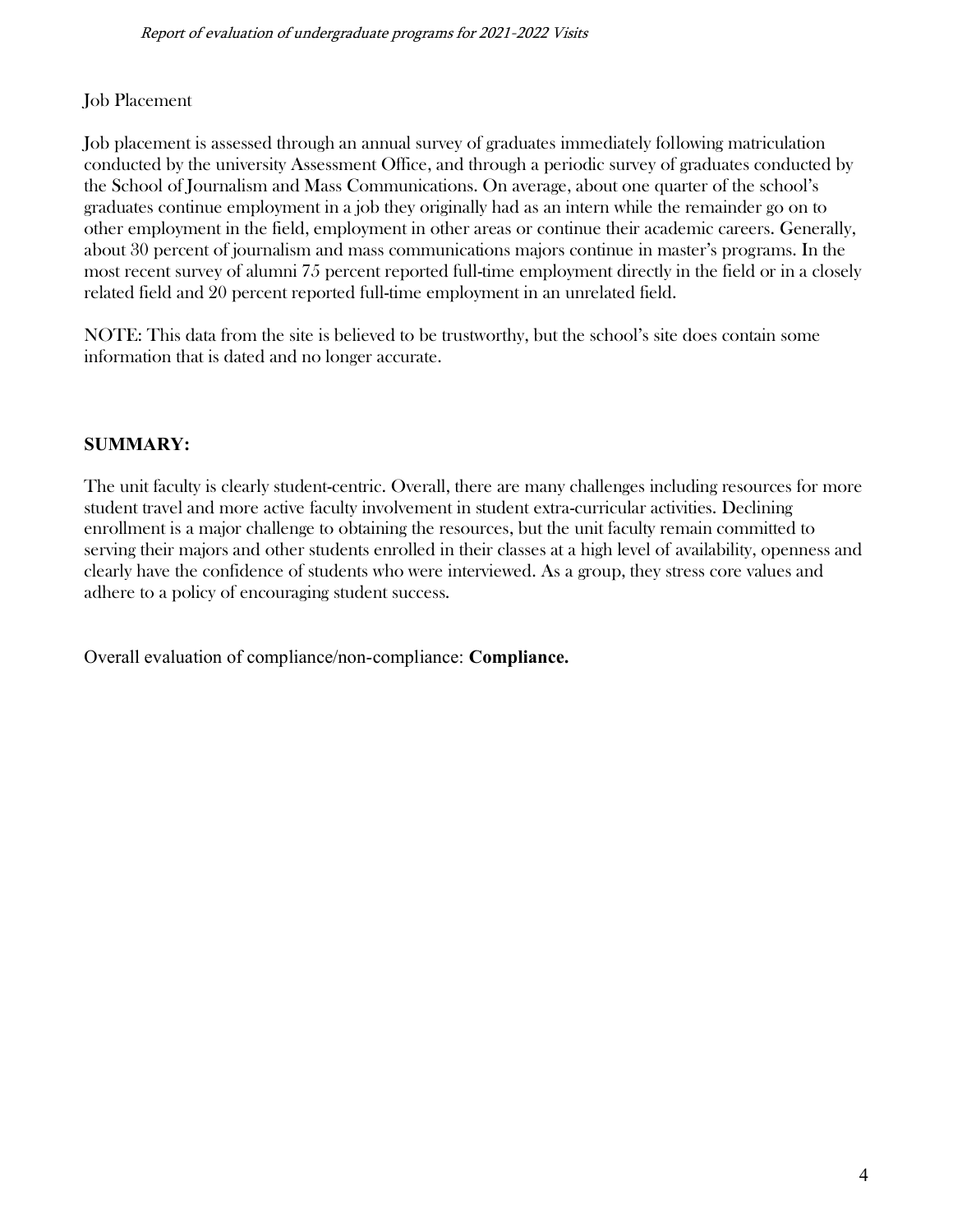#### **PART II — Standard 7: Resources, Facilities and Equipment**

#### **Unit performance with regard to indicators:**

#### **a). The unit has a detailed annual budget for the allocation of its resources that is related to its long-range, strategic plan.**

There is very little clarity regarding budgeting for the unit. Some of this may be attributed to COVID-19 impacts. Some may be attributed to the recent realignment of programs that placed the unit under a new College of Arts and Media. Some may be attributed to evolving methods of University distribution of funds. Some may be attributed to the changing status of administrators at the time of the visit (interim director, interim dean, interim provost and a new president expected Jan. 1, 2022). There may be other factors as well. Lines of purchasing authority were unclear as were resources for the director and faculty. It appeared faculty in the unit at times went to the dean and/or to the chief financial officer with requests. The interim director did not express confidence in her authority to make budgetary decisions. She confided she had never met the interim provost in person. It appears the budget numbers submitted with the report were based on actual experience. There was no evidence of spending plans tied to strategic goals.

| \$131,205                                      | \$136,054      | \$127,494                       |
|------------------------------------------------|----------------|---------------------------------|
| \$744,023                                      | \$733,791      | \$776,305                       |
| Teaching salaries (part time/adjunct) \$42,717 | \$24,806       | \$29,457                        |
| Teaching assistants<br>$\overline{0}$          | $\overline{0}$ | $\begin{matrix} 0 \end{matrix}$ |
| \$53,251                                       | \$62,192       | \$62,192                        |
| \$81,468                                       | \$13,209       | \$26,196                        |
| \$964                                          | \$1,881        | \$472                           |
| \$6,870                                        | \$5,629        | \$7,026                         |
| $\theta$                                       | $\theta$       | 0                               |
| $\theta$                                       | $\theta$       | 0                               |
| \$27,657                                       | \$36,622       | \$12,343                        |
| $\boldsymbol{0}$                               | $\theta$       | $\theta$                        |
|                                                |                | 2018-2019 2019-2020 2020-2021   |

Other (please list) TOTAL ANNUAL JOURNALISM/ MASS COMMUNICATIONS BUDGET \$1,088,155 \$1,014,184 \$1,031,485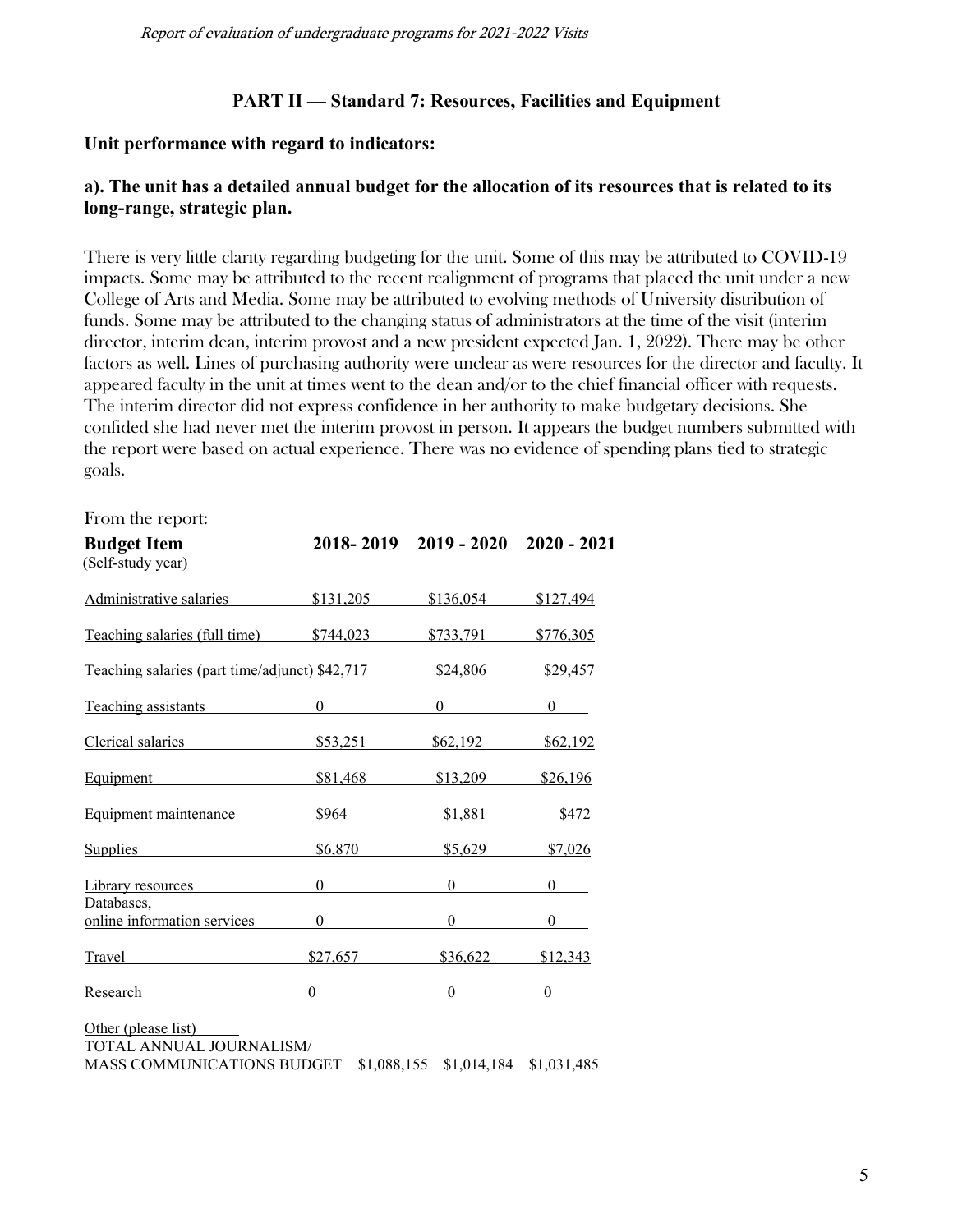#### **b). The resources that the institution provides are adequate to achieve the unit's mission. The resources are fair in relation to those provided other units.**

Again, this is an unstable time. University administrators voiced support for the unit inasmuch as its programs bring visibility to the University, but it was not clear the unit was seen as contributing to the academic status of the University. The University appears to be at a crossroads as to how to blend degrees, if at all, and how or whether to use majors or student credit hours or a formula involving both and perhaps other factors in allocating funds. None of this should be read as evidence of administrative indifference. Administrators indicated a desire to follow the best path possible, but the University is facing declining state funding, a declining regional recruiting pool and declining enrollment. Administrators were not prepared to speak with a high degree of specificity or certainty due to the myriad variables the institution faces.

### **c). The facilities of the unit enable and promote effective scholarship, teaching and learning.**

Overall, classrooms were comfortable and equipped for efficient instruction. Hallways and restrooms were bright and clean. No student collaboration areas were observed in the classroom/office area but were seen in the library and other nearby buildings on campus.

### **d). The institution and the unit provide faculty and students with equipment or access to equipment to support its curriculum and the research, creative and professional activities of the faculty**.

Student comments about the lack of equipment needed to produce class assignments were validated by faculty who teach in areas where cameras and other recording equipment are essential. Student media workers, on the other hand, felt as if the equipment needed was adequate. A specific example is that TV students have access to a new, state-of-the-art switcher (\$35,000) while items such as HD video cameras and SD cards were in short supply or broken and in need of repair.

Students were grateful that the University provides the best available software, but most seriously opposed a new University requirement that students start providing their own hardware (laptops). None, however, said that requirement would have changed their decision to enroll at this University.

It was somewhat alarming to see the current level of travel funding (presumed to include student travel) reduced two-thirds in the self-study to \$12,343 as well as the wide swings in equipment funding (\$81,468, \$13,209, \$26,196).

From the self-study (edited for length):

"A \$110 fee is collected from JMC students each semester to support computer labs that are used in instruction and that are made available for students to complete work out of class. When these fees were first collected the sums were made available as part of the school's budget. Planned buildup of journalism and mass communications student fee money allowed for regular rotation of lab equipment every three years, replacement of cameras and limited studio repair. Several years ago, the student fees were extracted from unit budgets and managed centrally. *(underlining added)*

"The Marshall University Foundation manages 13 separate accounts for the school that total roughly \$103,400. Eleven of the accounts are established to serve specific purposes such as the United High School Media Workshop, the Summer High School Journalism Workshop and the Carter G. Woodson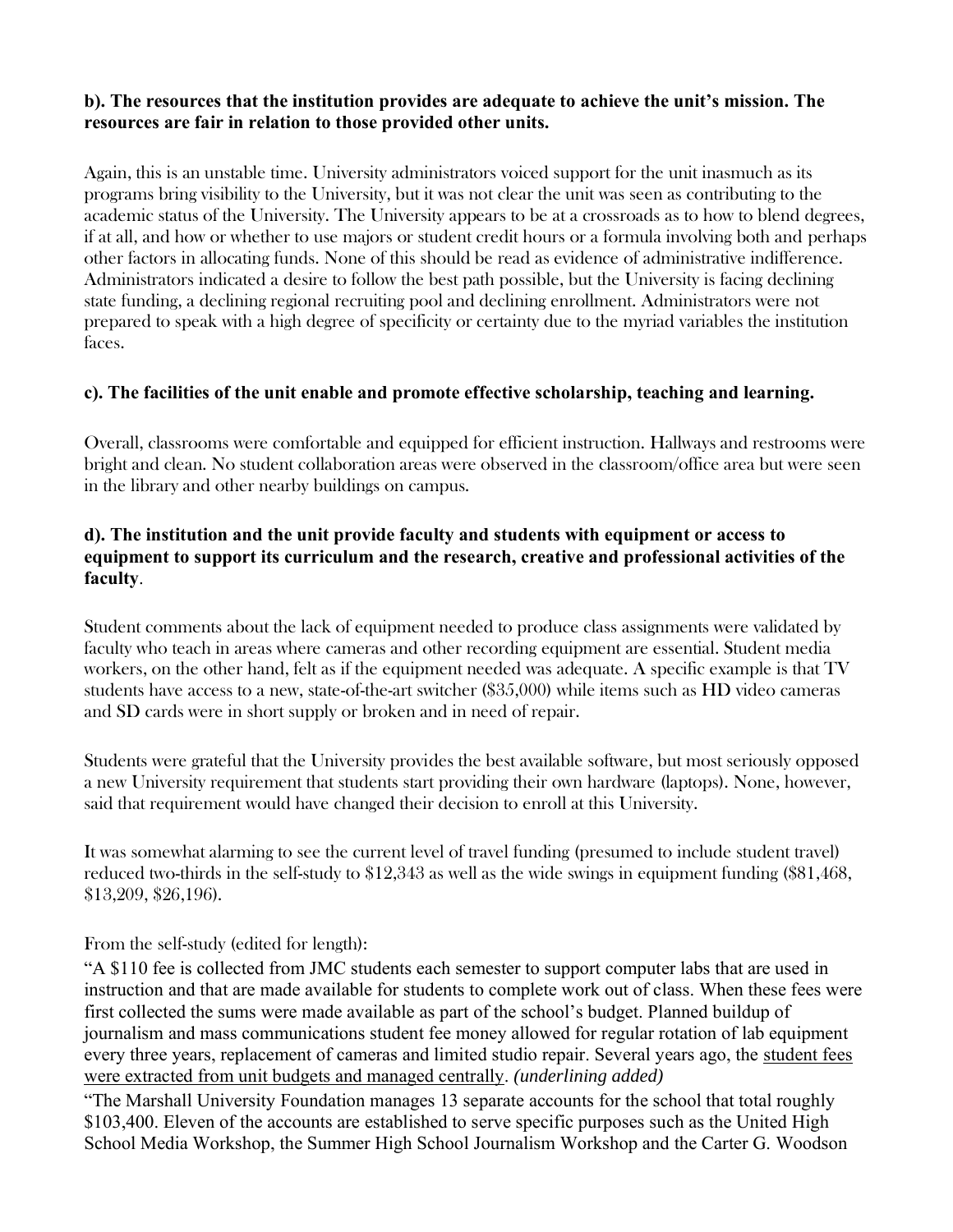Lyceum, and, therefore, the uses of those funds are restricted. Two accounts are discretionary, and they can be used for any needs within the school. Typical uses of the discretionary funds are faculty travel for conference presentations, emergency equipment replacement and recognition events. The Gannett Professor account also typically generates about \$3,000 in discretionary funds annually.

One of the discretionary accounts maintained by the Foundation is the Journalism Alumni Association. The account generally is replenished each year with the Hall of Fame Induction ceremony fund raiser staged by the JMC Alumni Advisory Board. The event generates between \$6,000 and \$10,000 annually. Recognizing that state support is likely to continue to be limited next year, that fund is being earmarked to cover expenses related to the upcoming accreditation process.

"Student media budgets for *The Parthenon* and for WMUL-FM are managed by the faculty advisers of each medium. Budgets have decreased steadily. Advisers have responded to smaller pools in their operating budgets by reducing the number of print editions of the paper to one a week (the campus paper continues to publish daily online), downsizing away from campus sports coverage, limiting contest entries, contracting attendance at conferences, workshops, training and events and delaying modernization of equipment.

"Cost cutting tactics have been in place for several years. Seven majors were collapsed into three and the number of sections offered per semester has been reduced by nearly 20 percent. The special topics and non-required courses that faculty find enriching and recharging have been phased out of the course schedule over a five-year period. A retired faculty member has not been replaced and a recent resignation is not likely to be filled. Adjunct positions have been reduced from the typical four or five a semester to a single online course that is taught by someone other than full-time faculty and that generates its own funds. Budget restrictions already have pushed stagnation where modernization is appropriate."

### **e). The institution and the unit provide sufficient library and information resources to support faculty and student research and professional development.**

The university has a modern library facility with ample spaces for individual and collaborative student work and campus-wide wi-fi.

## **SUMMARY:**

The University administration did not hesitate to express pride in the value of a competitive School of Journalism and Mass Communication, especially the good repute it brings to the institution, yet the unit has experienced reductions in financial and other support that appear to be disproportionate to the decline in unit enrollment. A new University-wide strategic recruitment plan and expected stability in the many campus leadership positions now staffed by interim appointees hold promise. There was ample evidence of a dedicated, effective faculty and quality students. Measures should be undertaken to bring stability and vision to counter the current disconnects.

Overall evaluation of compliance/non-compliance: **NON-COMPLIANCE**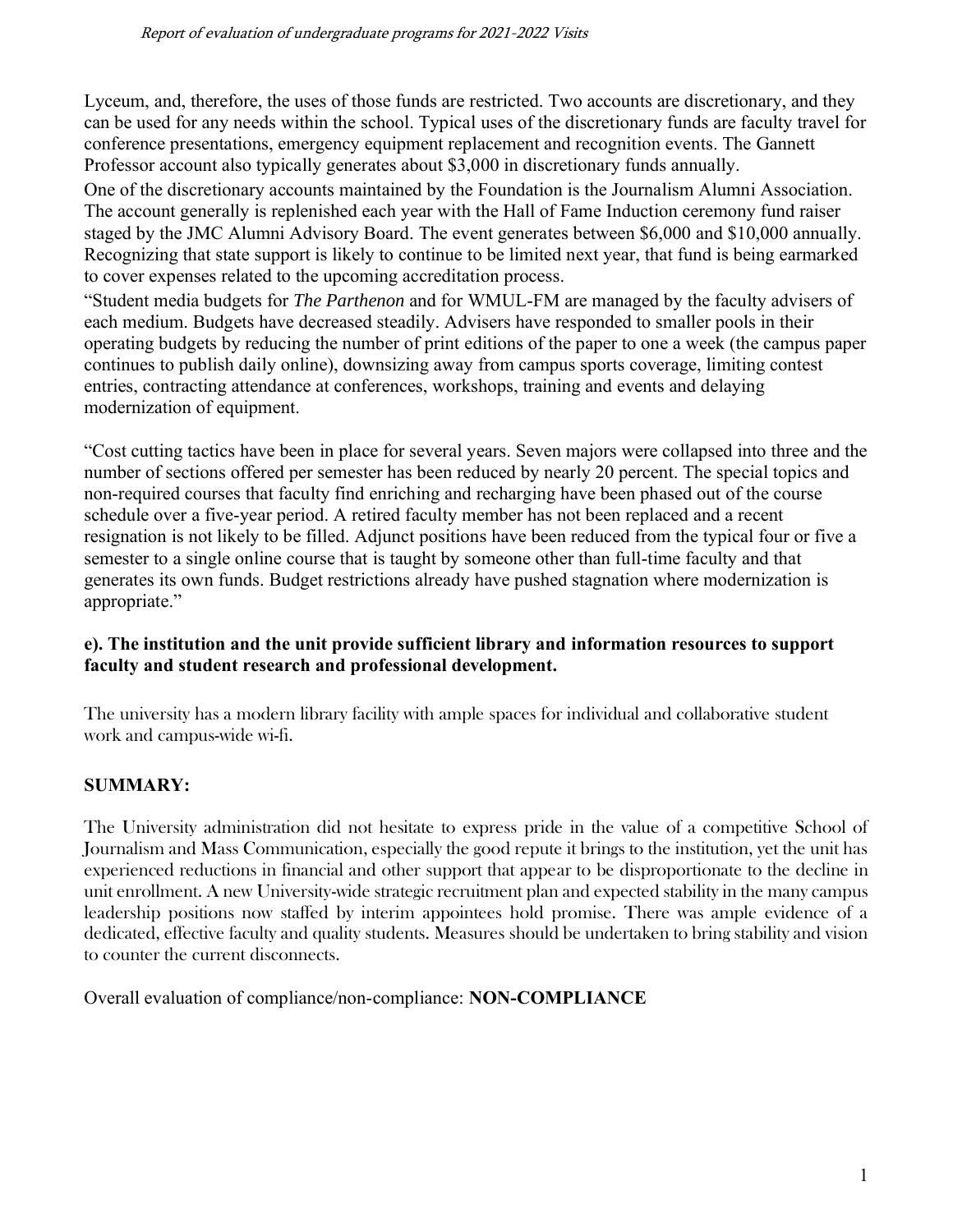Report of evaluation of undergraduate programs for 2021-2022 Visits

### **PART II — Standard 8: Professional and Public Service**

### **Unit performance with regard to indicators:**

### **a). The unit consults and communicates regularly with its alumni and is actively engaged with alumni, professionals and professional associations to keep curriculum and teaching, whether onsite or online, current and to promote the exchange of ideas.**

The School now uses the Alumni Facebook page as its primary venue for immediate communication with alumni, Alumni use the page for communication among themselves, as well as with the School. All events are posted on the site, and it also serves as a jobs message board and discussion forum. Faculty say it is the most reliable source for locating and contacting graduates of specific programs. While this seems effective with many alumni, it requires a proactive approach on their part, and may not be as effective with some alumni audiences, including graduates in different age groups.

The Alumni Advisory Board has one formal meeting each semester and may meet more frequently for special projects. The Board includes former students and professionals and frequently provides advice and counsel on such issues as curriculum and technology issues, among others, It holds an annual Hall of Fame banquet, which honors outstanding alumni and raises funds for the School.

Faculty members have been active with many professional associations, such as the Public Relations Society of America, the National Academy of Arts and Sciences, the Society of Professional Journalists, the National Broadcasting Society, the American Advertising Society, and many others. Faculty members Dr. Allyson Goodman and Dr. Terry Hapney advise student groups of AAF and PRSSA, respectively.

### **b). The unit provides leadership in the development of high standards of professional practice through such activities as offering continuing education, promoting professional ethics, evaluating professional performance, and addressing communication issues of public consequence and concern.**

The Carter G, Woodson Lyceum has brought special speakers and programs to campus, including most recently, Angela Dodson of The New York Times. Also it is involved with developing and advising local, regional, and national Black History Month activities and working closely with areas schools on diversity issues and programs.

Ethics is a strong component in several courses. Several activities, from guest speakers to symposia, also address ethical and related issues. The student newspaper, The Parthenon, published daily online and weekly in print, covers on and off campus news. The student radio station, WMUL-FM, broadcasts 24/7 and offers programming ranging from public affairs to sports and entertainment. The twice a month televised MU Report covers news and public interest stories. United High School Media brings high school students to campus annually for a conference and awards program.

### **c). The unit contributes to the improvement of journalism and mass communication as academic disciplines by supporting the faculty's involvement in academic associations and related activities.**

Faculty members receive limited institutional support for involvement in several regional, national and international associations and activities. They have organized and presented at high school journalism workshops, served as officers in PRSA, the National Academy of Television Arts and Sciences, and other organizations and served as faculty advisers to student organizations of PRSSA and AAF. Limited travel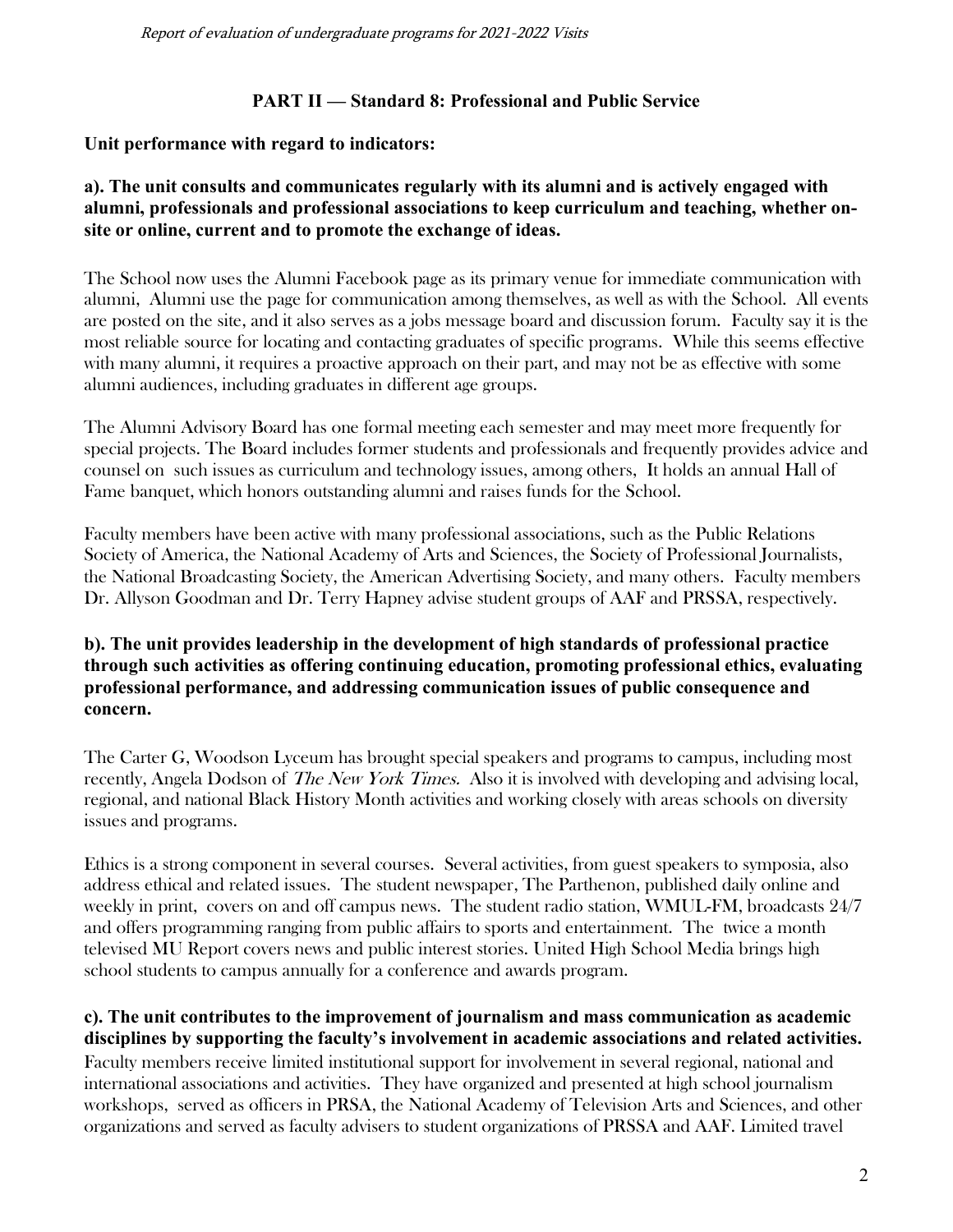funding -- generally \$500 per year -- is available. The School has also helped faculty develop other sources of support as necessary.

### **d). The unit contributes to its communities through unit-based service projects and events, service learning of its students and civic engagement of its faculty.**

The Woodson Lyceum sponsors many community-based events and programs throughout the year, with special focus on Black History Month. Seven Arrow, the student-run public relations/advertising agency, has conducted *pro bono* campaigns for Habitat for Humanity, the Ronald McDonald House Charities, and River Valley Child Development Services, among others. Student internship assignments may also support special community projects and services.

### **e). The unit supports scholastic journalism through such activities as faculty workshops, visiting lectures and critiques of student work.**

Since 1927, the School has hosted United High School Media, a day-long program for high school students in the region. Judges, including professionals within and outside the state, review student entries of their work in advertising, newspaper, yearbook, and electronic media. The program also features seminars and workshops, concluding with a banquet and awards ceremony,

The School's annual journalism workshops, held each summer, provide three to four days of special training for high school students in such areas as writing, photography, design, sports, ethics, and law. Admission is competitive, with approximately 15 students selected. All expenses, except travel, are covered by the School.

School faculty participate in the University's Search Committee Recruiting Excellent Students program for students from West Virginia, Kentucky and Ohio. The School presents competitions in advertising design and copywriting, public relations cases, broadcast news, radio programming, photography and news and editorial writing. Faculty members also visit local high schools to speak and present on special communications issues. Faculty members in the School indicated strong support of existing involvement and expressed interest in strengthening community connections, especially with area schools.

## **Summary**

The faculty support and welcome involvement with the community and general public. They value connections with alumni and are willing to spend time with alumni groups and individuals. "Community" as a strong value was evident in interviews in conversations with the faculty and students.

Overall evaluation of compliance/non-compliance: **Compliance.**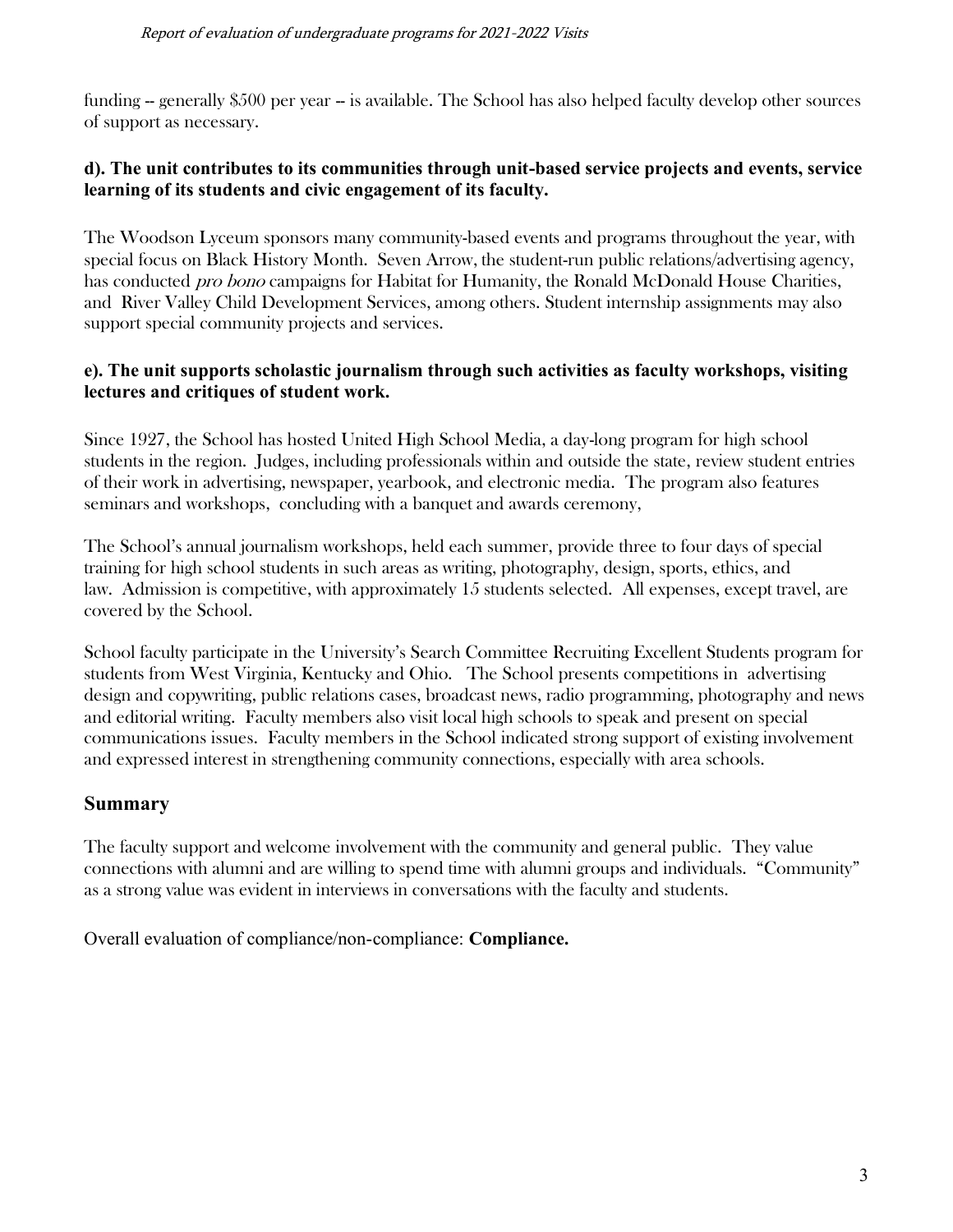## **PART II — Standard 9: Assessment of Learning Outcomes**

### **Unit performance with regard to indicators:**

*The Accrediting Committee and Council seek site-team reports on assessment that are appropriately detailed for a judgment on compliance that is informed, fair and consistent from one team to another. Please respond to each of these questions in your report on indicators (a), (b) and (c):*

### **a). The unit defines the goals for learning that students must achieve, including the "Professional Values and Competencies" of the Council.**

Now retired School director and associate dean Janet Dooley was charged with administering the assessment program. Appendix 1 included details of the assessment plan, procedures and timelines. Faculty report that with previous self-studies and the most recent self-study, the School director served as assessment leader. Faculty were involved in portfolio reviews but the director assumed the responsibility for most program assessment.

Provided with the self-study was a multi-colored chart establishing the role of courses in the unit in meeting the ACEJMC professional values and competencies. Dr. Dooley, as a retired faculty member, did not meet with the site team. The Standard 9 portion of the self-study was completed before her departure on July 31, 2021.

The unit conducts a syllabus review and audit of learning outcomes compliance with Board of Governors, university, School and ACEJMC requirements. The self-study assessment report notes an improvement in compliance across multiple objectives from 77% compliance to 95% compliance.

Direct and indirect assessment measures are detailed below.

### **b). The unit has a written assessment plan that uses multiple direct and indirect measures to assess student learning.**

Direct measures include:

- Annual reviews of graduation portfolios, reviewed by faculty and professionals.
- Completion of an exit exam by graduating seniors.
- Internship supervisor feedback and assessment of student performance.

Indirect measures include:

- Student focus group interviews. Annual reviews during the university's assessment month, where a group of freshmen and sophomores and a group of juniors and seniors participate in focus groups to assess their perception of their experience in the program and school.
- Alumni surveys conducted on a three-year cycle by the School and conducted annually by the Office of Assessment and Quality Initiatives.
- Periodic discussions with internship supervisors about students and the program.
- Monitoring of overall grades and GPAs in the major for performance trends.

These measures appear to be effective in helping the program assess whether the educational experience is meeting ACEJMC's professional values and competencies.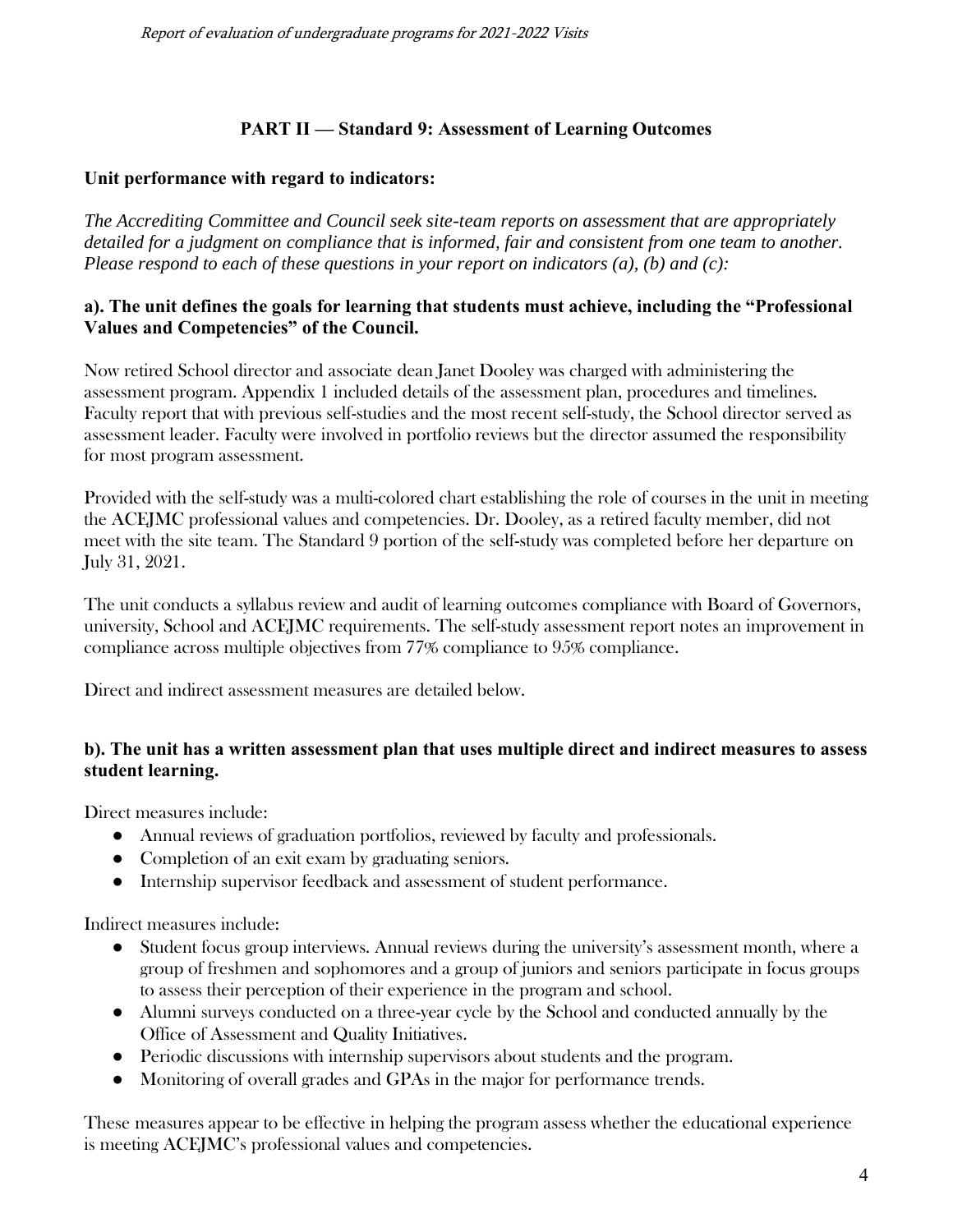#### **c). The unit collects and reports data from its assessment activities and applies the data to improve curriculum and instruction.**

The unit uses "Six Degrees of Education" to track program effectiveness. Rubrics with traits that identify what students should be able to do to reflect successful performance of individual outcomes are part of the assessment procedures. Faculty and selected alumni review portfolio artifacts and rate the work as introductory, milestone, capstone or advanced. Results are tabulated and reported to the faculty and to the university assessment office.

The unit has used finding from assessment to close the loop to improve student experience and thus improve the program.

Among other things, the School notes it listened to the previous site team and used program assessment to collapse seven previous majors into three, and add an interdisciplinary video production emphasis to the new media production major. The next year the print and online emphases were combined to create a more relevant multimedia emphasis. In the fall of 2019 three sports emphases, sports print, sports broadcast and sports PR, were joined and new sports course requirements were added to create a single robust sports program. The new majors have been in place for about two years. Future assessment will review the effectiveness of these changes.

The revamped JMC core curriculum requires digital literacy of all majors as well as media literacy, information gathering, media design, digital imaging, ethics and law and internship. A majority of upper division courses were updated as they were revised to accommodate the combinations of fields.

Assessment has confirmed a perennial problem with spelling, punctuation, grammar, composition and thought processes. The Language Skills Exam (The Grammar Slammer) has been used assesses spelling and grammar. JCM 103 was introduced as a means of assisting students who found the exam challenging. A task force of three faculty members examined the language skills exam issues. The exam was redeveloped to focus on more essential questions and moved to self-administered Blackboard modules. Students may take the test once a month during the academic year to ensure more opportunities to achieve an acceptable score. Poynter Institute's News U Language Skills Primer is being suggested for student language and grammar review but is not yet required.

### **d). The unit maintains contact with the alumni to assess these experiences in the professions and to provide suggestions for improving curriculum and instruction.**

The [alumni survey](https://file.taskstream.com/FileLink/uphmzdf0hmzfzlze/ubzlzi00uoz4cuhyc7eezizb/Alumni_Survey_2014.docx) was halted as the COVID pandemic pushed back many activities for at least a year. However, results from the most recent survey of graduates parallel those produced by the university's assessment office with the majority finding employment in their fields or in related fields, the majority rating their education in the school as useful and helpful. The last survey clearly indicated graduates would have found a greater emphasis on digital appealing and the revised curriculum responded with greater digital emphasis in the core requirements.

The School of Journalism and Mass Communication maintains an active alumni group. The Friday prior to the arrival of the site team, the School held an in-person Hall of Fame event, inducting 10 alumni into the program. More than 140 persons attended. These inductees and other alumni are asked by the unit to participate in assessment, especially student portfolio reviews. Portfolios are available as online links for alumni to review and score.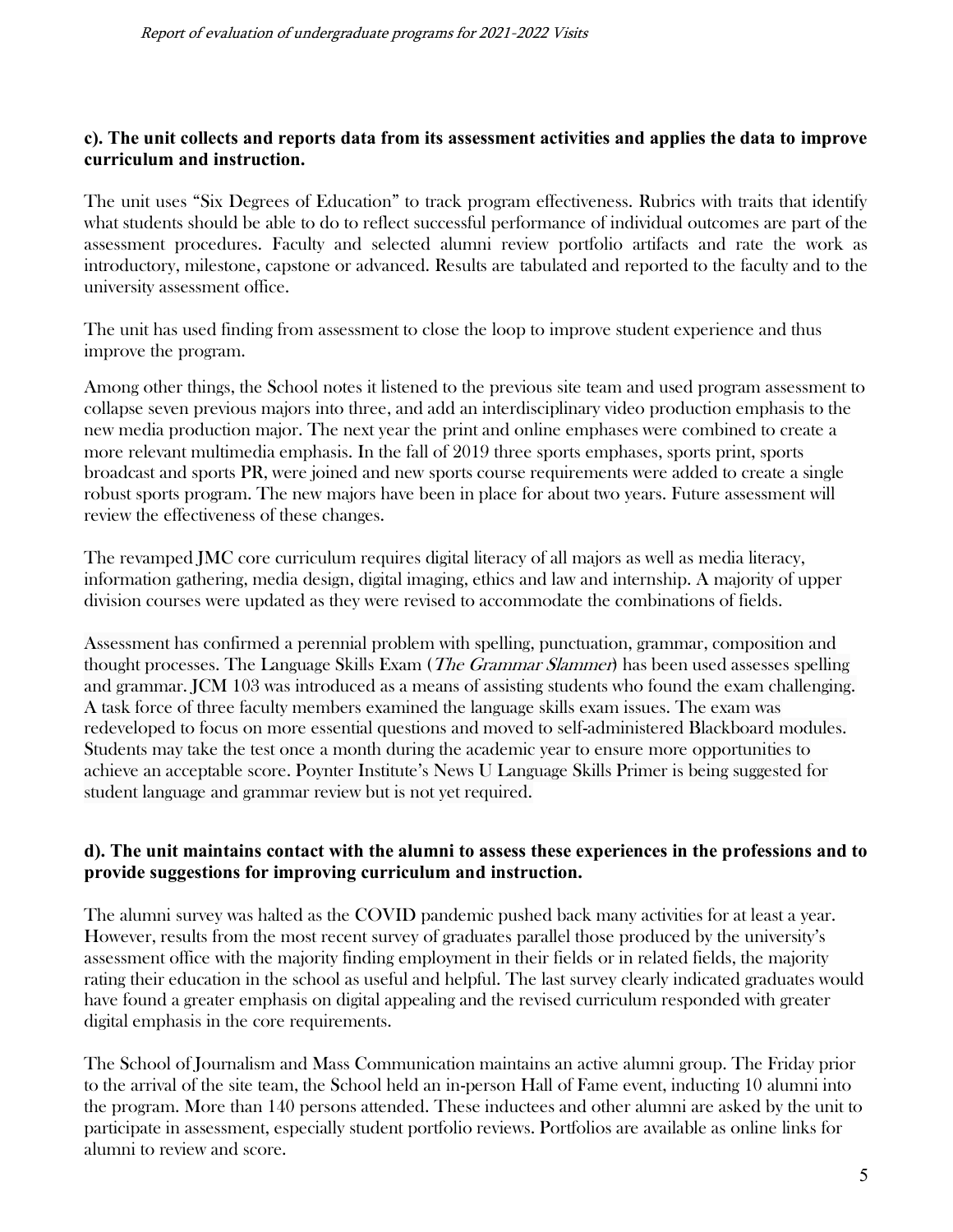### **e). The unit includes members of journalism and mass communication professions in its assessment process.**

The unit includes alumni who are working as journalism and mass communication professionals and professionals who are not graduates of Marshall University. Professionals from local TV stations, local newspapers and PR/AD organizations participate in the assessment process but it does appear that the majority of the professionals do have Marshall degree connections. That is partly an artifact of the size and history of the program and the mixture of media professionals in the area.

## **SUMMARY:**

The School uses both direct and indirect measures to assess program outcomes for compliance with ACEJMC values and competencies and required university assessment. There is evidence the unit has used assessment data for decision making--to close the loop. Assessment findings resulted in curriculum revisions, measuring graduates' readiness to enter the workforce through portfolio review and refocused efforts to improve student writing and assess writing effectiveness. The former director single-handedly carried the assessment responsibility. The unit will need to review assessment plans to ensure a coherent assessment procedure.

Overall evaluation of compliance/non-compliance: **Compliance.**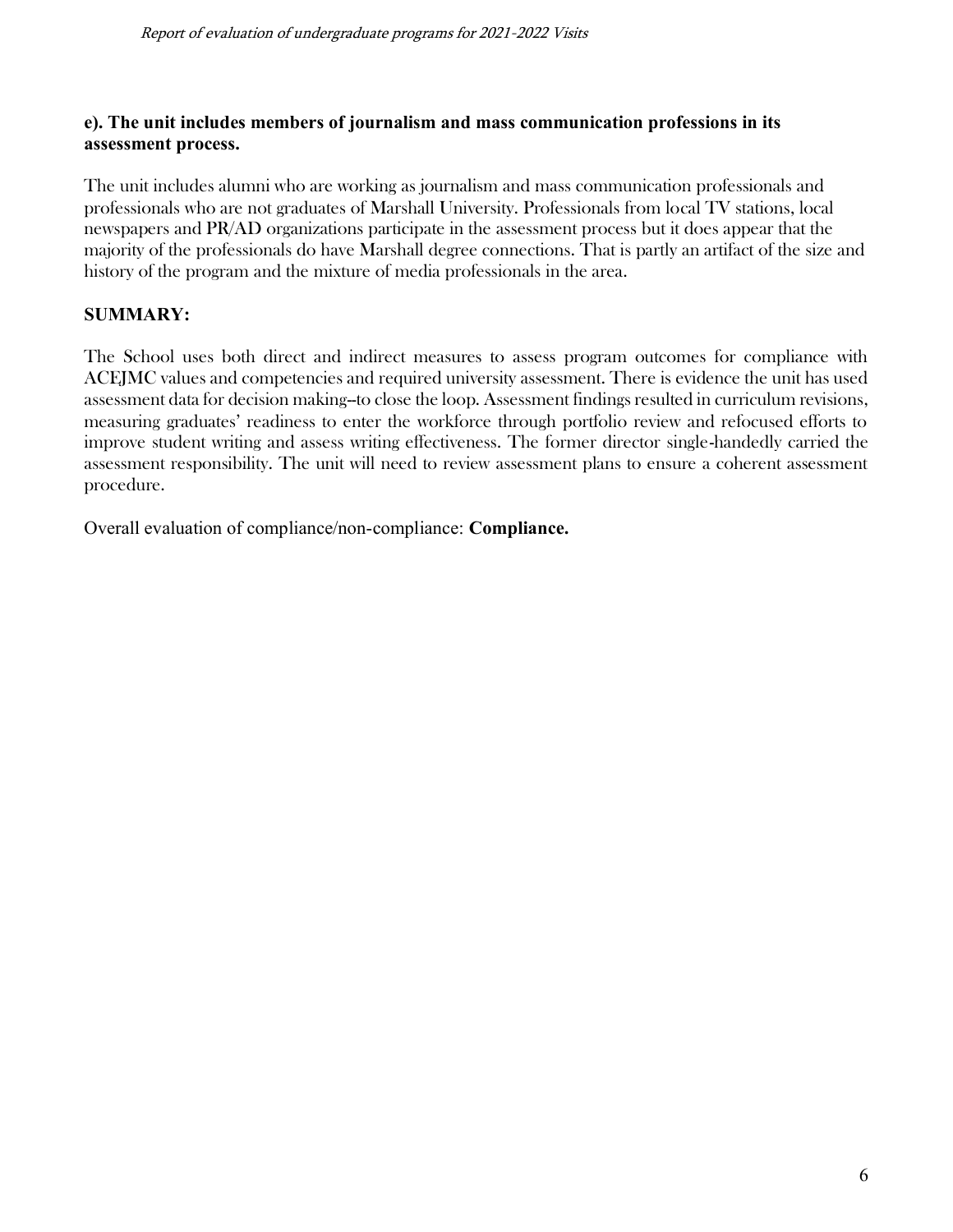### **PART III: Summary by site visit team**

### **1) Summarize the strengths and weaknesses of the unit.**

## **STRENGTHS**

A dedicated group of faculty committed to student education and students who respond well to the faculty.

A strong reputation in the tri-state area, including a network of alumni in media leadership.

An over-achieving student FM radio station and student newspaper, both providing professional opportunities for students.

A very positive attitude among a student body facing a number of challenges.

### WEAKNESSES

A missed opportunity to have already added the Race, Gender class to the program core.

A curriculum that has been improved but still lacks vision.

Leadership uncertainty in the unit and college due to administrator transitions.

Resources, facilities and equipment that require more university investment.

## **2) List the standards with which the unit is not in compliance.**

Standard 1 and Standard 7.

## **3) Summarize the problems or deficiencies that should be addressed before the next evaluation (i.e., related to non-compliance with standards).**

The university should address leadership and faculty needs within the unit, at least by establishing a clear and timely approach for filling the director position.

The university should address resource needs to ensure that students can complete courses dependent on equipment and other needs. They are thus retained by the program and prepared for career success.

### **4) In the case of a recommendation for provisional accreditation, list the deficiencies that should be addressed before the provisional status can be removed.**

 $N/A$ 

**5) In the case of a recommendation for denial of accreditation, clearly and fully explain the reasons that led to the recommendation.**

 $N/A$ 

**6) If the unit was previously accredited, summarize the significant deficiencies noted in the previous report and the actions taken to correct them. If the unit was in noncompliance in the same standard(s) on the previous two visits, identify the standard(s) and the problems noted. Explain actions taken to correct the problems.** 

These were noted in the 2014 visit:

## 1. A curriculum that lacks vision, currency, and integration.

As explained in Part II Standard 2, the curricula of the School's programs were revisited following the last accreditation report. However, it appears some of the revision was mostly providing new